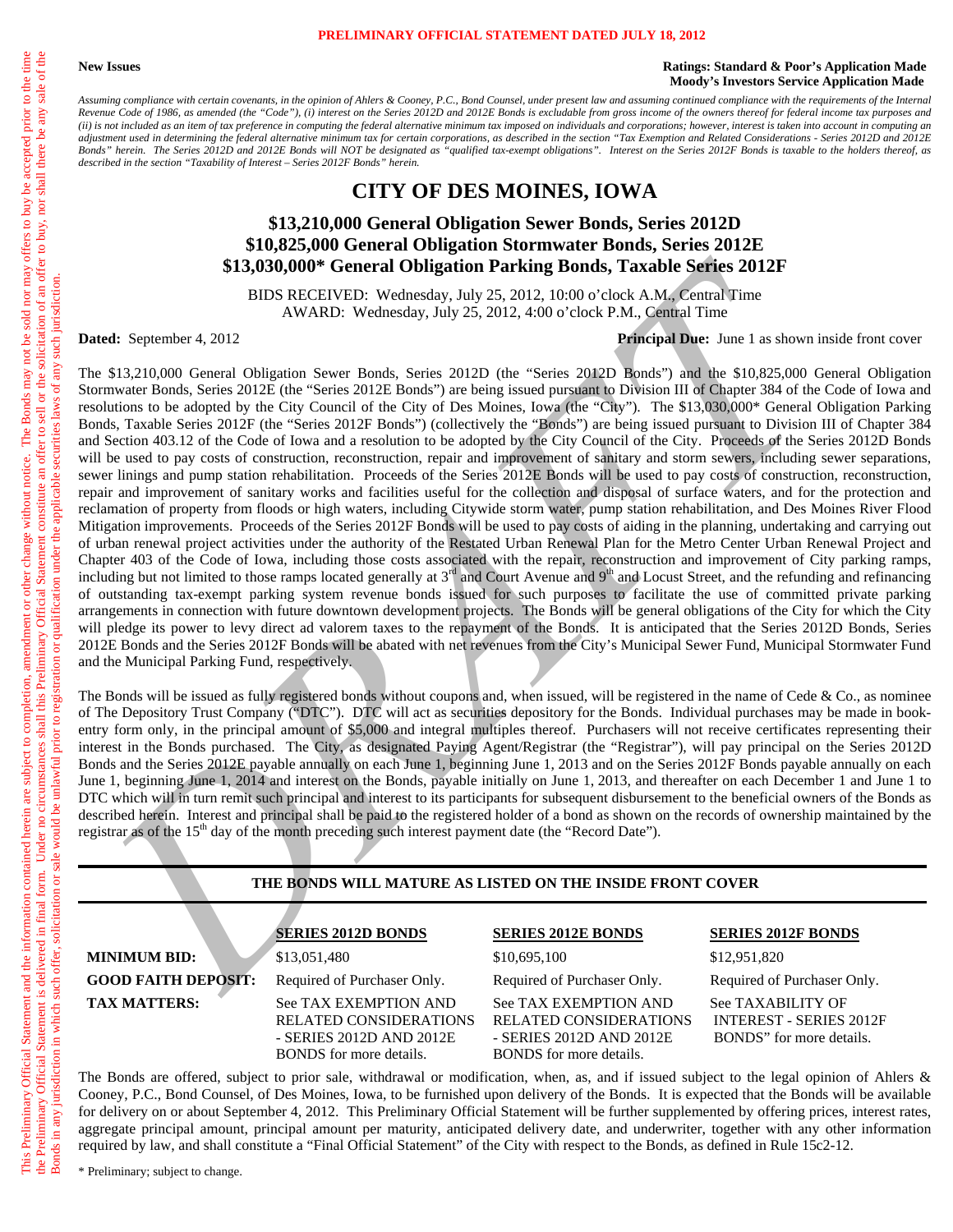# **CITY OF DES MOINES, IOWA**

#### **\$13,210,000 General Obligation Sewer Bonds, Series 2012D**

**MATURITY:** June 1 as follows:

| Year | Amount    | Year | Amount    |
|------|-----------|------|-----------|
| 2013 | \$640,000 | 2023 | \$640,000 |
| 2014 | 555,000   | 2024 | 655,000   |
| 2015 | 100,000   | 2025 | 675,000   |
| 2016 | 100,000   | 2026 | 695,000   |
| 2017 | 100,000   | 2027 | 720,000   |
| 2018 | 100,000   | 2028 | 740,000   |
| 2019 | 1,505,000 | 2029 | 765,000   |
| 2020 | 1,535,000 | 2030 | 790,000   |
| 2021 | 605,000   | 2031 | 820,000   |
| 2022 | 620,000   | 2032 | 850,000   |

|                    | 2018                                                | 100,000                                                              | 2028 | 740,000     |                                                                                                                     |
|--------------------|-----------------------------------------------------|----------------------------------------------------------------------|------|-------------|---------------------------------------------------------------------------------------------------------------------|
|                    | 2019                                                | 1,505,000                                                            | 2029 | 765,000     |                                                                                                                     |
|                    | 2020                                                | 1,535,000                                                            | 2030 | 790,000     |                                                                                                                     |
|                    | 2021                                                | 605,000                                                              | 2031 | 820,000     |                                                                                                                     |
|                    | 2022                                                | 620,000                                                              | 2032 | 850,000     |                                                                                                                     |
| <b>INTEREST:</b>   | June 1, 2013 and semiannually thereafter.           |                                                                      |      |             |                                                                                                                     |
| <b>REDEMPTION:</b> |                                                     |                                                                      |      |             | Series 2012D Bonds due after June 1, 2020 will be subject to call on said date or on any date thereafter upon       |
|                    | terms of par plus accrued interest to date of call. |                                                                      |      |             |                                                                                                                     |
|                    |                                                     | \$10,825,000 General Obligation Stormwater Bonds, Series 2012E       |      |             |                                                                                                                     |
|                    |                                                     |                                                                      |      |             |                                                                                                                     |
| <b>MATURITY:</b>   | June 1 as follows:                                  |                                                                      |      |             |                                                                                                                     |
|                    | Year                                                | Amount                                                               | Year | Amount      |                                                                                                                     |
|                    | 2013                                                | \$335,000                                                            | 2023 | \$535,000   |                                                                                                                     |
|                    | 2014                                                | 450,000                                                              | 2024 | 550,000     |                                                                                                                     |
|                    | 2015                                                | 460,000                                                              | 2025 | 565,000     |                                                                                                                     |
|                    | 2016                                                | 465,000                                                              | 2026 | 585,000     |                                                                                                                     |
|                    | 2017                                                | 470,000                                                              | 2027 | 600,000     |                                                                                                                     |
|                    | 2018                                                | 480,000                                                              | 2028 | 620,000     |                                                                                                                     |
|                    | 2019                                                | 485,000                                                              | 2029 | 640,000     |                                                                                                                     |
|                    | 2020                                                | 495,000                                                              | 2030 | 665,000     |                                                                                                                     |
|                    | 2021                                                | 510,000                                                              | 2031 | 685,000     |                                                                                                                     |
|                    | 2022                                                | 520,000                                                              | 2032 | 710,000     |                                                                                                                     |
| <b>INTEREST:</b>   | June 1, 2013 and semiannually thereafter.           |                                                                      |      |             |                                                                                                                     |
| <b>REDEMPTION:</b> |                                                     |                                                                      |      |             | Series 2012E Bonds due after June 1, 2020 will be subject to call on said date or on any date thereafter upon terms |
|                    | of par plus accrued interest to date of call.       |                                                                      |      |             |                                                                                                                     |
|                    |                                                     |                                                                      |      |             |                                                                                                                     |
|                    |                                                     |                                                                      |      |             |                                                                                                                     |
|                    |                                                     | \$13,030,000* General Obligation Parking Bonds, Taxable Series 2012F |      |             |                                                                                                                     |
| <b>MATURITY:</b>   | June 1 as follows:                                  |                                                                      |      |             |                                                                                                                     |
|                    | Year                                                | Amount*                                                              | Year | Amount*     |                                                                                                                     |
|                    | 2014                                                | \$1,780,000                                                          | 2018 | \$1,885,000 |                                                                                                                     |
|                    | 2015                                                | 1,800,000                                                            | 2019 | 1,920,000   |                                                                                                                     |
|                    | 2016                                                | 1,825,000                                                            | 2020 | 1,965,000   |                                                                                                                     |
|                    | 2017                                                | 1,855,000                                                            |      |             |                                                                                                                     |
|                    |                                                     |                                                                      |      |             |                                                                                                                     |

|                    |                                                               |             |      | \$13,030,000* General Obligation Parking Bonds, Taxable Series 2012F |                                                                                                                    |
|--------------------|---------------------------------------------------------------|-------------|------|----------------------------------------------------------------------|--------------------------------------------------------------------------------------------------------------------|
| <b>MATURITY:</b>   | June 1 as follows:                                            |             |      |                                                                      |                                                                                                                    |
|                    | Year                                                          | Amount*     | Year | Amount*                                                              |                                                                                                                    |
|                    | 2014                                                          | \$1,780,000 | 2018 | \$1,885,000                                                          |                                                                                                                    |
|                    | 2015                                                          | 1,800,000   | 2019 | 1,920,000                                                            |                                                                                                                    |
|                    | 2016                                                          | 1,825,000   | 2020 | 1.965.000                                                            |                                                                                                                    |
|                    | 2017                                                          | 1,855,000   |      |                                                                      |                                                                                                                    |
| *PRINCIPAL         |                                                               |             |      |                                                                      |                                                                                                                    |
| <b>ADJUSTMENT:</b> |                                                               |             |      |                                                                      | Preliminary; subject to change. The City reserves the right to increase or decrease the aggregate principal amount |
|                    |                                                               |             |      |                                                                      | of the Series 2012F Bonds in such amount as may be necessary to implement the refunding of the Series 2000A        |
|                    |                                                               |             |      |                                                                      | Public Parking System Revenue Bonds. However, the maximum par amount will not exceed \$13,500,000. Such            |
|                    |                                                               |             |      |                                                                      | change will be in increments of \$5,000 and may be made in any of the maturities. The purchase price will be       |
|                    | adjusted proportionately to reflect any change in issue size. |             |      |                                                                      |                                                                                                                    |
| <b>INTEREST:</b>   | June 1, 2013 and semian mually thereafter.                    |             |      |                                                                      |                                                                                                                    |

**REDEMPTION:** Series 2012F Bonds are not subject to early redemption.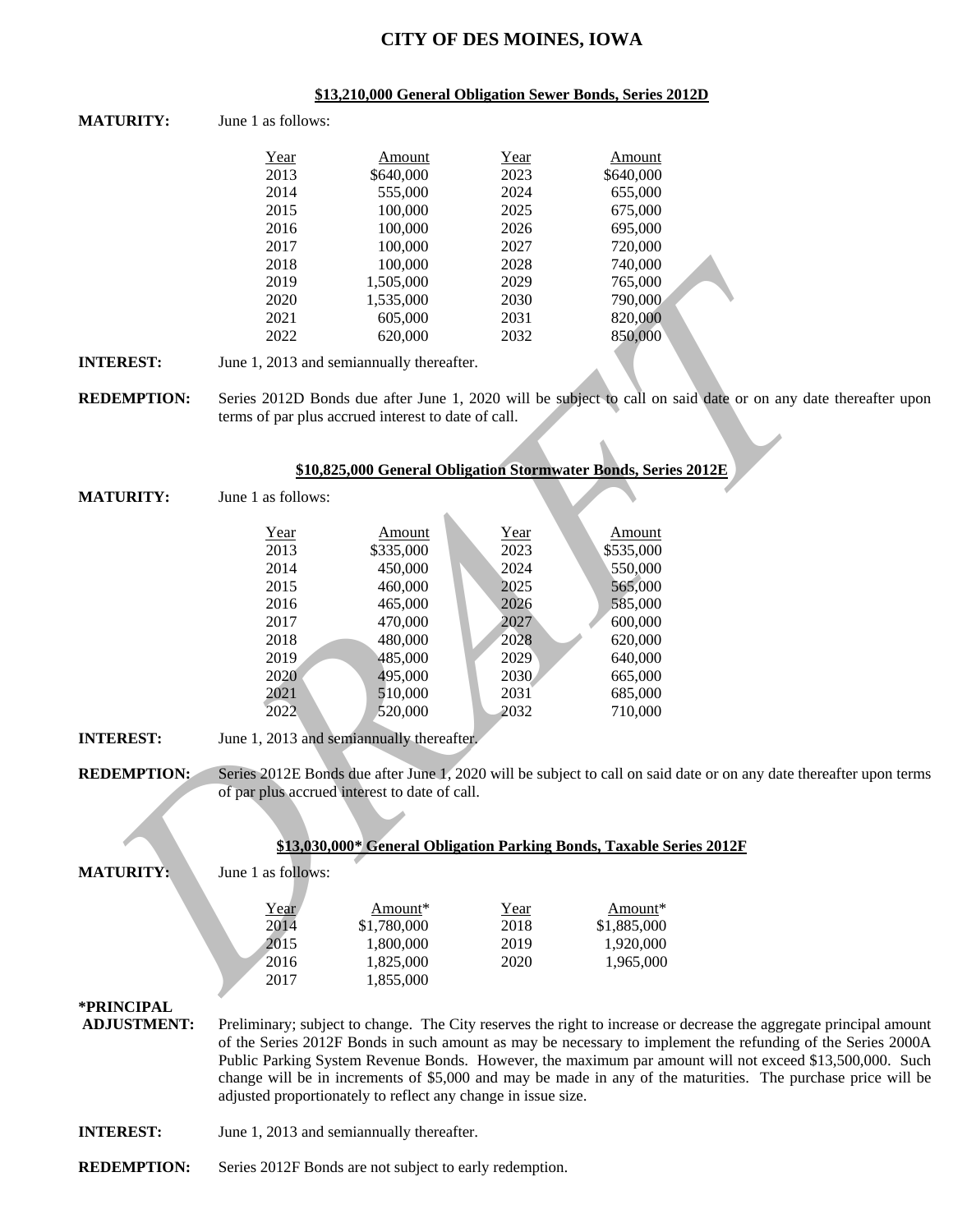# **COMPLIANCE WITH S.E.C. RULE 15c2-12**

Municipal obligations (issued in an aggregate amount over \$1,000,000) are subject to General Rules and Regulations, Securities Exchange Act of 1934, Rule 15c2-12 Municipal Securities Disclosure.

**Preliminary Official Statement:** This Preliminary Official Statement was prepared for the City for dissemination to prospective bidders. Its primary purpose is to disclose information regarding the Bonds to prospective bidders in the interest of receiving competitive bids in accordance with the NOTICE OF BOND SALE and TERMS OF OFFERING contained herein. Unless an addendum is received prior to the sale, this document shall be deemed the "Near Final Official Statement".

**Review Period:** This Preliminary Official Statement has been distributed to members of the legislative body and other public officials of the City as well as to prospective bidders for an objective review of its disclosure. Comments, omissions or inaccuracies must be submitted to Public Financial Management, Inc. (the "Financial Advisor") at least two business days prior to the sale. Requests for additional information or corrections in the Preliminary Official Statement received on or before this date will not be considered a qualification of a bid received. If there are any changes, corrections or additions to the Preliminary Official Statement, prospective bidders will be informed by an addendum at least one business day prior to the sale.

**Final Official Statement:** Upon award of sale of the Bonds, the legislative body will authorize the preparation of a Final Official Statement that includes the offering prices, interest rates, aggregate principal amount, principal amount per maturity, anticipated delivery date and other information required by law and the identity of the underwriter (the "Syndicate Manager") and syndicate members. Copies of the Final Official Statement will be delivered to the Syndicate Manager within seven business days following the bid acceptance.

# **REPRESENTATIONS**

Ifficial Studento-<sup>1</sup>.<br> **OFICIAL Students** The Indimension of the Sale of the Sale of the Sale of the Sale of the Elistative both and<br>
Dublic officials of the Clyi as well as to prospective biolets for an objective geview No dealer, broker, salesperson or other person has been authorized by the City to give any information or to make any representations, other than those contained in the Preliminary Official Statement. This Preliminary Official Statement does not constitute any offer to sell or the solicitation of an offer to buy, nor shall there be any sale of the Bonds by any person, in any jurisdiction in which it is unlawful for such person to make such offer, solicitation or sale. The information, estimates and expressions of opinion herein are subject to change without notice and neither the delivery of this Preliminary Official Statement nor any sale made hereunder, shall, under any circumstances, create any implication that there has been no change in the affairs of the City since the date hereof. This Preliminary Official Statement is submitted in connection with the sale of the securities referred to herein and may not be reproduced or used, in whole or in part, for any other purpose.

This Preliminary Official Statement and any addenda thereto were prepared relying on information of the City and other sources, which are believed to be reliable.

Bond Counsel has not participated in the preparation of this Preliminary Official Statement and is not expressing any opinion as to the completeness or accuracy of the information contained therein.

Compensation of the Financial Advisor payable entirely by the City is contingent upon the sale of the issues.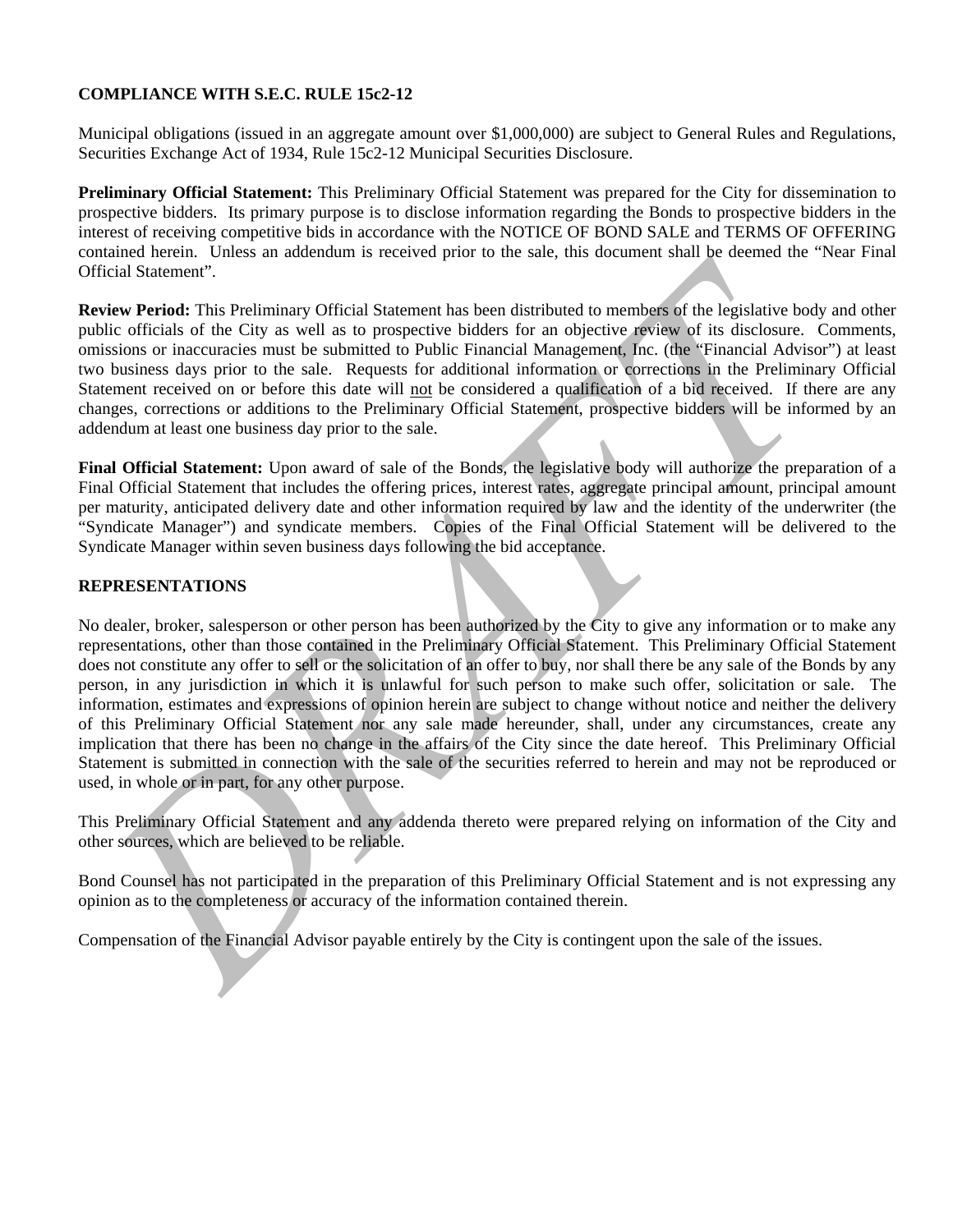# **TABLE OF CONTENTS**

## APPENDIX A - FORM OF LEGAL OPINIONS

# APPENDIX B - JUNE 30, 2011 COMPREHENSIVE ANNUAL FINANCIAL REPORT

APPENDIX C - FORM OF CONTINUING DISCLOSURE CERTIFICATES

# **OFFICIAL BID FORMS**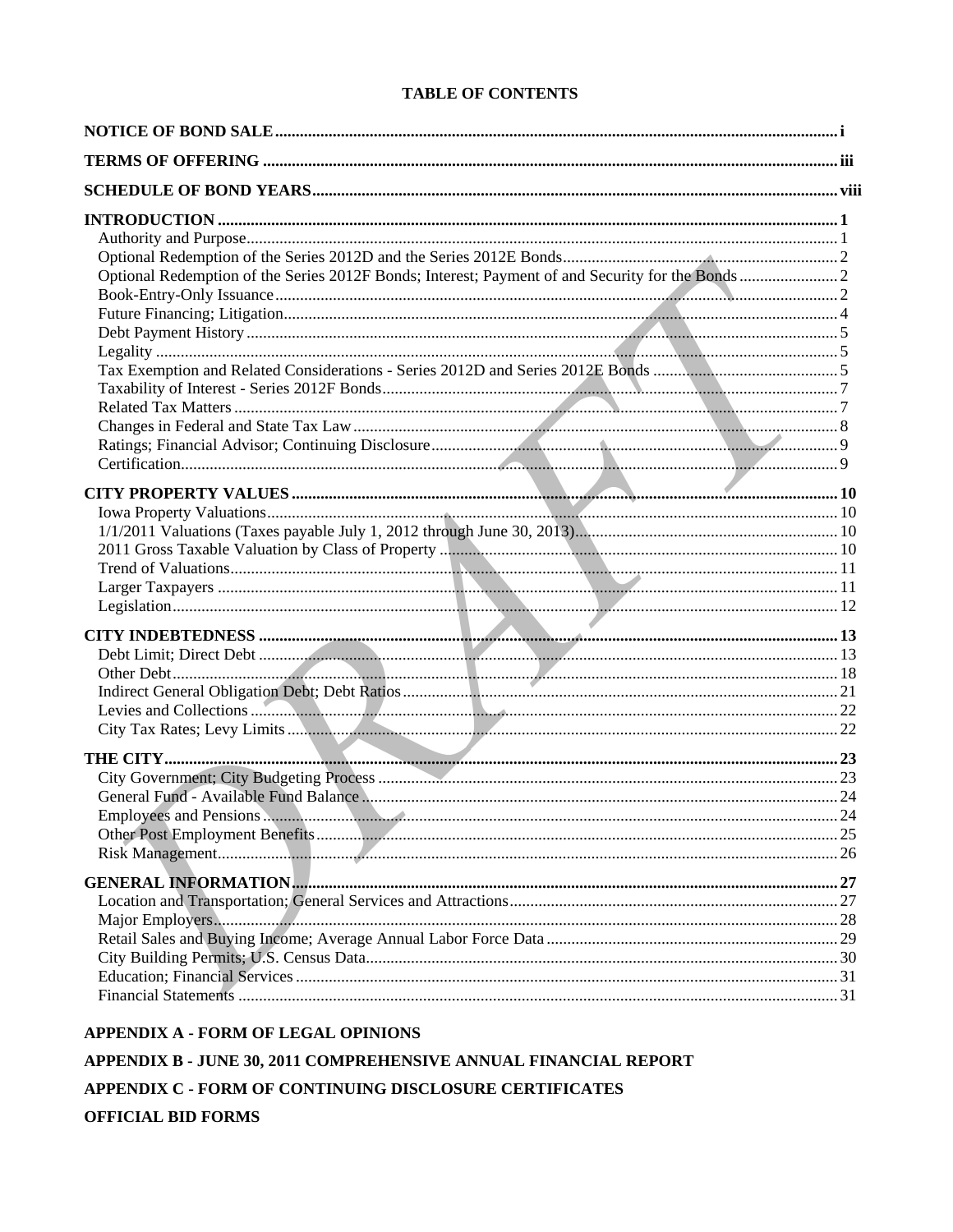# **City of Des Moines, Iowa**

# Mayor/City Council

T.M. Franklin Cownie Mayor

 Christopher J. Coleman Council Member – At Large Skip Moore Council Member – At Large Halley Griess Council Member – Ward 1 Robert L. Mahaffey Council Member – Ward 2 Christine Hensley Council Member – Ward 3 Brian Meyer Council Member – Ward 4

# **Administration**

Curiscoper J. Coleman<br>
Ship Moore<br>
Council Member – Na Large<br>
Halfor Cristine<br>
Home L. Mahaffey<br>
Control Member – Ward<br>
Curistine Hensley<br>
Control Member – Ward<br>
Curistine Hensley<br>
Council Member – Ward<br>
Council Member – W Richard A. Clark, City Manager Allen McKinley, Deputy City Manager Scott Sanders, Finance Director/Treasurer Diane Rauh, City Clerk

# Corporation Counsel

Jeffrey D. Lester

# Bond Counsel

Ahlers & Cooney, P.C. Des Moines, Iowa

# Financial Advisor

Public Financial Management, Inc. Des Moines, Iowa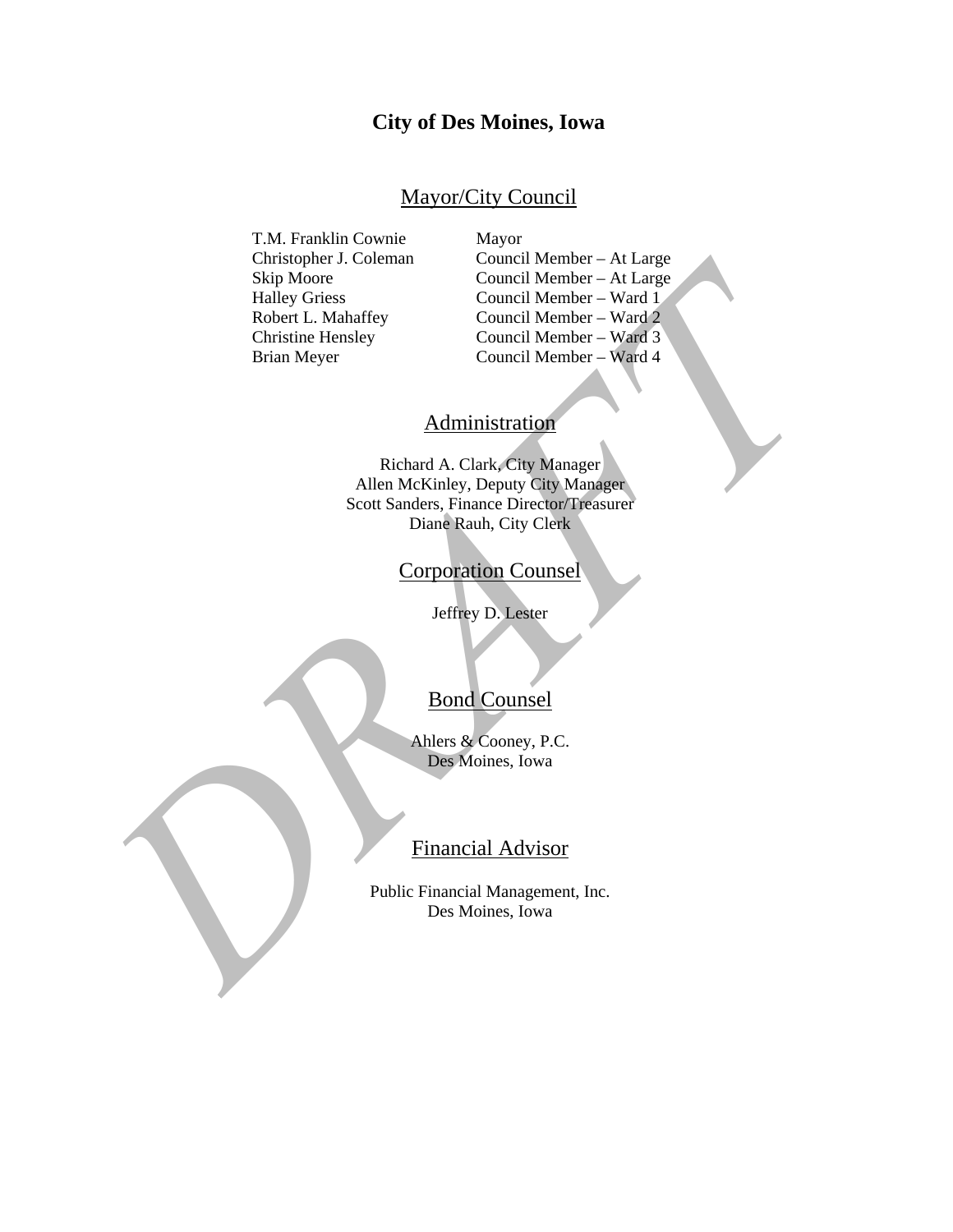# NOTICE OF BOND SALE

Time and Place of Sealed Bids: Sealed bids for the sale of Bonds of the City of Des Moines, Iowa, will be received at the office of the Finance Director/Treasurer, City Hall, 400 Robert D. Ray Drive, in the City of Des Moines, Iowa (the "Issuer") before 10:00 o'clock A.M., on the 25th day of July, 2012. The bids will then be publicly opened and referred for action to the meeting of the City Council as stated below.

Manner of Bidding: Open bids will not be received. Bids will be received in any of the following methods:

Sealed Bidding: Sealed bids may be submitted and will be received at the office of the Finance Director/Treasurer, City Hall, Des Moines, Iowa

Electronic Internet Bidding: Electronic internet bids will be received at the office of the Finance Director/Treasurer, Des Moines, Iowa. The bids must be submitted through the PARITY<sup>®</sup> competitive bidding system.

Consideration of Bids: After the time for receipt of bids has passed, the close of sealed bids will be announced. Sealed bids will then be publicly opened and announced. Finally, electronic internet bids will be accessed and announced.

Sale and Award: The sale and award of the Bonds will be held at the Council Chambers, City Hall, 400 Robert D. Ray Drive, Des Moines, Iowa, at a meeting of the City Council on the above date at 4:00 o'clock P.M.

The Bonds: The Bonds to be offered are the following:

GENERAL OBLIGATION SEWER BONDS, SERIES 2012D, in the amount of \$13,210,000, to be dated September 4, 2012

GENERAL OBLIGATION STORMWATER BONDS, SERIES 2012E, in the amount of \$10,825,000, to be dated September 4, 2012

GENERAL OBLIGATION PARKING BONDS, TAXABLE SERIES 2012F, in the amount of \$13,030,000\*, to be dated September 4, 2012

(each of such series being referred to herein as the "Bonds").

Principal Adjustment\*: The City reserves the right to increase or decrease the aggregate principal amount of the Taxable Series 2012F Bonds in such amount to effect the refunding of the City's Series 2000A Parking Revenue Bonds. Total principal amount will not exceed \$13,500,000. Such change will be in increments of \$5,000 and may be made in any of the maturities. The purchase price will be adjusted proportionately to reflect any change in issue size.

Scale Bidding: Scalentine Research bis may be ushnitred and will be received at the office of the Finance<br>Director Treasurer, City Hall, Des Moines, Iowa<br>
Hieremain Immeric Hidding: Fleermoic internet bids will be received Official Statement: The Issuer has issued an Official Statement of information pertaining to the Bonds to be offered, including a statement of the Terms of Offering and an Official Bid Form, which is incorporated by reference as a part of this notice. The Official Statement may be obtained by request addressed to the Finance Director/Treasurer, City Hall, 400 Robert D. Ray Drive, Des Moines, Iowa 50309 (telephone: 515-283-4523) or the financial consultant to the City, Public Financial Management, Inc., 801 Grand Avenue, Suite 3300, Des Moines, Iowa 50309 (telephone: 515- 243-2600).

Terms of Offering: All bids shall be in conformity with and the sale shall be in accord with the Terms of Offering as set forth in the Official Statement.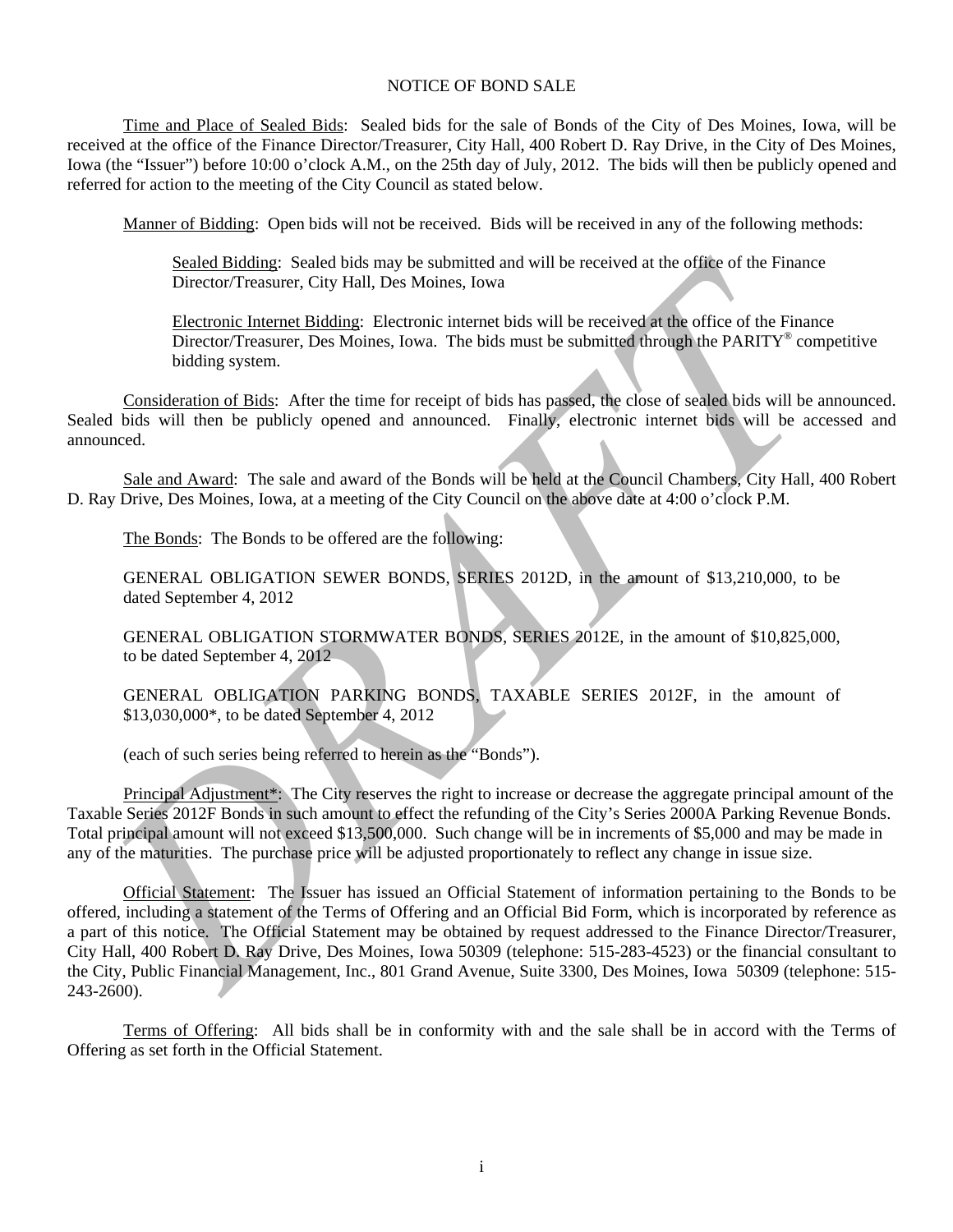Legal Opinion: Said Bonds will be sold subject to the opinion of Ahlers & Cooney, P.C., Attorneys of Des Moines, Iowa, as to the legality and their opinion will be furnished together with the printed Bonds without cost to the purchaser and all bids will be so conditioned. Except to the extent necessary to issue their opinion as to the legality of the Bonds, the attorneys will not examine or review or express any opinion with respect to the accuracy or completeness of documents, materials or statements made or furnished in connection with the sale, issuance or marketing of the Bonds. The opinion will be printed on the back of the Bonds.

Rights Reserved: The right is reserved to reject any or all bids, and to waive any irregularities as deemed to be in the best interests of the public.

| in the best interests of the public.                          |                                            |
|---------------------------------------------------------------|--------------------------------------------|
| By order of the City Council of the City of Des Moines, Iowa. |                                            |
|                                                               |                                            |
|                                                               | City Clerk of the City of Des Moines, Iowa |
|                                                               |                                            |
| Published in The Des Moines Register on_                      | , 2012.                                    |
| (End of Notice)                                               |                                            |
|                                                               |                                            |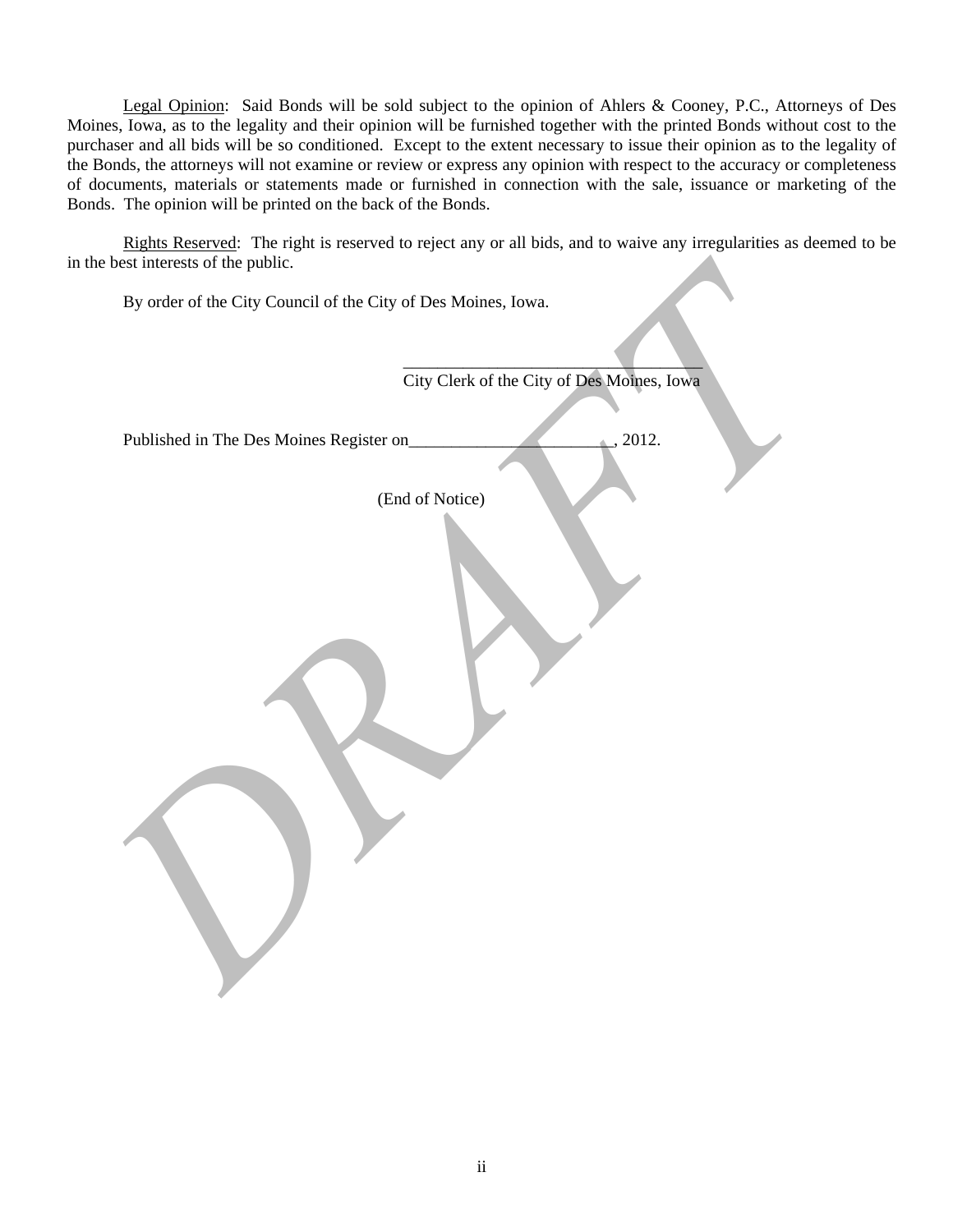# **TERMS OF OFFERING**

# **CITY OF DES MOINES, IOWA**

Bids for the purchase of the General Obligation Sewer Bonds, Series 2012D (the "Series 2012D Bonds"), General Obligation Stormwater Bonds, Series 2012E (the "Series 2012E Bonds") and General Obligation Parking Bonds, Taxable Series 2012F (the "Series 2012F Bonds") (collectively the "Bonds") will be received on Wednesday, July 25, 2012 before 10:00 o'clock A.M. Central Time after which time they will be tabulated. The City Council will consider award of the Bonds at 4:00 o'clock P.M. Central Time, on the same day. Questions regarding the sale of the Bonds should be directed to the City's Financial Advisor at 515-243-2600. In addition to the provisions of the official NOTICE OF BOND SALE, this section sets forth the description of certain of the terms of the Bonds as well as the TERMS OF OFFERING with which all bidders and bid proposals are required to comply, as follows:

#### DETAILS OF THE SERIES 2012D BONDS

GENERAL OBLIGATION SEWER BONDS, SERIES 2012D (the "Series 2012D Bonds"), in the principal amount of \$13,210,000 to be dated the date of delivery (September 4, 2012) in the denomination of \$5,000 or multiples thereof, will mature June 1, as follows:

| Year | Amount    | Year | Amount    |
|------|-----------|------|-----------|
| 2013 | \$640,000 | 2023 | \$640,000 |
| 2014 | 555,000   | 2024 | 655,000   |
| 2015 | 100,000   | 2025 | 675,000   |
| 2016 | 100,000   | 2026 | 695,000   |
| 2017 | 100,000   | 2027 | 720,000   |
| 2018 | 100,000   | 2028 | 740,000   |
| 2019 | 1,505,000 | 2029 | 765,000   |
| 2020 | 1,535,000 | 2030 | 790,000   |
| 2021 | 605,000   | 2031 | 820,000   |
| 2022 | 620,000   | 2032 | 850,000   |
|      |           |      |           |

DETAILS OF THE SERIES 2012E BONDS

GENERAL OBLIGATION STORMWATER BONDS, SERIES 2012E (the "Series 2012E Bonds"), in the principal amount of \$10,825,000 to be dated the date of delivery (September 4, 2012) in the denomination of \$5,000 or multiples thereof, will mature June 1, as follows:

| ERMS OF OFFERING with which all bidders and bid proposals are required to comply, as follows: |      |                                   |      |           | onsider award of the Bonds at 4:00 o'clock P.M. Central Time, on the same day. Questions regarding the sale o<br>onds should be directed to the City's Financial Advisor at 515-243-2600. In addition to the provisions of the off<br>OTICE OF BOND SALE, this section sets forth the description of certain of the terms of the Bonds as well a |
|-----------------------------------------------------------------------------------------------|------|-----------------------------------|------|-----------|--------------------------------------------------------------------------------------------------------------------------------------------------------------------------------------------------------------------------------------------------------------------------------------------------------------------------------------------------|
|                                                                                               |      | DETAILS OF THE SERIES 2012D BONDS |      |           |                                                                                                                                                                                                                                                                                                                                                  |
|                                                                                               |      |                                   |      |           | ENERAL OBLIGATION SEWER BONDS, SERIES 2012D (the "Series 2012D Bonds"), in the principal amou<br>13,210,000 to be dated the date of delivery (September 4, 2012) in the denomination of \$5,000 or multiples the                                                                                                                                 |
| ill mature June 1, as follows:                                                                |      |                                   |      |           |                                                                                                                                                                                                                                                                                                                                                  |
|                                                                                               | Year | Amount                            | Year | Amount    |                                                                                                                                                                                                                                                                                                                                                  |
|                                                                                               | 2013 | \$640,000                         | 2023 | \$640,000 |                                                                                                                                                                                                                                                                                                                                                  |
|                                                                                               | 2014 | 555,000                           | 2024 | 655,000   |                                                                                                                                                                                                                                                                                                                                                  |
|                                                                                               | 2015 | 100,000                           | 2025 | 675,000   |                                                                                                                                                                                                                                                                                                                                                  |
|                                                                                               | 2016 | 100,000                           | 2026 | 695,000   |                                                                                                                                                                                                                                                                                                                                                  |
|                                                                                               | 2017 | 100,000                           | 2027 | 720,000   |                                                                                                                                                                                                                                                                                                                                                  |
|                                                                                               | 2018 | 100,000                           | 2028 | 740,000   |                                                                                                                                                                                                                                                                                                                                                  |
|                                                                                               | 2019 | 1,505,000                         | 2029 | 765,000   |                                                                                                                                                                                                                                                                                                                                                  |
|                                                                                               | 2020 | 1,535,000                         | 2030 | 790,000   |                                                                                                                                                                                                                                                                                                                                                  |
|                                                                                               | 2021 | 605,000                           | 2031 | 820,000   |                                                                                                                                                                                                                                                                                                                                                  |
|                                                                                               | 2022 | 620,000                           | 2032 | 850,000   |                                                                                                                                                                                                                                                                                                                                                  |
|                                                                                               |      |                                   |      |           |                                                                                                                                                                                                                                                                                                                                                  |
|                                                                                               |      | DETAILS OF THE SERIES 2012E BONDS |      |           |                                                                                                                                                                                                                                                                                                                                                  |
|                                                                                               |      |                                   |      |           | ENERAL OBLIGATION STORMWATER BONDS, SERIES 2012E (the "Series 2012E Bonds"), in the prin                                                                                                                                                                                                                                                         |
|                                                                                               |      |                                   |      |           | mount of \$10,825,000 to be dated the date of delivery (September 4, 2012) in the denomination of \$5,00                                                                                                                                                                                                                                         |
| nultiples thereof, will mature June 1, as follows:                                            |      |                                   |      |           |                                                                                                                                                                                                                                                                                                                                                  |
|                                                                                               | Year | Amount                            | Year | Amount    |                                                                                                                                                                                                                                                                                                                                                  |
|                                                                                               | 2013 | \$335,000                         | 2023 | \$535,000 |                                                                                                                                                                                                                                                                                                                                                  |
|                                                                                               | 2014 | 450,000                           | 2024 | 550,000   |                                                                                                                                                                                                                                                                                                                                                  |
|                                                                                               | 2015 | 460,000                           | 2025 | 565,000   |                                                                                                                                                                                                                                                                                                                                                  |
|                                                                                               | 2016 | 465,000                           | 2026 | 585,000   |                                                                                                                                                                                                                                                                                                                                                  |
|                                                                                               | 2017 | 470,000                           | 2027 | 600,000   |                                                                                                                                                                                                                                                                                                                                                  |
|                                                                                               | 2018 | 480,000                           | 2028 | 620,000   |                                                                                                                                                                                                                                                                                                                                                  |
|                                                                                               | 2019 | 485,000                           | 2029 | 640,000   |                                                                                                                                                                                                                                                                                                                                                  |
|                                                                                               | 2020 | 495,000                           | 2030 | 665,000   |                                                                                                                                                                                                                                                                                                                                                  |
|                                                                                               | 2021 | 510,000                           | 2031 | 685,000   |                                                                                                                                                                                                                                                                                                                                                  |
|                                                                                               | 2022 | 520,000                           | 2032 | 710,000   |                                                                                                                                                                                                                                                                                                                                                  |
|                                                                                               |      |                                   |      |           |                                                                                                                                                                                                                                                                                                                                                  |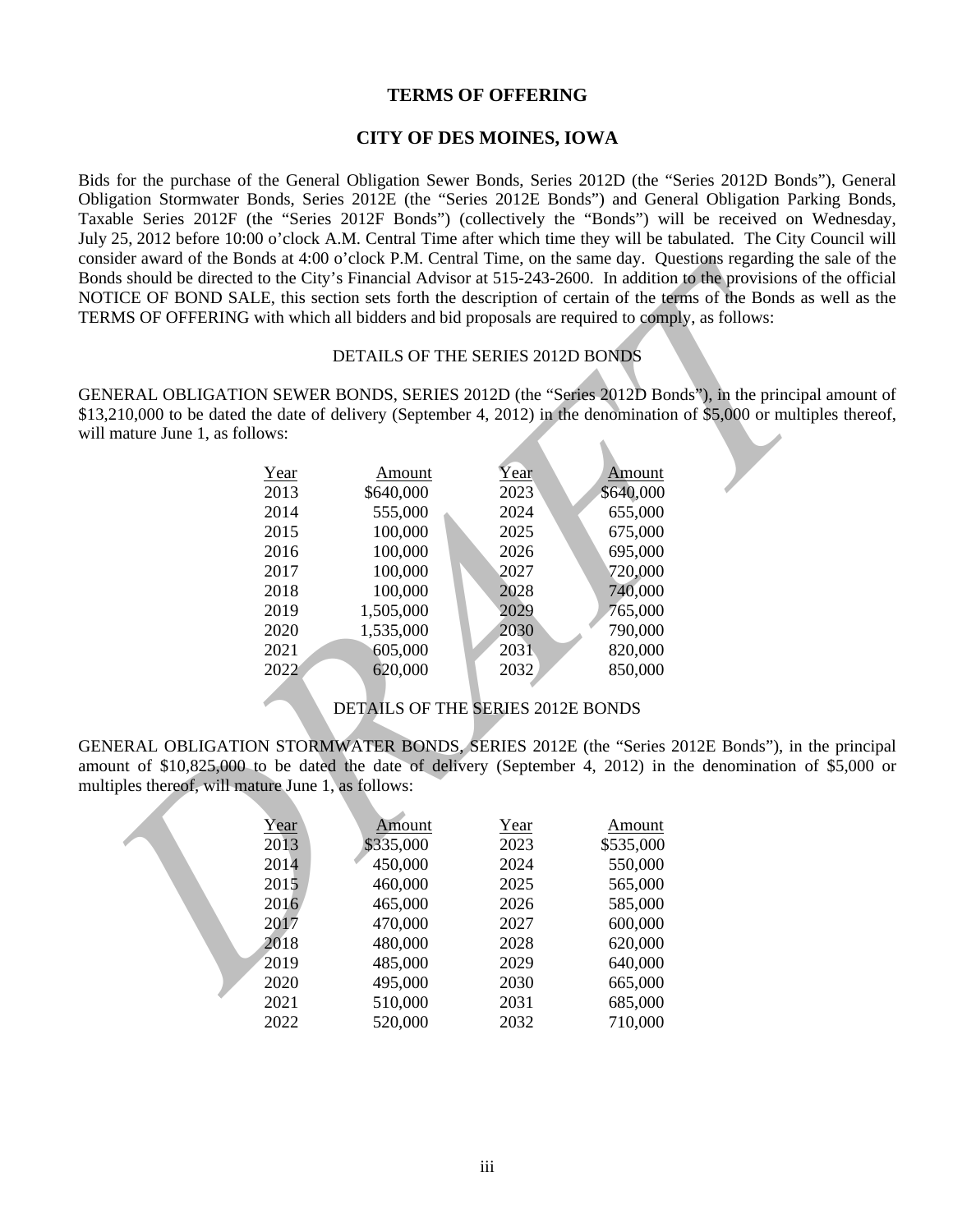#### DETAILS OF THE SERIES 2012F BONDS

GENERAL OBLIGATION PARKING BONDS, TAXABLE SERIES 2012F (the "Series 2012F Bonds"), in the principal amount of \$13,030,000\* to be dated the date of delivery (September 4, 2012) in the denomination of \$5,000 or multiples thereof, will mature June 1, as follows:

| Year | Amount*     | Year | Amount*     |
|------|-------------|------|-------------|
| 2014 | \$1,780,000 | 2018 | \$1,885,000 |
| 2015 | 1,800,000   | 2019 | 1,920,000   |
| 2016 | 1.825,000   | 2020 | 1,965,000   |
| 2017 | 1,855,000   |      |             |

\*Preliminary; subject to change. The City reserves the right to increase or decrease the aggregate principal amount of the Series 2012F Bonds in such amount as may be necessary to implement the refunding of the Series 2000A Public Parking System Revenue Bonds. However, the maximum par amount will not exceed \$13,500,000. Such change will be in increments of \$5,000 and may be made in any of the maturities. The purchase price will be adjusted proportionately to reflect any change in issue size.

# OPTIONAL REDEMPTION OF THE SERIES 2012D AND SERIES 2012E BONDS

The Series 2012D and the Series 2012E Bonds due after June 1, 2020 will be subject to call prior to maturity in whole, or from time to time in part, in any order of maturity and within a maturity by lot on said date or on any date thereafter at the option of the City, upon terms of par plus accrued interest to date of call. Notice of such call shall be given at least thirty (30) days prior to the date fixed for redemption to the registered owners of the Series 2012D and the Series 2012E Bonds to be redeemed at the address shown on the registration books.

# OPTIONAL REDEMPTION OF THE SERIES 2012F BONDS

The Series 2012F Bonds are not subject to early redemption.

# INTEREST ON THE BONDS

Interest on the Bonds will be payable on June 1, 2013 and semiannually on the  $1<sup>st</sup>$  day of December and June thereafter. Interest and principal shall be paid to the registered holder of a bond as shown on the records of ownership maintained by the registrar as of the 15<sup>th</sup> day of the month preceding such interest payment date (the "Record Date"). Interest will be computed on the basis of a 360-day year of twelve 30-day months and will be rounded pursuant to rules of the Municipal Securities Rulemaking Board.

# GOOD FAITH DEPOSITS

2017 1325,000<br>
2020 1325,000<br>
<sup>2021</sup> 2017 1325,000<br>
<sup>2021</sup> 2017 1325,000<br>
<sup>2021</sup> 2017 1325,000<br>
<sup>2021</sup> 2017 1325,000<br>
<sup>2021</sup> 2045,000<br> **Exces 2000A Pehite be street and the Series 2021 Bonds in such most<br>
State 2000A Pehit** A good faith deposit in the amount of \$132,100 for the Series 2012D Bonds (the "Series 2012D Deposit"), \$108,250 for the Series 2012E Bonds (the "Series 2012E Deposit") and \$130,300 for the Series 2012F Bonds (the "Series 2012F Deposit") is required from the lowest bidder only of each series of the Bonds. The lowest bidder for each series of the Bonds is required to submit such deposit payable to the order of the City in the form of either (i) a cashier's check provided to the City or its Financial Advisor prior to the opening of bids or (ii) a wire transfer as instructed by the City's Financial Advisor not later than 12:00 P.M. Central Time on the day of sale of the Bonds. If not so received, the bid of the lowest bidder may be rejected and the City may direct the second lowest bidder to submit a deposit and thereafter may award the sale of the respective bond issue to the same. No interest on a deposit will accrue to the successful bidder(s) ("Purchaser(s)"). Deposits will be applied to the purchase price of each respective series of Bonds. In the event a Purchaser(s) fails to honor its accepted bid proposal, the respective deposit will be retained by the City.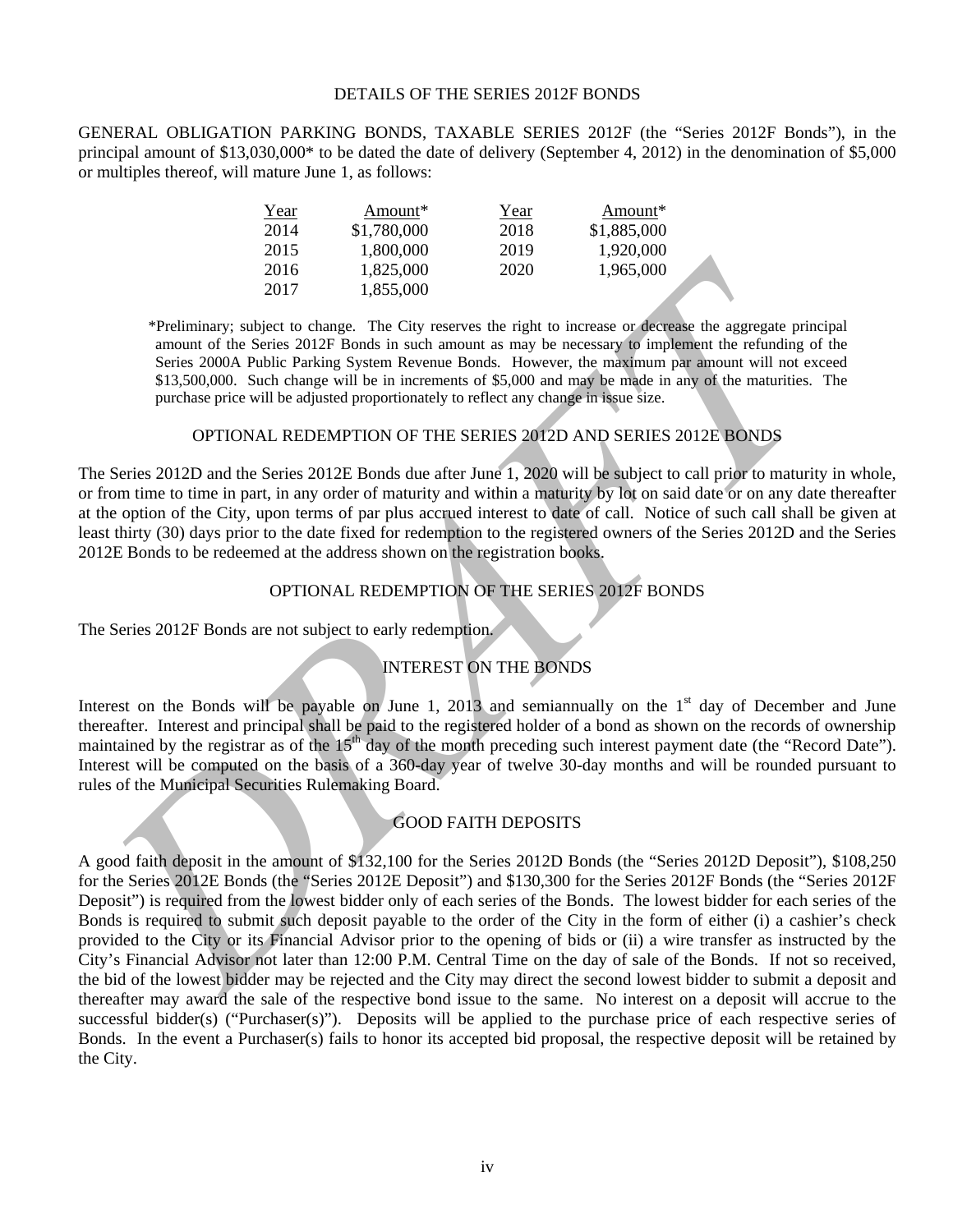#### FORM OF BIDS AND AWARD

consensy to discount to present value as of the dated due of the finds, the amount payable on each interest payable<br>at an do next) asset and many due or earlier mandatory redemption, so that the aggregate of such amounts<br>a All bids shall be unconditional for each series of the Bonds for a price not less than \$13,051,480 for the Series 2012D Bonds, \$10,695,100 for the Series 2012E Bonds and \$12,951,820 for the Series 2012F Bonds, plus accrued interest, and shall specify the rate or rates of interest in conformity to the limitations set forth under the "RATES OF INTEREST" section below. Bids must be submitted on or in substantial compliance with the OFFICIAL BID FORM provided by the City. The Bonds will be awarded to the bidder offering the lowest interest rate to be determined on a true interest cost (the "TIC") basis assuming compliance with the "GOOD FAITH DEPOSITS" section. The TIC shall be determined by the present value method, i.e., by ascertaining the semiannual rate, compounded semiannually, necessary to discount to present value as of the dated date of the Bonds, the amount payable on each interest payment date and on each stated maturity date or earlier mandatory redemption, so that the aggregate of such amounts will equal the aggregate purchase price offered therefore. The TIC shall be stated in terms of an annual percentage rate and shall be that rate of interest, which is twice the semiannual rate so ascertained (also known as the Canadian Method). The TIC shall be as determined by the Financial Advisor based on the TERMS OF OFFERING and all amendments, and on the bids as submitted. The Financial Advisor's computation of the TIC of each bid shall be controlling. In the event of tie bids for the lowest TIC, the Bonds will be awarded by lot.

The City will reserve the right to: (i) waive non-substantive informalities of any bid or of matters relating to the receipt of bids and award of the Bonds, (ii) reject all bids without cause and (iii) reject any bid which the City determines to have failed to comply with the terms herein.

# RATES OF INTEREST

Considering each series separately, the rates of interest specified in the bidder's proposal must conform to the following limitations:

- 1. For each respective series, each annual maturity must bear a single rate of interest from the dated date of the Bonds to the date of maturity.
- 2. Rates of interest bid must be in multiples of one-eighth or one-twentieth of one percent.
- 3. For each respective series, each rate of interest specified for any annual maturity shall not be less than a rate of interest specified for any earlier maturity. Rates must be level or in ascending order.

# RECEIPT OF BIDS

Forms of Bids: Bids must be submitted on or in substantial compliance with the NOTICE OF BOND SALE, TERMS OF OFFERING and OFFICIAL BID FORMS provided by the City or through PARITY® competitive bidding system (the "Internet Bid System"). The City shall not be responsible for malfunction or mistake made by any person, or as a result of the use of the electronic bid or the means used to deliver or complete a bid. The use of such facilities or means is at the sole risk of the prospective bidder who shall be bound by the terms of the bid as received.

No bid will be accepted after the time specified in the NOTICE OF BOND SALE. The time as maintained by the Internet Bid System as defined below shall constitute the official time with respect to all bids submitted. A bid may be withdrawn before the bid deadline using the same method used to submit the bid. If more than one bid is received from a bidder, the last bid received shall be considered.

Sealed Bidding: Sealed bids may be submitted and will be received at the office of the City Finance Director/Treasurer, City of Des Moines, 400 Robert D. Ray Drive, Des Moines, Iowa 50309.

Electronic Internet Bidding: Electronic internet bids must be submitted through the Internet Bid System. Information about the Internet Bid System may be obtained by calling 212-404-8102.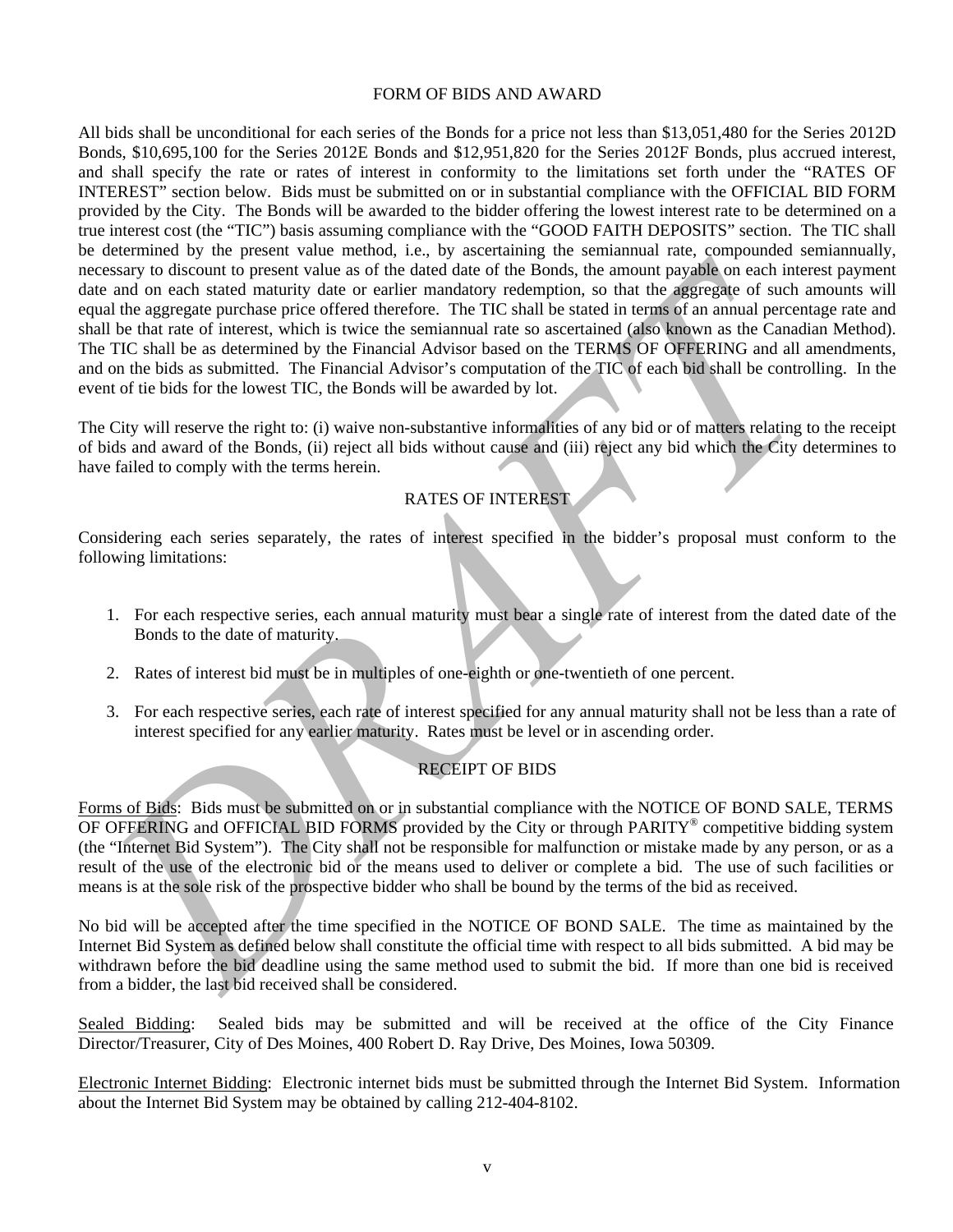Each bidder shall be solely responsible for making necessary arrangements to access the Internet Bid System for purposes of submitting its Internet bid in a timely manner and in compliance with the requirements of the TERMS OF OFFERING and OFFICIAL BID FORMS. The City is permitting bidders to use the services of the Internet Bid System solely as a communication mechanism to conduct the Internet bidding and the Internet Bid System is not an agent of the City. Provisions of the TERMS OF OFFERING, NOTICE OF BOND SALE and OFFICIAL BID FORMS shall control in the event of conflict with information provided by the Internet Bid System.

#### BOOK-ENTRY-ONLY ISSUANCE

In Bonds will be issued by mean of a book-entry only system with no physical distribution of book profile<br>constraints in the profile of the Book and the issued in fully registered form and one bond certifigate, representin The Bonds will be issued by means of a book-entry only system with no physical distribution of bond certificates made to the public. The Bonds will be issued in fully registered form and one bond certificate, representing the aggregate principal amount of the Bonds maturing in each year will be registered in the name of Cede & Co. as nominee of The Depository Trust Company ("DTC"), New York, New York, which will act as securities depository of the Bonds. Individual purchases of the Bonds may be made in the principal amount of \$5,000 or any multiple thereof of a single maturity through book entries made on the books and records of DTC and its participants. Principal and interest are payable by the Registrar to DTC or its nominee as registered owner of the Bonds. Transfer of principal and interest payments to participants of DTC will be the responsibility of DTC; transfer of principal and interest payments to beneficial owners by participants will be the responsibility of such participants and other nominees of beneficial owners. The Purchaser(s), as a condition of delivery of the Bonds, will be required to deposit the bond certificates with DTC.

# MUNICIPAL BOND INSURANCE AT PURCHASER'S OPTION

If the Bonds qualify for issuance of any policy of municipal bond insurance or commitment therefore at the option of the bidder, the purchase of any such insurance policy or the issuance of any such commitment shall be at the sole option and expense of the Purchaser(s). Any increased costs of issuance of the Bonds resulting from such purchase of insurance shall be paid by the Purchaser(s), except that, if the City has requested and received a rating on the Bonds from a rating agency, the City will pay that initial rating fee. Any other rating agency fees shall be the responsibility of the Purchaser(s). Failure of the municipal bond insurer to issue the policy after the Bonds have been awarded to the Purchaser(s) shall not constitute cause for failure or refusal by the Purchaser(s) to accept delivery on the Bonds. The City reserves the right in its sole discretion to accept or deny changes to the financing documents requested by the insurer selected by the Purchaser.

# DELIVERY

The Bonds will be delivered to the Purchaser(s) through DTC in New York, New York, against full payment in immediately available cash or federal funds. The Bonds are expected to be delivered within forty-five days after the sale. Should delivery be delayed beyond sixty days from date of sale for any reason except failure of performance by a Purchaser(s), the Purchaser(s) may withdraw their bid and thereafter their interest in and liability for the Bonds will cease. When the Bonds are ready for delivery, the City may give the Purchaser(s) five working days notice of the delivery date and the City will expect payment in full on that date, otherwise reserving the right of its option to determine that the Purchaser(s) has failed to comply with the offer of purchase.

## INFORMATION FROM PURCHASER(S)

The Purchaser(s) will be required to certify to the City immediately after the opening of bids: (i) the initial public offering price of each maturity of the Bonds (not including sales to bond houses and brokers or similar persons or organizations acting in the capacity of underwriters or wholesalers) at which price a substantial amount of the Bonds (not less than 10% of each maturity) were sold to the public; or (ii) if less than 10% of any maturity has been sold, the price for that maturity determined as of the time of the sale based upon the reasonably expected initial offering price to the public; and (iii) that the initial public offering price does not exceed their fair market value of the Bonds on the sale date. The Purchaser(s) will also be required to provide a certificate at closing confirming the information required by this paragraph.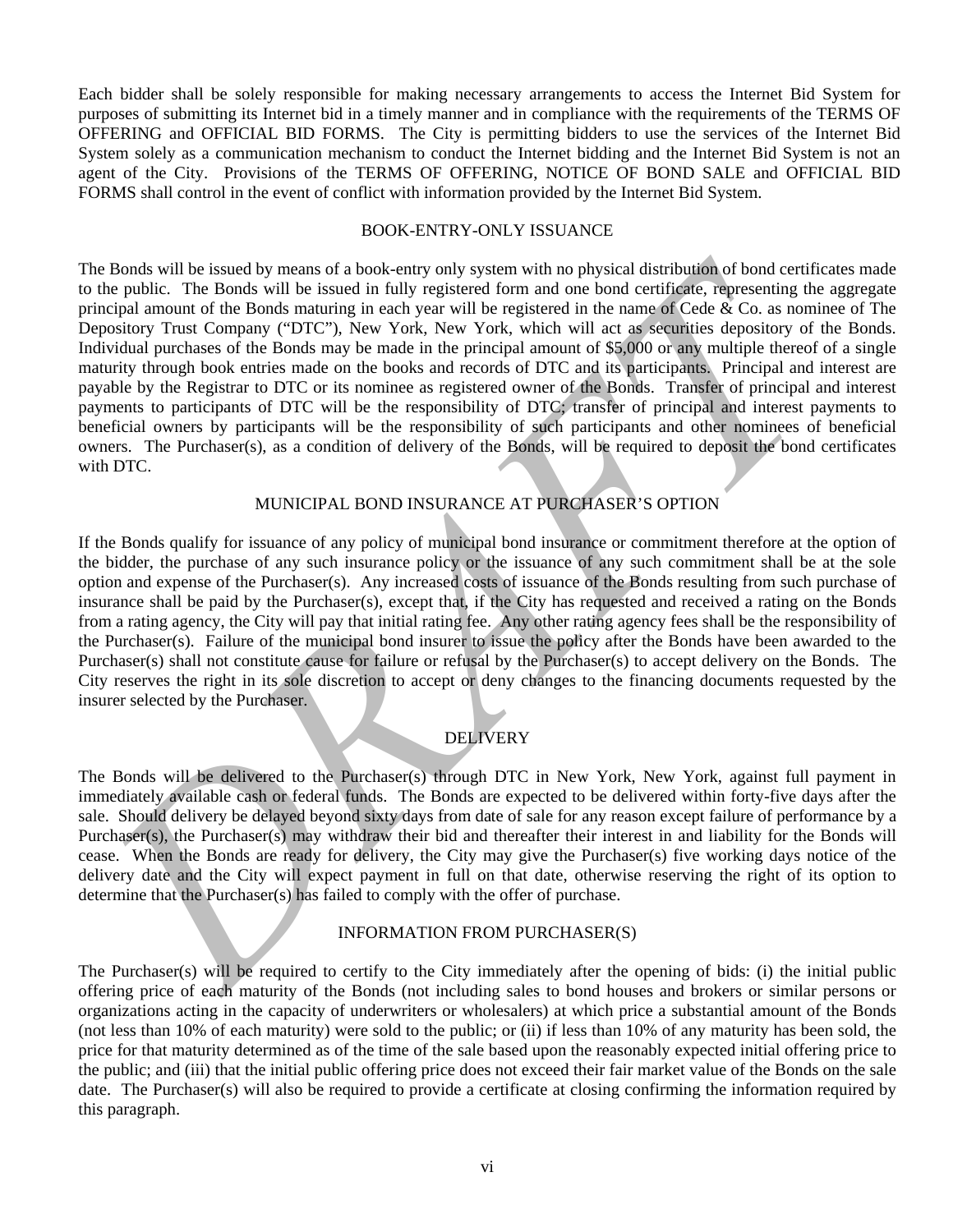#### OFFICIAL STATEMENT

The broad are awarded up to 25 copies for the Series 2012F Bonds of the Final Official Stateman's comparison that is compared to the Series 2012F Bonds of the Final Official Stateman's comparison on 25 copies for the Serie The City has authorized the preparation of a Preliminary Official Statement containing pertinent information relative to the Bonds. The Preliminary Official Statement when further supplemented with maturity dates, principal amounts, and interest rates of the Bonds, and any other information required by law or deemed appropriate by the City, shall constitute a Final Official Statement of the City with respect to the Bonds, as that term is defined in Rule 15c2-12 of the Securities and Exchange Commission (the "Rule"). By awarding the Bonds to any underwriter or underwriting syndicate submitting an OFFICIAL BID FORM therefore, the City agrees that, no more than seven (7) business days after the date of such award, it shall provide without cost to the senior managing underwriter of the syndicate to which each series of the Bonds are awarded up to 25 copies for the Series 2012D Bonds, up to 25 copies for the Series 2012E Bonds and up to 25 copies for the Series 2012F Bonds of the Final Official Statement to permit each "Participating Underwriter" (as that term is defined in the Rule) to comply with the provisions of such Rule. The City shall treat the senior managing underwriter of the syndicate to which the Bonds are awarded as its designated agent for purposes of distributing copies of the Final Official Statement to the Participating Underwriter. Any underwriter executing and delivering an OFFICIAL BID FORM with respect to the Bonds agrees thereby that if its bid is accepted by the City, (i) it shall accept such designation and (ii) it shall enter into a contractual relationship with all Participating Underwriters of the Bonds for purposes of assuring the receipt by each such Participating Underwriter of the Final Official Statement.

# CONTINUING DISCLOSURE

In order to assist bidders in complying with paragraph (b)(5) of the Rule, the City will undertake, pursuant to the resolutions for the Bonds and the Continuing Disclosure Certificate for the Bonds, to provide certain annual financial information and notices of the occurrence of certain material events. A description of these undertakings is set forth in APPENDIX C of this Preliminary Official Statement. The City will deliver the Continuing Disclosure Certificate at closing, and any failure on the part of the City to deliver the same shall relieve the Purchaser(s) of its obligation to purchase the Bonds. The City has complied in all material respects with its previous undertakings under the Rule.

# CUSIP NUMBERS

It is anticipated that the Committee on Uniform Security Identification Procedures ("CUSIP") numbers will be printed on the Bonds and the Purchaser(s) must agree in the bid proposal to pay the cost thereof. In no event will the City, Bond Counsel or Financial Advisor be responsible for the review or express any opinion that the CUSIP numbers are correct. Incorrect CUSIP numbers on said Bonds shall not be cause for the Purchaser(s) to refuse to accept delivery of said Bonds.

> BY ORDER OF THE CITY COUNCIL Diane Rauh, City Clerk City of Des Moines 400 Robert D. Ray Drive Des Moines, Iowa 50309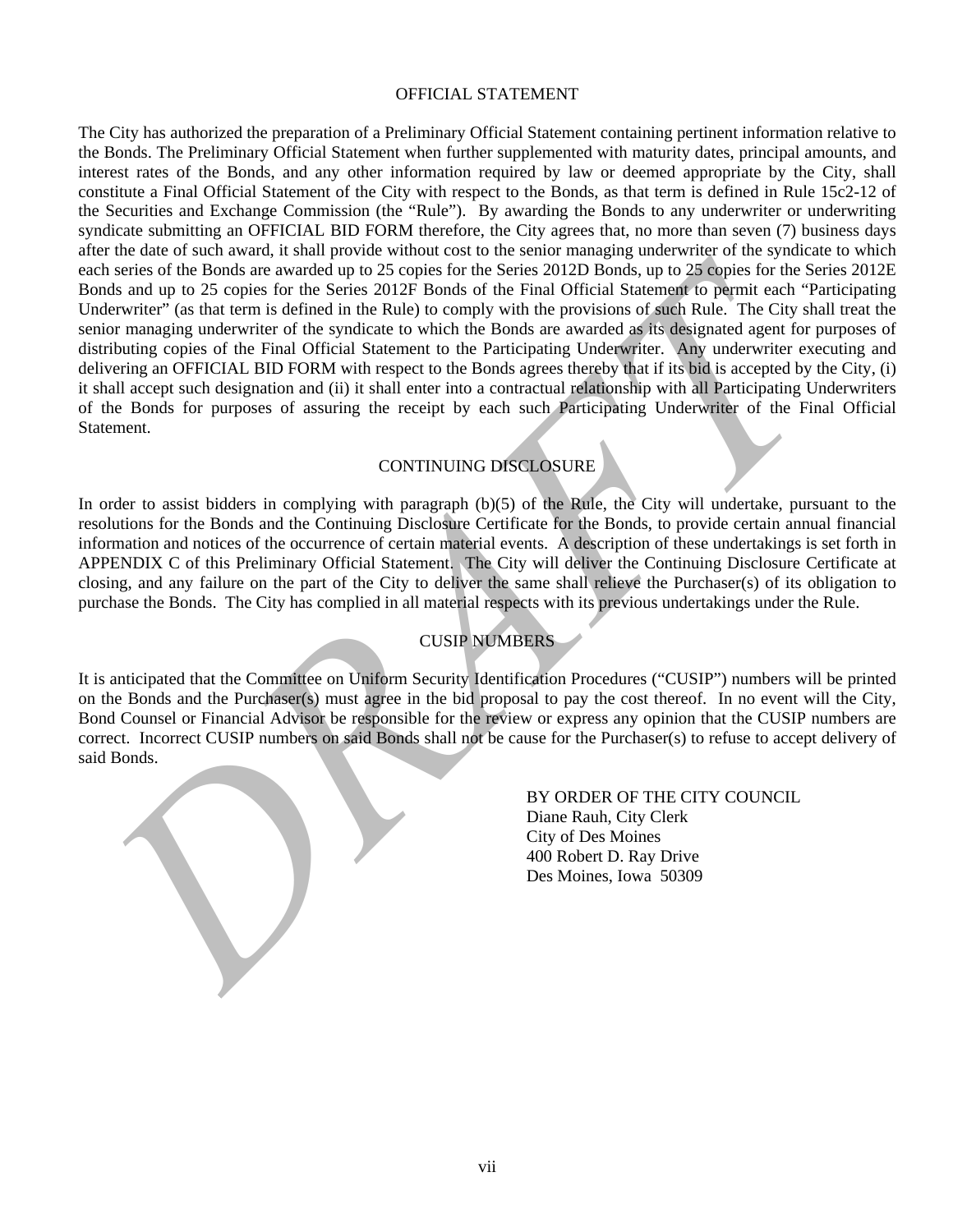# **SCHEDULE OF BOND YEARS**

# **\$13,210,000 CITY OF DES MOINES, IOWA General Obligation Sewer Bonds, Series 2012D**

| Bonds Dated: September 4, 2012                                        |  |
|-----------------------------------------------------------------------|--|
| Interest Due: June 1, 2013 and each December 1 and June 1 to maturity |  |
| Principal Due: June 1, 2013-2032                                      |  |

| <b>Principal</b> |                                                                             | <b>Cumulative</b>                                           |
|------------------|-----------------------------------------------------------------------------|-------------------------------------------------------------|
|                  | <b>Bond Years</b>                                                           | <b>Bond Years</b>                                           |
|                  |                                                                             |                                                             |
| \$640,000        | 474.67                                                                      | 474.67                                                      |
|                  |                                                                             | 1,441.29                                                    |
|                  |                                                                             | 1,715.46                                                    |
|                  |                                                                             | 2,089.63                                                    |
|                  |                                                                             | 2,563.79                                                    |
|                  |                                                                             | 3,137.96                                                    |
|                  | 10,146.21                                                                   | 13,284.17                                                   |
| 1,535,000        | 11,883.46                                                                   | 25,167.63                                                   |
| 605,000          | 5,288.71                                                                    | 30,456.33                                                   |
| 620,000          | 6,039.83                                                                    | 36,496.17                                                   |
| 640,000          | 6,874.67                                                                    | 43,370.83                                                   |
| 655,000          | 7,690.79                                                                    | 51,061.63                                                   |
| 675,000          | 8,600.63                                                                    | 59,662.25                                                   |
| 695,000          | 9,550.46                                                                    | 69,212.71                                                   |
| 720,000          | 10,614.00                                                                   | 79,826.71                                                   |
|                  |                                                                             | 91,475.54                                                   |
| 765,000          | 12,807.38                                                                   | 104,282.92                                                  |
| 790,000          | 14,015.92                                                                   | 118,298.83                                                  |
| 820,000          | 15,368.17                                                                   | 133,667.00                                                  |
| 850,000          | 16,780.42                                                                   | 150,447.42                                                  |
|                  |                                                                             |                                                             |
|                  | 555,000<br>100,000<br>100,000<br>100,000<br>100,000<br>1,505,000<br>740,000 | 966.63<br>274.17<br>374.17<br>474.17<br>574.17<br>11,648.83 |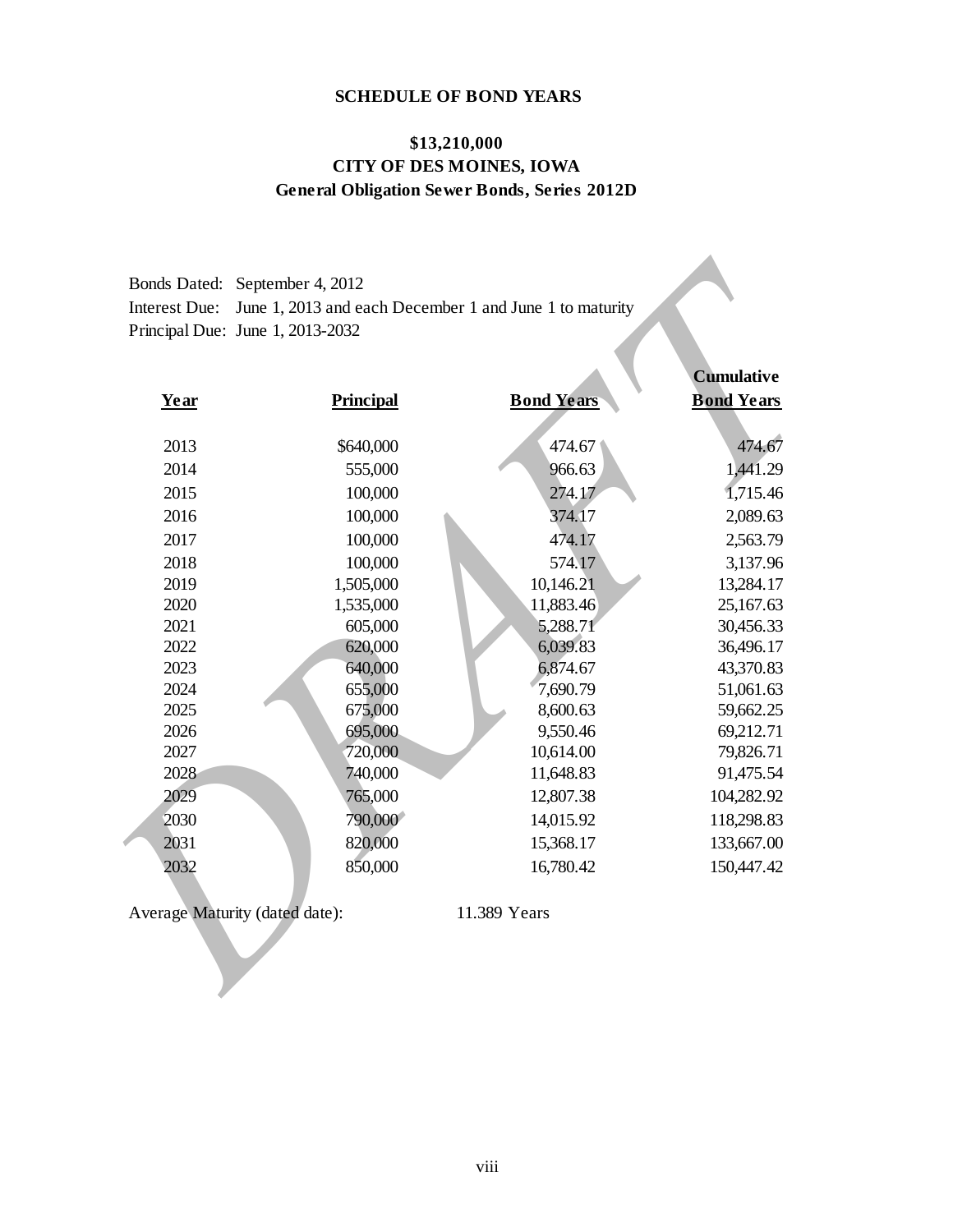# **SCHEDULE OF BOND YEARS**

# **\$10,825,000 CITY OF DES MOINES, IOWA General Obligation Stormwater Bonds, Series 2012E**

| Bonds Dated: September 4, 2012                                        |
|-----------------------------------------------------------------------|
| Interest Due: June 1, 2013 and each December 1 and June 1 to maturity |
| Principal Due: June $1, 2013 - 2032$                                  |

| Year                           | <b>Principal</b> | <b>Bond Years</b> | <b>Cumulative</b><br><b>Bond Years</b> |
|--------------------------------|------------------|-------------------|----------------------------------------|
|                                |                  |                   |                                        |
| 2013                           | \$335,000        | 248.46            | 248.46                                 |
| 2014                           | 450,000          | 783.75            | 1,032.21                               |
| 2015                           | 460,000          | 1,261.17          | 2,293.38                               |
| 2016                           | 465,000          | 1,739.88          | 4,033.25                               |
| 2017                           | 470,000          | 2,228.58          | 6,261.83                               |
| 2018                           | 480,000          | 2,756.00          | 9,017.83                               |
| 2019                           | 485,000          | 3,269.71          | 12,287.54                              |
| 2020                           | 495,000          | 3,832.13          | 16,119.67                              |
| 2021                           | 510,000          | 4,458.25          | 20,577.92                              |
| 2022                           | 520,000          | 5,065.67          | 25,643.58                              |
| 2023                           | 535,000          | 5,746.79          | 31,390.38                              |
| 2024                           | 550,000          | 6,457.92          | 37,848.29                              |
| 2025                           | 565,000          | 7,199.04          | 45,047.33                              |
| 2026                           | 585,000          | 8,038.88          | 53,086.21                              |
| 2027                           | 600,000          | 8,845.00          | 61,931.21                              |
| 2028                           | 620,000          | 9,759.83          | 71,691.04                              |
| 2029                           | 640,000          | 10,714.67         | 82,405.71                              |
| 2030                           | 665,000          | 11,798.21         | 94,203.92                              |
| 2031                           | 685,000          | 12,838.04         | 107,041.96                             |
| 2032                           | 710,000          | 14,016.58         | 121,058.54                             |
| Average Maturity (dated date): |                  | 11.183 Years      |                                        |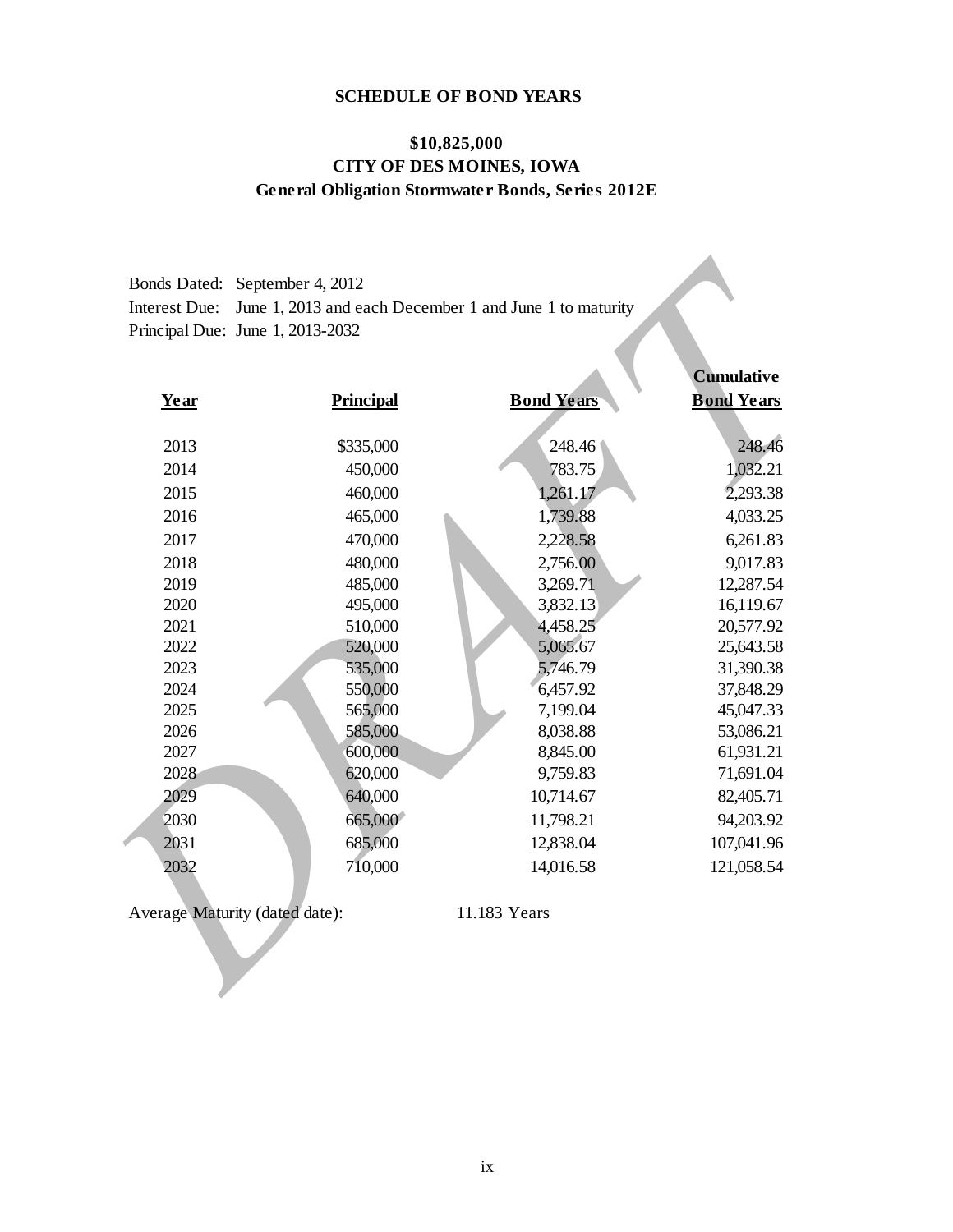# **SCHEDULE OF BOND YEARS**

# **\$13,030,000** \* **CITY OF DES MOINES, IOWA General Obligation Parking Bonds Bonds, Taxable Series 2012F**

|                                   |             |                   | <b>Cumulative</b> |
|-----------------------------------|-------------|-------------------|-------------------|
| Year                              | Principal * | <b>Bond Years</b> | <b>Bond Years</b> |
| 2014                              | \$1,780,000 | 3,100.17          | 3,100.17          |
| 2015                              | 1,800,000   | 4,935.00          | 8,035.17          |
| 2016                              | 1,825,000   | 6,828.54          | 14,863.71         |
| 2017                              | 1,855,000   | 8,795.79          | 23,659.50         |
| 2018                              | 1,885,000   | 10,823.04         | 34,482.54         |
| 2019                              | 1,920,000   | 12,944.00         | 47,426.54         |
| 2020                              | 1,965,000   | 15,212.38         | 62,638.92         |
| * Preliminary; subject to change. |             |                   |                   |

x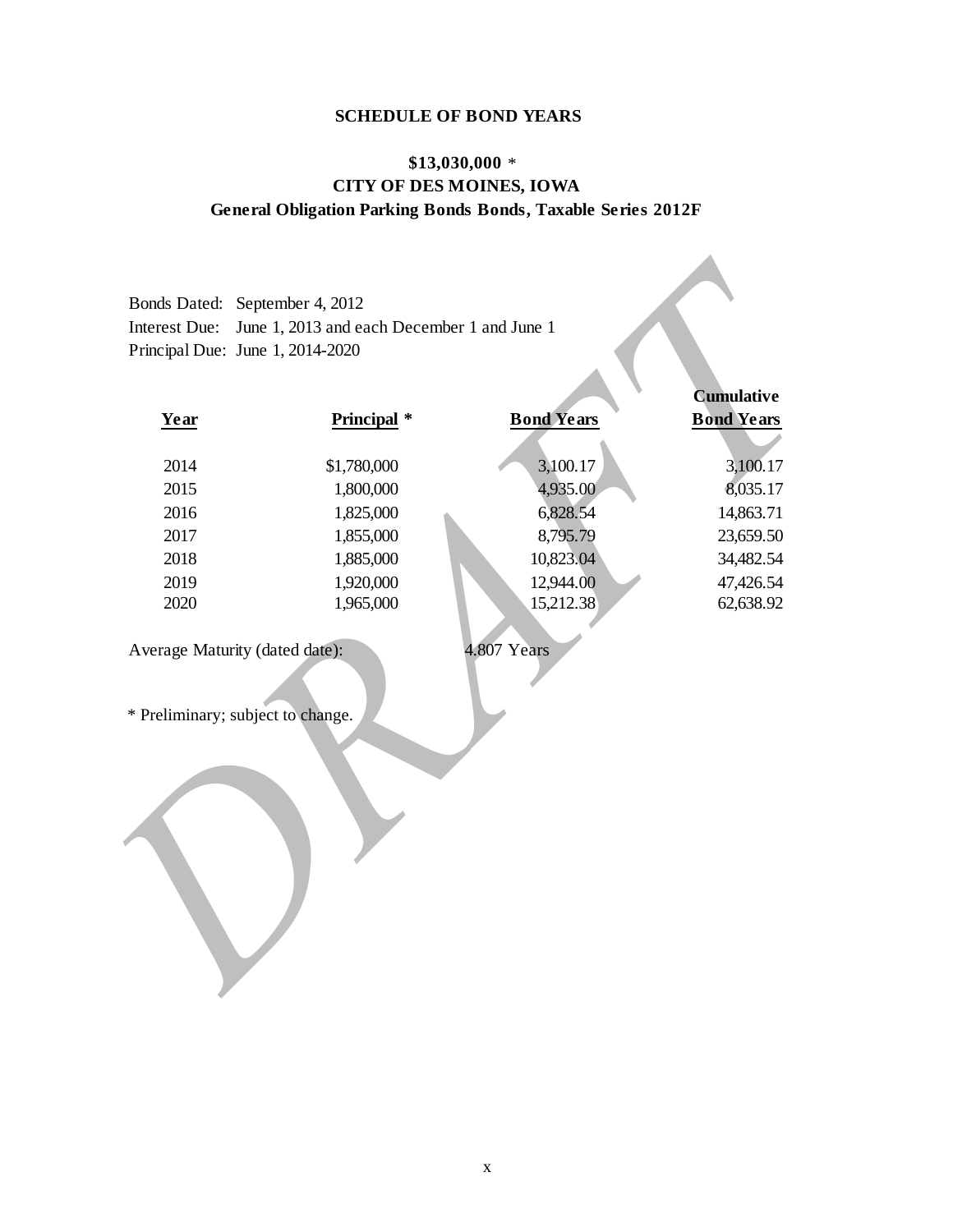#### **OFFICIAL STATEMENT**

#### **CITY OF DES MOINES, IOWA**

# **\$13,210,000 General Obligation Sewer Bonds, Series 2012D \$10,825,000 General Obligation Stormwater Bonds, Series 2012E \$13,030,000\* General Obligation Parking Bonds, Taxable Series 2012F**

# **INTRODUCTION**

This Official Statement contains information relating to the City of Des Moines, Iowa (the "City") and its issuance of \$13,210,000 General Obligation Sewer Bonds, Series 2012D (the "Series 2012D Bonds"), \$10,825,000 General Obligation Stormwater Bonds, Series 2012E (the "Series 2012E Bonds") and \$13,030,000\* General Obligation Parking Bonds, Taxable Series 2012F (the "Series 2012F Bonds") (collectively the "Bonds"). This Preliminary Official Statement has been executed on behalf of the City by its Finance Director/Treasurer and may be distributed in connection with the sale of the Bonds authorized therein. Inquiries may be directed to Public Financial Management, Inc., 801 Grand Avenue, Suite 3300, Des Moines, Iowa 50309, or by telephoning 515-243-2600. Information can also be obtained from Mr. Scott Sanders, Finance Director/Treasurer, City of Des Moines, 400 Robert D. Ray Drive, Des Moines, Iowa, 50309, or by telephoning 515-283-4523.

#### **AUTHORITY AND PURPOSE**

his Official Statement contains information relating to the City of Des Moines, lowg (the "City") and is issua<br>
13.210,0000 General Obligation Sever Bonds. Series 2012 De (the "Series 2012 Dends") and 813,090.000 General The Series 2012D Bonds are being issued pursuant to Division III of Chapter 384 of the Code of Iowa, and a resolution to be adopted by the City. Proceeds of the Series 2012D Bonds will be used to pay costs of construction, reconstruction, repair and improvement of sanitary and storm sewers, including sewer separations, sewer linings and pump station rehabilitation. The Series 2012E Bonds are being issued pursuant to Division III Chapter 384 of the Code of Iowa, and a resolution to be adopted by the City. Proceeds of the Series 2012E Bonds will be used to pay costs of construction, reconstruction, repair and improvement of sanitary works and facilities useful for the collection and disposal of surface waters, and for the protection and reclamation of property from floods or high waters, including Citywide storm water, pump station rehabilitation, and Des Moines River Flood Mitigation improvements. The Series 2012F Bonds are being issued pursuant to Chapter 384 and Section 403.12 of the Code of Iowa, and a resolution to be adopted by the City. Proceeds of the Series 2012F Bonds will be used to pay costs of aiding in the planning, undertaking and carrying out of urban renewal project activities under the authority of the Restated Urban Renewal Plan for the Metro Center Urban Renewal Project and Chapter 403 of the Code of Iowa, including those costs associated with the repair, reconstruction and improvement of City parking ramps, including but not limited to those ramps located generally at 3<sup>rd</sup> and Court Avenue and 9<sup>th</sup> and Locust Street, and the refunding and refinancing of outstanding tax-exempt parking system revenue bonds issued for such purposes to facilitate the use of committed private parking arrangements in connection with future downtown development projects.

The estimated Sources and Uses of the Bonds are as follows:

| Sources of Funds                  | Series 2012D Bonds | Series 2012E Bonds | Series 2012F Bonds |
|-----------------------------------|--------------------|--------------------|--------------------|
| Par Amount of Bonds               | \$13,210,000.00    | \$10,825,000.00    | \$13,030,000.00*   |
| <b>Existing Debt Reserve Fund</b> | 0.00               | 0.00               | 1,954,500.00       |
| <b>Total Funds</b>                | \$13,210,000.00    | \$10,825,000.00    | \$14,984,500.00*   |
| Uses of Funds                     |                    |                    |                    |
| Deposit to Project Fund           | \$13,000,000.00    | \$10,650,000.00    | \$14,855,000.00    |
| Underwriter's Discount            | 158,520.00         | 129,900.00         | 78,180.00          |
| Cost of Issuance & Contingency    | 51,480.00          | 45,100.00          | 51,320.00          |
| <b>Total Uses</b>                 | \$13,210,000.00    | \$10,825,000.00    | \$14,984,500.00*   |
|                                   |                    |                    |                    |

\* Preliminary; subject to change.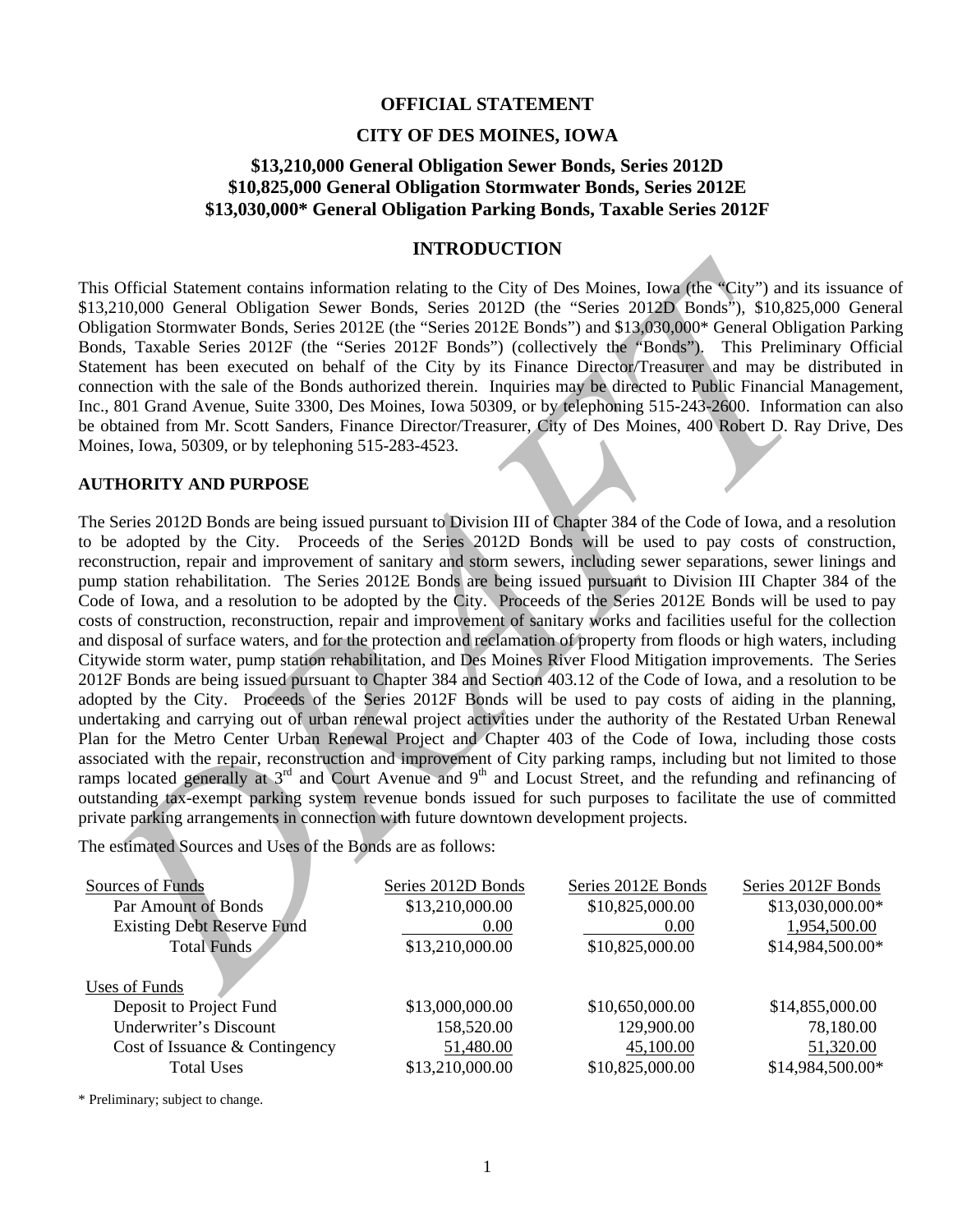# **OPTIONAL REDEMPTION OF THE SERIES 2012D AND THE SERIES 2012E BONDS**

The Series 2012D and the Series 2012E Bonds due after June 1, 2020 will be subject to call prior to maturity in whole, or from time to time in part, in any order of maturity and within a maturity by lot on said date or on any date thereafter at the option of the City, upon terms of par plus accrued interest to date of call. Notice of such call shall be given at least thirty (30) days prior to the date fixed for redemption to the registered owners of the Series 2012D and the Series 2012E Bonds to be redeemed at the address shown on the registration books.

# **OPTIONAL REDEMPTION OF THE SERIES 2012F BONDS**

The Series 2012F Bonds are not subject to early redemption.

#### **INTEREST**

Interest on the Bonds will be payable on June 1, 2013 and semiannually on the  $1<sup>st</sup>$  day of December and June thereafter. Interest and principal shall be paid to the registered holder of a bond as shown on the records of ownership maintained by the Registrar as of the 15<sup>th</sup> day of the month preceding such interest payment date (the "Record Date"). Interest will be computed on the basis of a 360-day year of twelve 30-day months and will be rounded pursuant to rules of the Municipal Securities Rulemaking Board.

## **PAYMENT OF AND SECURITY FOR THE BONDS**

he Series 2012F Bonds are not subject to early redemption.<br> **NTEREST**<br>
Interestriction the bands will be payable on June 1, 2013 and semianmulty on the <sup>1</sup> day of December and<br>
treatered on the Registraria so the 15<sup>3</sup> day The Bonds are general obligations of the City and the unlimited taxing powers of the City are irrevocably pledged for their payment. It is the present intent of the City that, upon issuance of the Bonds and each year thereafter through final maturity, the City will transfer from the net revenues of the Sewer Fund, Stormwater Fund and Parking Fund to the Debt Service Fund amounts sufficient to provide 100% of annual principal and interest due on the respective Bonds. If, however, the amount credited to the debt service fund for payment of the Bonds from said revenue funds is insufficient to pay principal and interest, City will levy taxes for the years and in amounts sufficient to provide 100% of annual principal and interest due on all Bonds. Should the amount credited to the debt service fund be insufficient to pay principal and interest due on the Bonds, whether from transfers or from levies, the City must use funds in its treasury and is required to levy ad valorem taxes upon all taxable property in the City without limit as to rate or amount sufficient to pay the debt service deficiency.

# **BOOK-ENTRY-ONLY ISSUANCE**

*The information contained in the following paragraphs of this subsection "Book-Entry-Only Issuance" has been extracted from a schedule prepared by Depository Trust Company ("DTC") entitled "SAMPLE OFFERING DOCUMENT LANGUAGE DESCRIBING DTC AND BOOK-ENTRY-ONLY ISSUANCE." The information in this section concerning DTC and DTC's book-entry system has been obtained from sources that the City believes to be reliable, but the City takes no responsibility for the accuracy thereof.* 

The Depository Trust Company ("DTC"), New York, NY, will act as securities depository for the securities (the "Securities"). The Securities will be issued as fully-registered securities registered in the name of Cede & Co. (DTC's partnership nominee) or such other name as may be requested by an authorized representative of DTC. One fullyregistered Security certificate will be issued for each issue of the Securities, each in the aggregate principal amount of such issue, and will be deposited with DTC. If, however, the aggregate principal amount of any issue exceeds \$500 million, one certificate will be issued with respect to each \$500 million of principal amount, and an additional certificate will be issued with respect to any remaining principal amount of such issue. DTC, the world's largest securities depository, is a limited-purpose trust company organized under the New York Banking Law, a "banking organization" within the meaning of the New York Banking Law, a member of the Federal Reserve System, a "clearing corporation" within the meaning of the New York Uniform Commercial Code, and a "clearing agency" registered pursuant to the provisions of Section 17A of the Securities Exchange Act of 1934. DTC holds and provides asset servicing for over 3.5 million issues of U.S. and non-U.S. equity issues, corporate and municipal debt issues, and money market instruments from over 100 countries that DTC's participants (the "Direct Participants") deposit with DTC. DTC also facilitates the post-trade settlement among Direct Participants of sales and other securities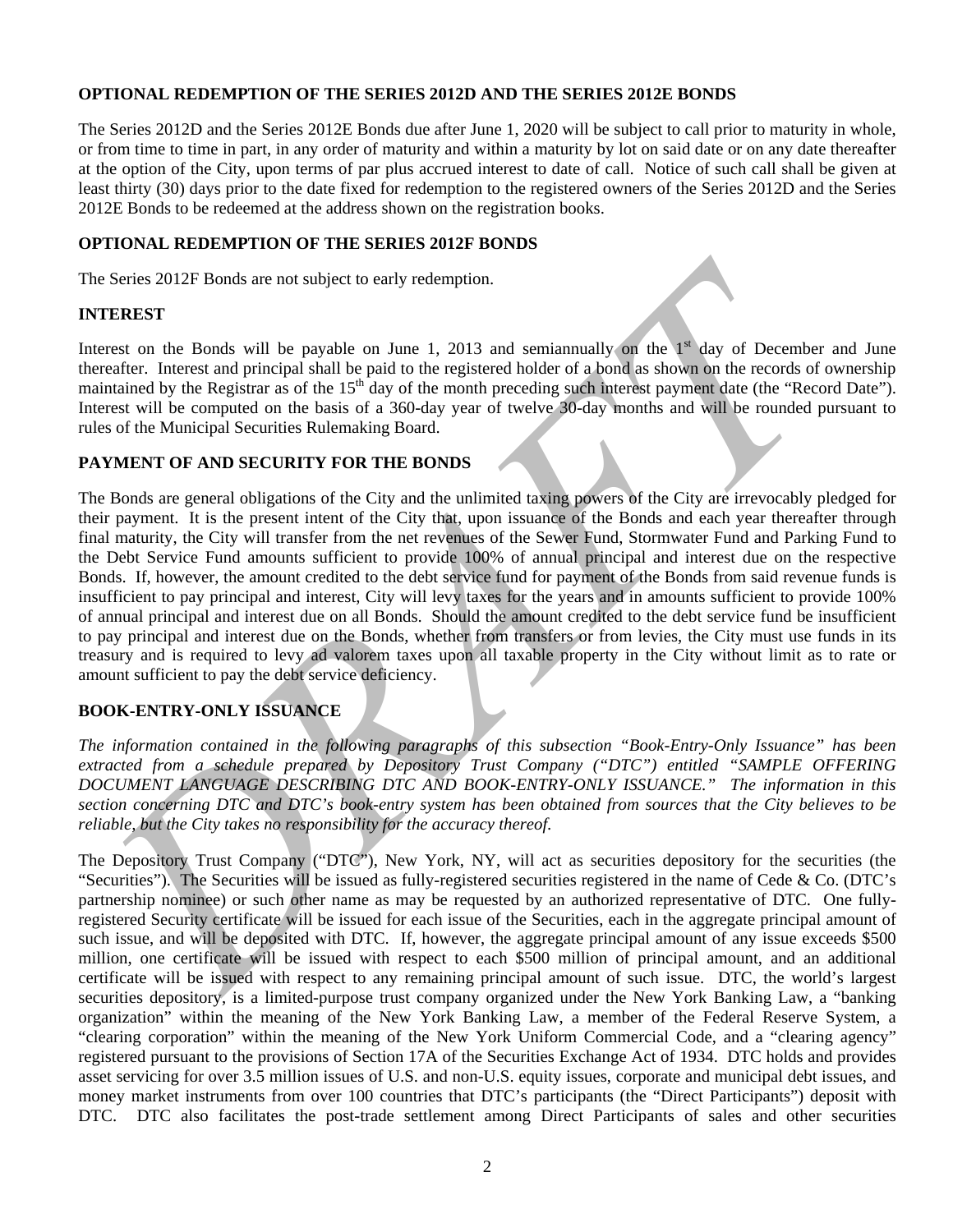transactions in deposited securities, through electronic computerized book-entry transfers and pledges between Direct Participants' accounts. This eliminates the need for physical movement of securities certificates. Direct Participants include both U.S. and non-U.S. securities brokers and dealers, banks, trust companies, clearing corporations, and certain other organizations. DTC is a wholly-owned subsidiary of The Depository Trust & Clearing Corporation ("DTCC"). DTCC is the holding company for DTC, National Securities Clearing Corporation and Fixed Income Clearing Corporation, all of which are registered clearing agencies. DTCC is owned by the users of its regulated subsidiaries. Access to the DTC system is also available to others such as both U.S. and non-U.S. securities brokers and dealers, banks, trust companies, and clearing corporations that clear through or maintain a custodial relationship with a Direct Participant, either directly or indirectly (the "Indirect Participants"). DTC has Standard & Poor's rating: AA+. The DTC Rules applicable to its Participants are on file with the Securities and Exchange Commission. More information about DTC can be found at www.dtcc.com and www.dtc.org.

A<sub>2</sub>. The DIYC Rules applicable to its Participans are on fits with the Securities and Edelmans Commission. Next the Securities and Edelmans are on fits with the Securities and Edelmans Commission. Next the formula and the Purchases of Securities under the DTC system must be made by or through Direct Participants, which will receive a credit for the Securities on DTC's records. The ownership interest of each actual purchaser of each Security (the "Beneficial Owner") is in turn to be recorded on the Direct and Indirect Participants' records. Beneficial Owners will not receive written confirmation from DTC of their purchase. Beneficial Owners are, however, expected to receive written confirmations providing details of the transaction, as well as periodic statements of their holdings, from the Direct or Indirect Participant through which the Beneficial Owner entered into the transaction. Transfers of ownership interests in the Securities are to be accomplished by entries made on the books of Direct and Indirect Participants acting on behalf of Beneficial Owners. Beneficial Owners will not receive certificates representing their ownership interests in Securities, except in the event that use of the book-entry system for the Securities is discontinued.

To facilitate subsequent transfers, all Securities deposited by Direct Participants with DTC are registered in the name of DTC's partnership nominee, Cede & Co., or such other name as may be requested by an authorized representative of DTC. The deposit of Securities with DTC and their registration in the name of Cede & Co. or such other DTC nominee do not affect any change in beneficial ownership. DTC has no knowledge of the actual Beneficial Owners of the Securities; DTC's records reflect only the identity of the Direct Participants to whose accounts such Securities are credited, which may or may not be the Beneficial Owners. The Direct and Indirect Participants will remain responsible for keeping account of their holdings on behalf of their customers.

Conveyance of notices and other communications by DTC to Direct Participants, by Direct Participants to Indirect Participants, and by Direct Participants and Indirect Participants to Beneficial Owners will be governed by arrangements among them, subject to any statutory or regulatory requirements as may be in effect from time to time. Beneficial Owners of Securities may wish to take certain steps to augment the transmission to them of notices of significant events with respect to the Securities, such as redemptions, tenders, defaults, and proposed amendments to the Security documents. For example, Beneficial Owners of Securities may wish to ascertain that the nominee holding the Securities for their benefit has agreed to obtain and transmit notices to Beneficial Owners. In the alternative, Beneficial Owners may wish to provide their names and addresses to the Registrar and request that copies of notices be provided directly to them.

Redemption notices shall be sent to DTC. If less than all of the Securities within an issue are being redeemed, DTC's practice is to determine by lot the amount of the interest of each Direct Participant in such issue to be redeemed.

Neither DTC nor Cede & Co., nor any other DTC nominee, will consent or vote with respect to Securities unless authorized by a Direct Participant in accordance with DTC's MMI Procedures. Under its usual procedures, DTC mails an Omnibus Proxy to the City as soon as possible after the record date. The Omnibus Proxy assigns Cede & Co.'s consenting or voting rights to those Direct Participants to whose accounts Securities are credited on the record date identified in a listing attached to the Omnibus Proxy.

Redemption proceeds, distributions, and dividend payments on the Securities will be made to Cede & Co., or such other nominee as may be requested by an authorized representative of DTC. DTC's practice is to credit Direct Participants' accounts upon DTC's receipt of funds and corresponding detail information from the City or Agent, on payable date in accordance with their respective holdings shown on DTC's records. Payments by Participants to Beneficial Owners will be governed by standing instructions and customary practices, as is the case with securities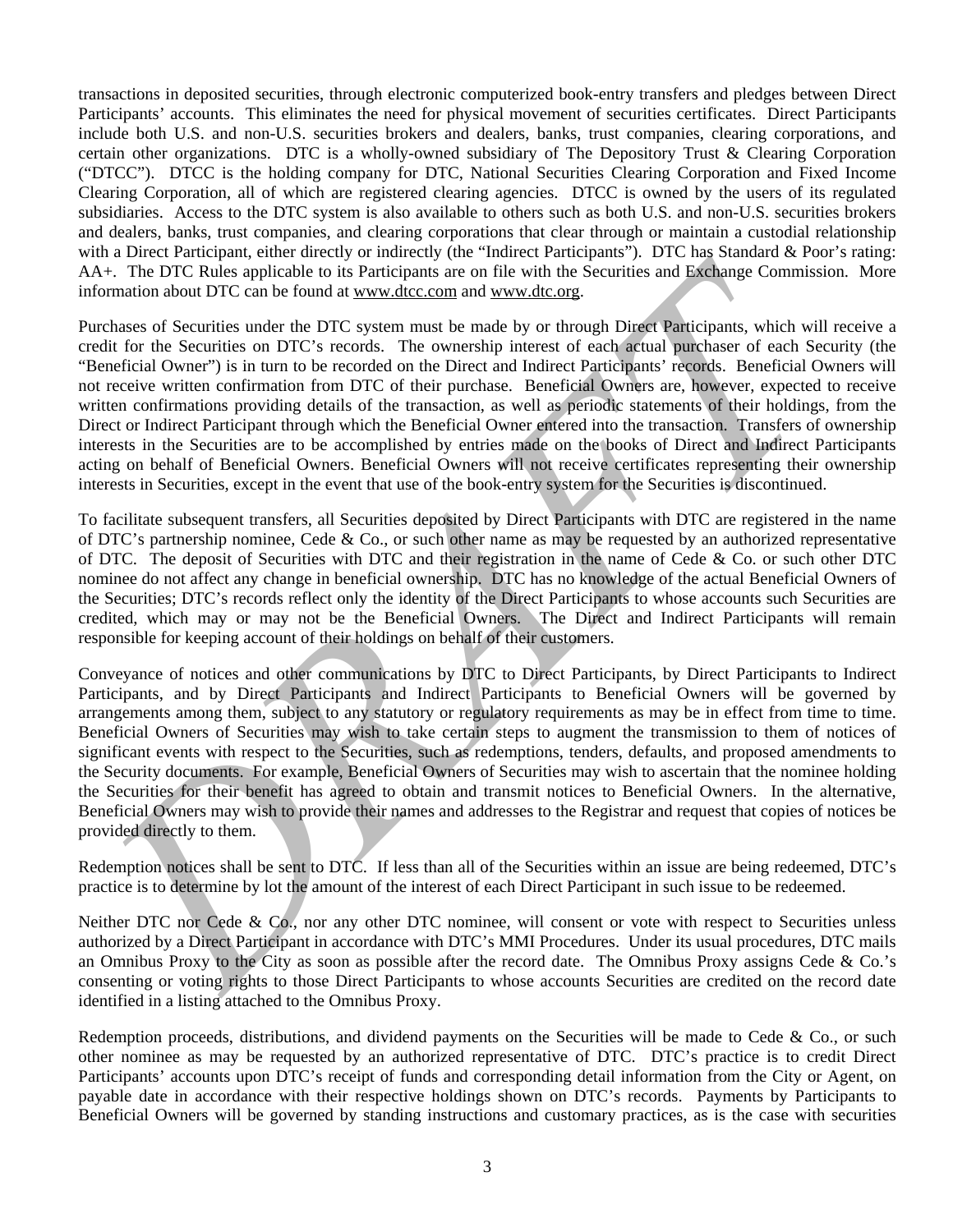held for the accounts of customers in bearer form or registered in "street name," and will be the responsibility of such Participant and not of DTC, Agent, or the City, subject to any statutory or regulatory requirements as may be in effect from time to time. Payment of redemption proceeds, distributions, and dividend payments to Cede & Co., or such other nominee as may be requested by an authorized representative of DTC, is the responsibility of the City or Agent, disbursement of such payments to Direct Participants will be the responsibility of DTC, and disbursement of such payments to the Beneficial Owners will be the responsibility of Direct and Indirect Participants.

A Beneficial Owner shall give notice to elect to have its Securities purchased or tendered, through its Participant, to Tender/Remarketing Agent, and shall effect delivery of such Securities by causing the Direct Participant to transfer the Participant's interest in the Securities, on DTC's records, to Tender/Remarketing Agent. The requirement for physical delivery of Securities in connection with an optional tender or a mandatory purchase will be deemed satisfied when the ownership rights in the Securities are transferred by Direct Participants on DTC's records and followed by a bookentry credit of tendered Securities to Tender/Remarketing Agent's DTC account.

DTC may discontinue providing its services as depository with respect to the Securities at any time by giving reasonable notice to the City or Agent. Under such circumstances, in the event that a successor depository is not obtained, Security certificates are required to be printed and delivered.

The City may decide to discontinue use of the system of book-entry-only transfers through DTC (or a successor securities depository). In that event, Security certificates will be printed and delivered to DTC.

# **FUTURE FINANCING**

The City has no additional general obligation borrowing plans within the next 90 days of the date of this Official Statement.

# **LITIGATION**

articipant is interest in the Securities, on DTC's records, to Tender/Remindeting Agent. The requirement for physical participant is the securities in connection with an optional tender or a mandatory purchase will be dige In a January 5, 2006 decision, the Iowa District Court for Polk County (the "District Court") ruled that gas and electric franchise fees imposed by the City are illegal because they constitute unauthorized taxes. In reaching that decision, the District Court concluded that a franchise fee, when used as a revenue-generating measure, constitutes a tax which has been assessed in violation of Iowa Code Section 364.3(4). The District Court denied the plaintiff's motion to certify the case as a class action, and enjoined the City from collecting the franchise fees from the individual plaintiff while its ruling remains in effect. The City appealed the District Court's rulings to the Iowa Supreme Court and on May 26, 2006, the Iowa Supreme Court reversed the District Court's ruling and remanded the case to determine the class certification question and for a trial on the question of the appropriate amount of the franchise fees to be charged. (Kragnes v. City of Des Moines, 714 N.W.2d 632 (Iowa 2006)). According to the Iowa Supreme Court's decision, any franchise fee charged by a city must be reasonably related to the city's administrative and regulatory expenses incurred in the exercise of its police power. Those expenses may include the reasonable costs of inspecting, licensing, supervising or otherwise regulating the activity the city is franchising and the incidental consequences of the franchised services. The Court agreed that the City's franchise fees may be assessed as a percentage of the gross receipts derived from the utility's sale of its services to the public, so long as the charge is reasonably related to the City's administrative expenses.

The District Court subsequently certified a class for purposes of the litigation, consisting of all customers of the gas and electric utilities within the City that have paid gas or electric franchise fees since July 27, 1999. The case was tried in October and November, 2008. On June 3, 2009, the District Court filed its ruling and determined that the amount of the franchise fees received by the City exceeded the costs allowable under the Kragnes ruling, and ordered a refund in an amount to be determined. City staff estimates that the amount of the refund ordered by the District Court could be as much as \$45-50 million. The District Court denied the plaintiff's request for injunctive relief to prevent the City from continuing to collect franchise fees in the amount of 5% of the gross revenue from gas and electric franchises, because of new legislation (described below) enacted by the Iowa General Assembly which permits such fees to be collected. Following post-trial motions, the Iowa Supreme Court granted interlocutory review of the District Court's rulings on November 19, 2009. An appeal was submitted to the Iowa Supreme Court on September 2, 2010, without oral argument.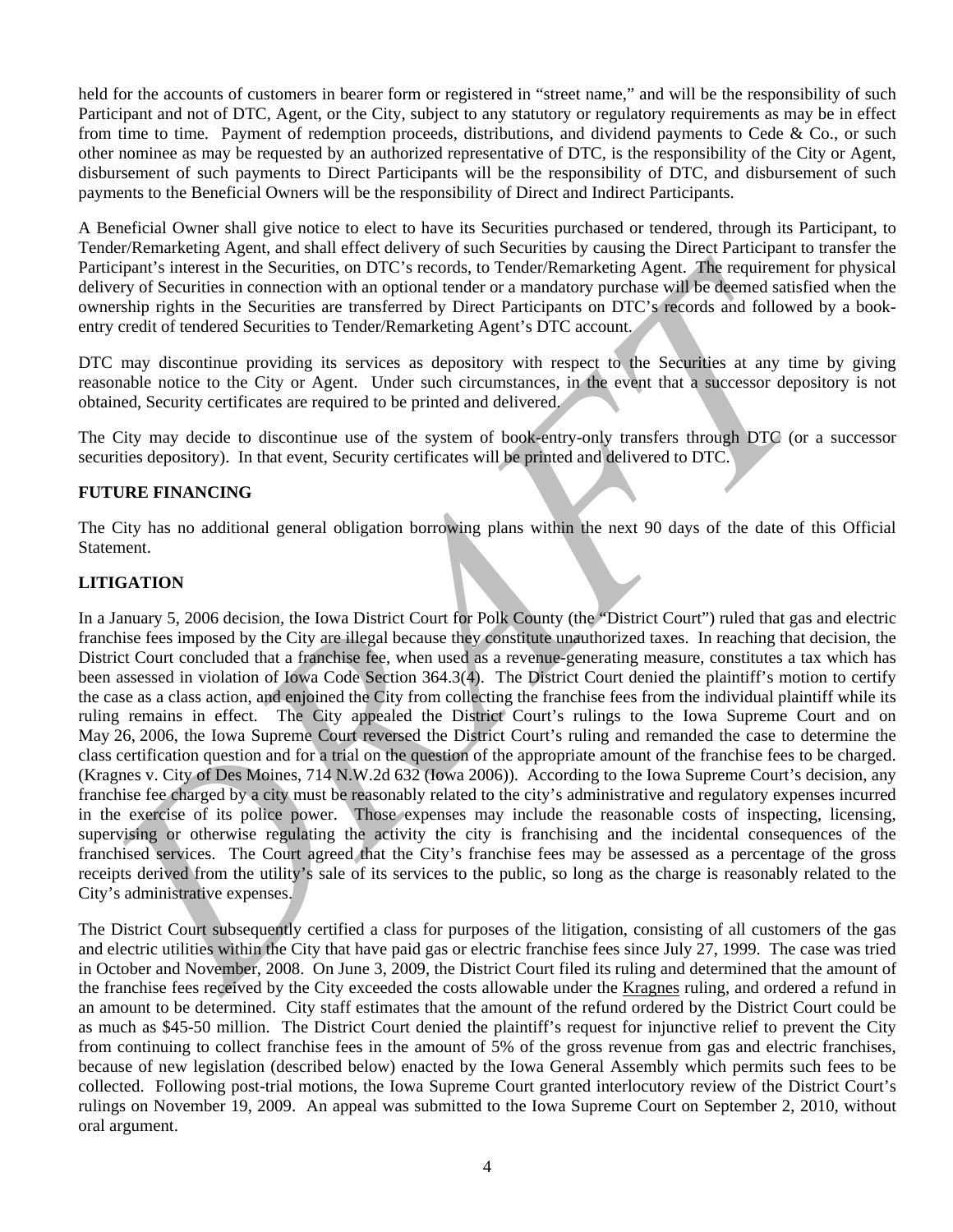On April 27, 2009, the Iowa General Assembly adopted Senate file 478 (the "Act") which became effective upon receiving the Governor's approval on May 26, 2009. Under the Act, a franchise fee assessed by a city may be based upon a percentage of gross revenues generated from sales of the franchise within the city not to exceed five percent, without regard to the city's cost of inspecting, supervising, and otherwise regulating the franchise. The Act therefore authorizes the collection and usage of City's current franchise fees. However, the Act is not retroactive and will not eliminate the refund claims asserted in the pending litigation as previously described.

On March 2, 2012, the Iowa Supreme Court rendered its decision. The Iowa Supreme Court affirmed the District Court's certification of the class and held that members of the class are entitled to a refund. The question of how to make the refund (which may not necessarily be in the form of cash payments) and attorneys' fees was returned to the District Court for determination. City staff continues to estimate refund claims in the order of \$45-50 million. The Iowa Supreme Court ruling will not allow class members to get out of receiving refunds. The City's motion for rehearing was denied on April 6, 2012. The case has been returned to District Court for further determination. The City is authorized under Iowa law to certify a special tax levy to pay any final judgments that may be entered, and also may issue general obligation bonds for such purposes following a public hearing on the bond proposal.

The City is not aware of any other threatened or pending litigation affecting the validity of the Bonds, or any other litigation which could have a material adverse affect on the City's ability to meet its financial obligations.

# **DEBT PAYMENT HISTORY**

The City knows of no instance in which it has defaulted in the payment of principal or interest on its debt.

# **LEGALITY**

The Bonds are subject to approval as to certain matters by Ahlers & Cooney, P.C. of Des Moines, Iowa as Bond Counsel. Bond Counsel has not participated in the preparation of this Preliminary Official Statement and will not pass upon its accuracy, completeness or sufficiency. Bond Counsel has not examined, nor attempted to examine or verify, any of the financial or statistical statements or data contained in this Preliminary Official Statement, and will express no opinion with respect thereto. The form of Legal Opinion as set out in APPENDIX A to this Preliminary Official Statement will be delivered at closing.

# **TAX EXEMPTION AND RELATED CONSIDERATIONS – SERIES 2012D AND SERIES 2012E BONDS**

anke the entrind (which may be necessarily by in the form of cast hay means a attention of the stationary and the entrindent form of the form of cast have the properties for system control in the station Coupling with one Tax-Exemption: Federal tax law contains a number of requirements and restrictions that apply to the Series 2012D and Series 2012E Bonds. These include investment restrictions, periodic payments of arbitrage profits to the United States, requirements regarding the proper use of bond proceeds and facilities financed with bond proceeds, and certain other matters. The City has covenanted to comply with all requirements that must be satisfied in order for the interest on the Series 2012D and Series 2012E Bonds to be excludable from gross income for federal income tax purposes. Failure to comply with certain of such covenants could cause interest on the Series 2012D and Series 2012E Bonds to become includable in gross income for federal income tax purposes retroactively to the date of issuance of the Series 2012D and Series 2012E Bonds.

Subject to the City's compliance with the above-referenced covenants, under present law, in the opinion of Bond Counsel, interest on the Series 2012D and Series 2012E Bonds (i) is excludable from gross income of the owners thereof for federal income tax purposes; and (ii) is not included as an item of tax preference in computing the federal alternative minimum tax imposed on individuals and corporations; however, interest is taken into account in computing an adjustment used in determining the federal alternative minimum tax for certain corporations.

Prospective purchasers of the Series 2012D and Series 2012E Bonds should be aware that ownership of the Series 2012D and Series 2012E Bonds may result in collateral federal income tax consequences to certain taxpayers, including, without limitation, corporations subject to the branch profits tax, financial institutions, certain insurance companies, certain S corporations, individual recipients of Social Security or Railroad Retirement benefits and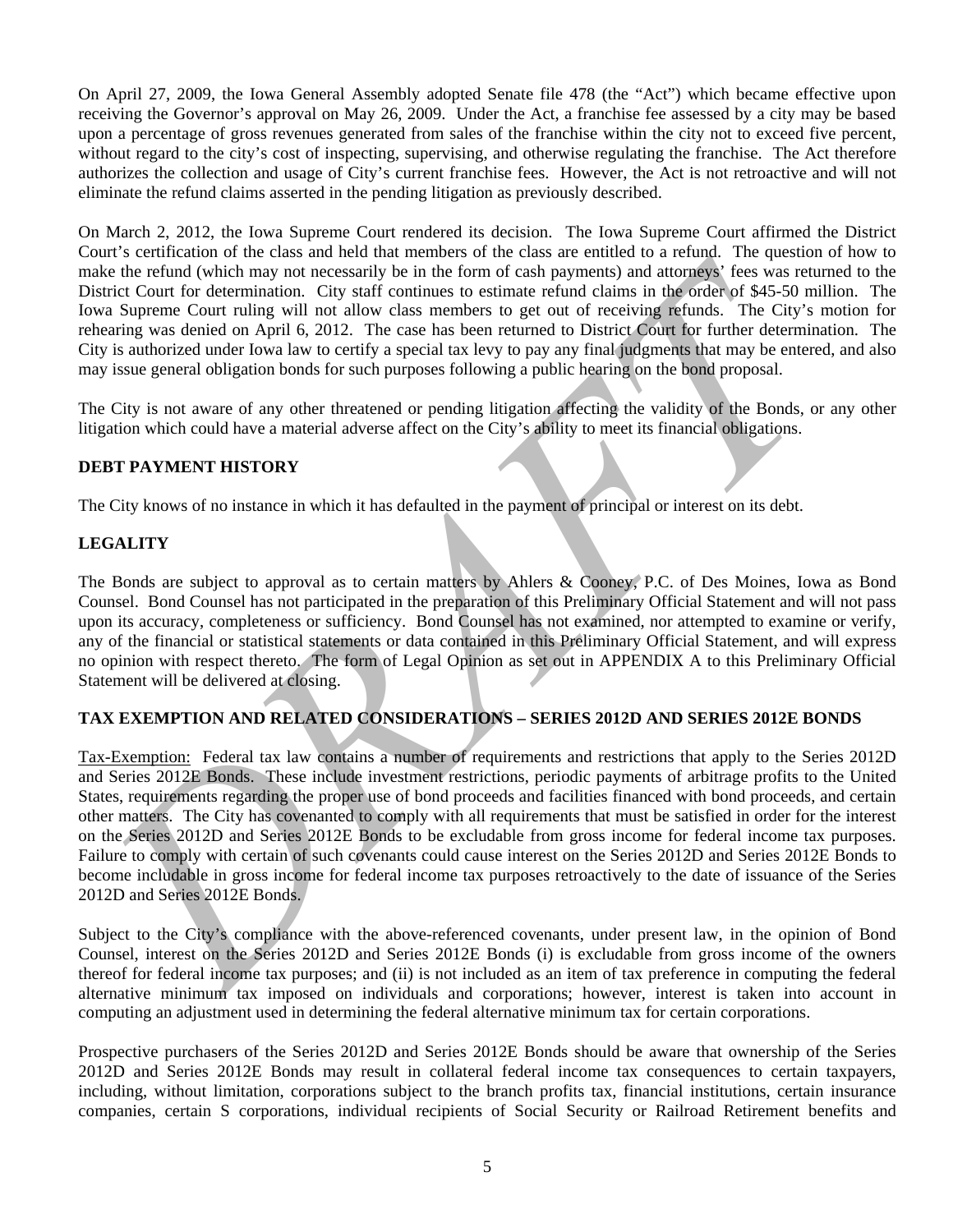taxpayers who may be deemed to have incurred (or continued) indebtedness to purchase or carry tax-exempt obligations. Bond Counsel will not express any opinion as to such collateral tax consequences. Prospective purchasers of the Series 2012D and Series 2012E Bonds should consult their tax advisors as to collateral federal income tax consequences.

Not Qualified Tax-Exempt Obligations: The City will **NOT** designate the Series 2012D and the Series 2012E Bonds as qualified tax-exempt obligations under Section 265(b)(3) of the Code; therefore the Series 2012D and the Series 2012E Bonds will **NOT** be bank qualified.

ax Accounting <u>Free of</u> certain Strissom and Permium on Certain Series 2012D and Series 2012D. The meass are also assumptioned to the Permium Bords are more proportions and the substitute of the permission of the permissio Tax Accounting Treatment of Discount and Premium on Certain Series 2012D and Series 2012E Bonds: The initial public offering price of certain Series 2012D and the Series 2012E Bonds (the "Discount Bonds") may be less than the amount payable on such bonds at maturity. An amount equal to the difference between the initial public offering prices of Discount Bonds (assuming that a substantial amount of the Discount Bonds of that maturity are sold to the public at such price) and the amount payable at maturity constitutes original issue discount to the initial purchaser of such Discount Bonds. A portion of such original issue discount allocable to the holding period of such Discount Bonds by the initial purchaser will, upon the disposition of such Discount Bonds (including by reason of their payment at maturity), be treated as interest excludable from gross income, rather than as taxable gain, for federal income tax purposes, on the same terms and conditions as those for other interest on the Series 2012D and the Series 2012E Bonds described above under "TAX EXEMPTION AND RELATED CONSIDERATIONS – SERIES 2012D AND SERIES 2012E BONDS" section. Such interest is considered to be accrued actuarially in accordance with the constant interest method over the life of the Discount Bonds, taking into account the semiannual compounding of accrued interest, at the yield to maturity on such Discount Bonds and generally will be allocated to an original purchaser in a different amount from the amount of the payment denominated as interest actually received by the original purchaser during the tax year.

However, such interest may be required to be taken into account in determining the amount of the branch profits tax applicable to certain foreign corporations doing business in the United States, even though there will not be a corresponding cash payment. In addition, the accrual of such interest may result in certain other collateral federal income tax consequences to, among others, financial institutions, life insurance companies, property and casualty insurance companies, S corporations with "subchapter C" earnings and profits, individual recipients of Social Security or Railroad Retirement benefits, and taxpayers who may be deemed to have incurred or continued indebtedness to purchase or carry, or who have paid or incurred certain expenses allocable to, tax-exempt obligations. Moreover, in the event of the redemption, sale or other taxable disposition of the Discount Bonds by the initial owner prior to maturity, the amount realized by such owner in excess of the basis of such Discount Bonds in the hands of such owner (adjusted upward by the portion of the original issue discount allocable to the period for which such Discount Bonds was held) is includable in gross income.

Owners of Discount Bonds should consult with their own tax advisors with respect to the determination of accrued original issue discount on Discount Bonds for federal income tax purposes and with respect to the state and local tax consequences of owning and disposing of Discount Bonds. It is possible that, under applicable provisions governing determination of state and local income taxes, accrued interest on Discount Bonds may be deemed to be received in the year of accrual even though there will not be a corresponding cash payment.

The initial public offering price of certain Bonds (the "Premium Bonds") may be greater than the amounts payable on such bonds at maturity. An amount equal to the difference between the initial public offering price of the Premium Bonds (assuming that a substantial amount of the Premium Bonds of that maturity are sold to the public at such price) and the amount payable at maturity constitutes a premium to the initial purchaser of such Premium Bonds. The basis for federal income tax purposes of the Premium Bonds in the hands of such initial purchaser must be reduced each year by the amortizable bond premium, although no federal income tax deduction is allowed as a result of such reduction in basis for amortizable bond premium. Such reduction in basis will increase the amount of any gain (or decrease the amount of any loss) to be recognized for federal income tax purposes upon a sale or other taxable disposition of the Premium Bonds. The amount of premium which is amortizable each year by an initial purchaser is determined by using such purchaser's yield to maturity.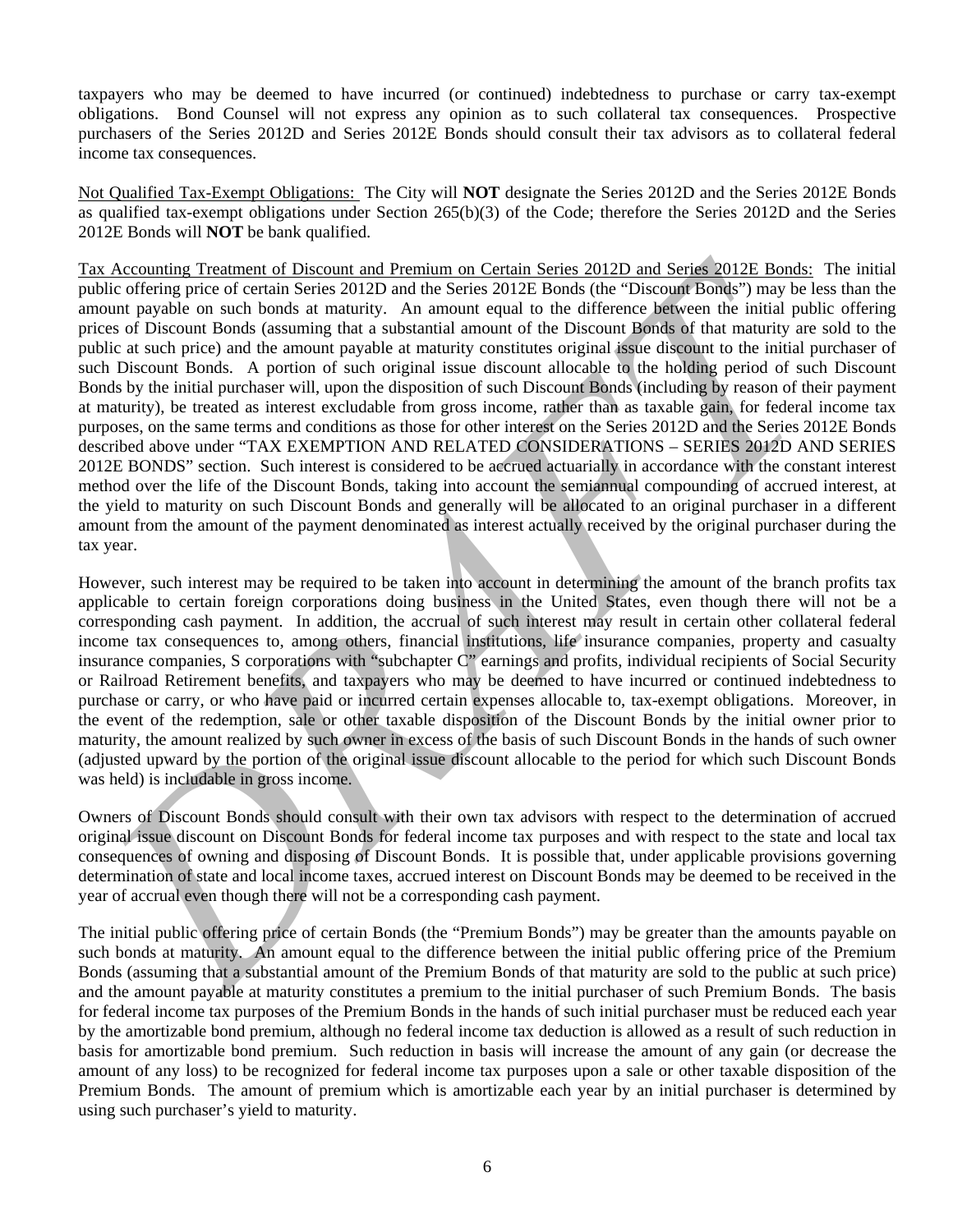Purchasers of the Premium Bonds should consult with their own tax advisors with respect to the determination of amortizable bond premium on Premium Bonds for federal income tax purposes and with respect to the state and local tax consequences of owning and disposing of Premium Bonds.

dividual attributed attent accounts. In the event that an owner subject to the reporting required then the same terminological attributed and the same supply its correct taxpayer identification number in the manner require Information Reporting and Back-up Withholding: In general, information reporting requirements will apply with respect to payments to an owner of principal and interest (and with respect to annual accruals of OID) on the Series 2012D and Series 2012E Bonds, and with respect to payments to an owner of any proceeds from a disposition of the Series 2012D and Series 2012E Bonds. This information reporting obligation, however, does not apply with respect to certain owners including corporations, tax-exempt organizations, qualified pension and profit sharing trusts, and individual retirement accounts. In the event that an owner subject to the reporting requirements described above fails to supply its correct taxpayer identification number in the manner required by applicable law or is notified by the Internal Revenue Service (the "Service") that it has failed to properly report payments of interest and dividends, a backup withholding tax (currently at a rate of 28%) generally will be imposed on the amount of any interest and principal and the amount of any sales proceeds received by the owner on or with respect to the Series 2012D and Series 2012E Bonds.

Any amounts withheld under the backup withholding provisions may be credited against the United States federal income tax liability of the beneficial owner, and may entitle the beneficial owner to a refund, provided that the required information is furnished to the Service.

Disclaimer Regarding Federal Tax Discussion: The federal income tax discussion set forth above is included for general information only and may not be applicable depending upon a beneficial owner's particular situation. Beneficial owners should consult their tax advisors with respect to the tax consequences to them of the purchase, ownership, and disposition of the Series 2012D and Series 2012E Bonds, including the tax consequences under state, local, foreign, and other tax laws and the possible effects of changes in federal or other tax laws.

State Tax Considerations: In addition to the federal and state income tax consequences described above, potential investors should consider the state income tax consequences of the acquisition, ownership, and disposition of the Series 2012D and Series 2012E Bonds. State income tax law may differ substantially from the corresponding federal law, and the foregoing is not intended to describe any aspect of the income tax laws of any state. Therefore, potential investors should consult their own tax advisors with respect to the various state tax consequences of an investment in the Series 2012D and Series 2012E Bonds.

# **TAXABILITY OF INTEREST – SERIES 2012F BONDS**

In the opinion of Bond Counsel, the interest to be paid on the Series 2012F Bonds is includable in the income of the recipient for purposes of United States and the State of Iowa income taxation and is subject to Iowa corporate franchise and bank excise taxes measured by net income.

# **RELATED TAX MATTERS**

The Service has an ongoing program of auditing tax-exempt obligations to determine whether, in the view of the Service, interest on such tax-exempt obligations is includable in the gross income of the owners thereof for federal income tax purposes. It cannot be predicted whether or not the Service will commence an audit of the Bonds. If an audit is commenced, under current procedures the Service may treat the City as a taxpayer and the bondholders may have no right to participate in such procedure. The commencement of an audit could adversely affect the market value and liquidity of the Bonds until the audit is concluded, regardless of the ultimate outcome.

There are or may be pending in the Congress of the United States, legislative proposals, including some that carry retroactive effective dates, that, if enacted, could alter or amend the federal tax matters referred to in this section or affect the market value of the Bonds. It cannot be predicted whether or in what form any such proposal might be enacted or whether, if enacted, it would apply to Bonds issued prior to enactment. Prospective purchasers of the Bonds should consult their own tax advisors regarding any pending or proposed tax legislation. Bond Counsel expresses no opinion regarding any pending or proposed federal or state tax legislation.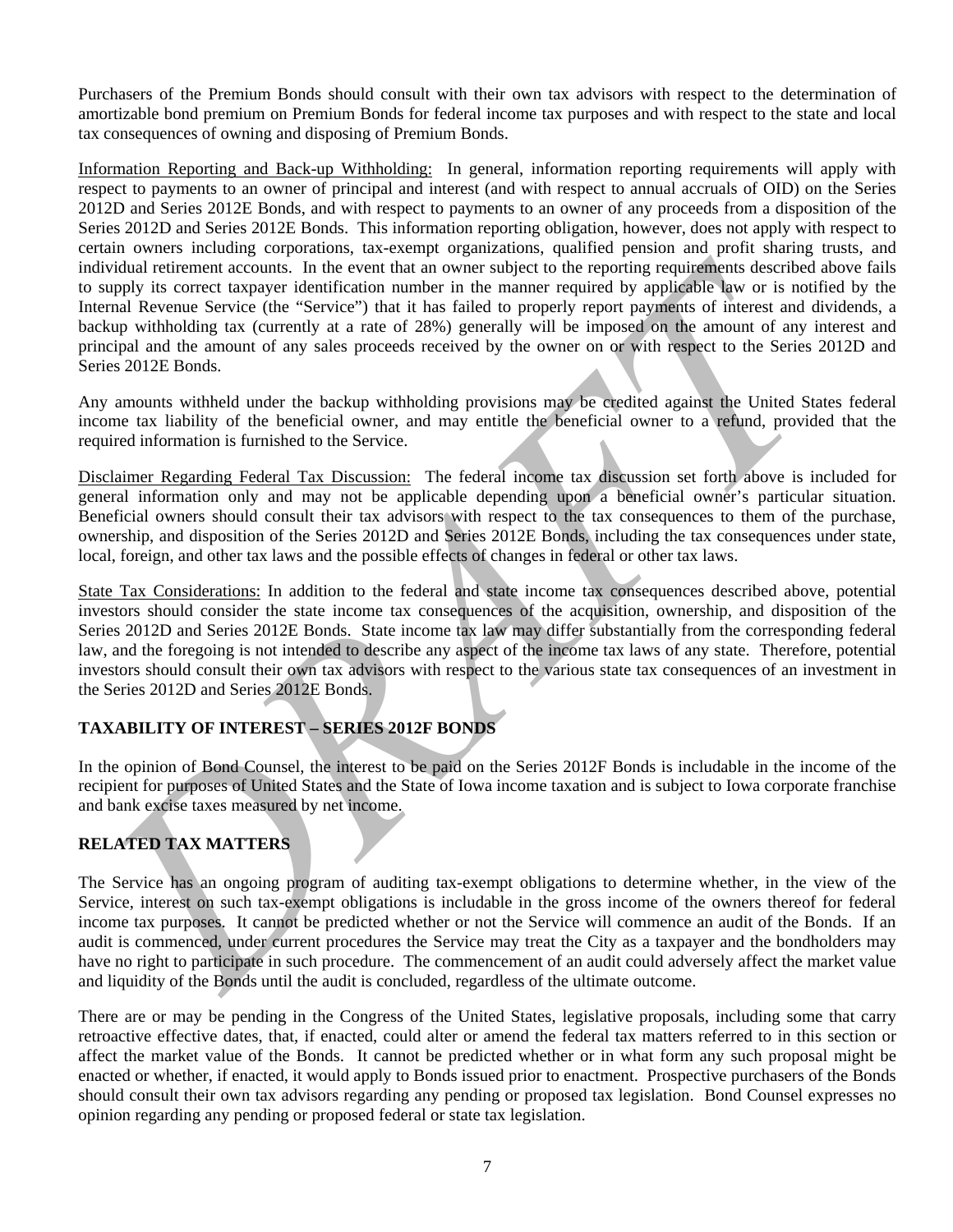Opinion: Bond Counsel's opinion is not a guarantee of a result, or of the transaction on which the opinion is rendered, or of the future performance of parties to the transaction, but represents its legal judgment based upon its review of existing statutes, regulations, published rulings and court decisions and the representations and covenants of the City described in this section. No ruling has been sought from the Service with respect to the matters addressed in the opinion of Bond Counsel and Bond Counsel's opinion is not binding on the Service. Bond Counsel assumes no obligation to update its opinion after the issue date to reflect any further action, fact or circumstance, or change in law or interpretation, or otherwise.

## **CHANGES IN FEDERAL AND STATE TAX LAW**

rom time to time, there are Presidential proposals, proposals of various federal committees, and legislative proposarion in the states that the compares on the focus of the Conservation of the Conservation of the Conservat From time to time, there are Presidential proposals, proposals of various federal committees, and legislative proposals in the Congress and in the states that, if enacted, could alter or amend the federal and state tax matters referred to herein or adversely affect the marketability or market value of the Series 2012D and Series 2012E Bonds or otherwise prevent holders of the Series 2012D and Series 2012E Bonds from realizing the full benefit of the tax exemption of interest. Further, such proposals may impact the marketability or market value of the Series 2012D and Series 2012E Bonds simply by being proposed. One such proposal was the American Jobs Act of 2011 (S.1549) (the "Jobs Act") which was introduced in the Senate on September 13, 2011 at the request of President Obama. If enacted in its current form, the Jobs Act could adversely impact the marketability and market value of the Series 2012D and Series 2012E Bonds and prevent certain bondholders (depending on the financial and tax circumstances of the particular bondholder) from realizing the full benefit of the tax exemption of interest on the Series 2012D and Series 2012E Bonds. In addition, on September 29, 2011, President Obama submitted to Congress a legislative proposal entitled the "Debt Reduction Act of 2011" (the "Reduction Act"). If enacted, as proposed, the Reduction Act would require the Office of Management and Budget to establish a steadily declining ratio for debt as a percentage of Gross Domestic Product and would impose a penalty in the event that Congress failed to meet the requirements, including automatic sequestration of spending and the reduction in the value of certain tax incentives, including interest on tax-exempt municipal bonds, potentially (in the extreme) eliminating the exemption from taxation that tax-exempt municipal bonds held at the time of issuance.

It cannot be predicted whether or in what form any such proposals might be enacted or whether, if enacted, it would apply to Series 2012D and Series 2012E Bonds issued prior to enactment. In addition, regulatory actions are from time to time announced or proposed and litigation is threatened or commenced which, if implemented or concluded in a particular manner, could adversely affect the market value, marketability or tax status of the Series 2012D and Series 2012E Bonds. It cannot be predicted whether any such regulatory action will be implemented, how any particular litigation or judicial action will be resolved, or whether the Series 2012D and Series 2012E Bonds would be impacted thereby. It is possible that further legislation will be proposed or introduced that could result in changes in the way that tax exemption is calculated, or whether interest on certain securities are exempt from taxation at all. Prospective purchasers should consult with their own tax advisors regarding the Jobs Act and/or the Reduction Act and any other pending or proposed federal income tax legislation. The likelihood of the Jobs Act or the Reduction Act being enacted or whether the currently proposed terms of the Jobs Act and/or the Reduction Act will be altered or removed during the legislative process cannot be reliably predicted.

Purchasers of the Bonds should consult their tax advisors regarding any pending or proposed legislation, regulatory initiatives or litigation. The opinions expressed by Bond Counsel are based upon existing legislation and regulations as interpreted by relevant judicial and regulatory authorities as of the date of issuance and delivery of the Bonds, and Bond Counsel has expressed no opinion as of any date subsequent thereto or with respect to any proposed or pending legislation, regulatory initiatives or litigation.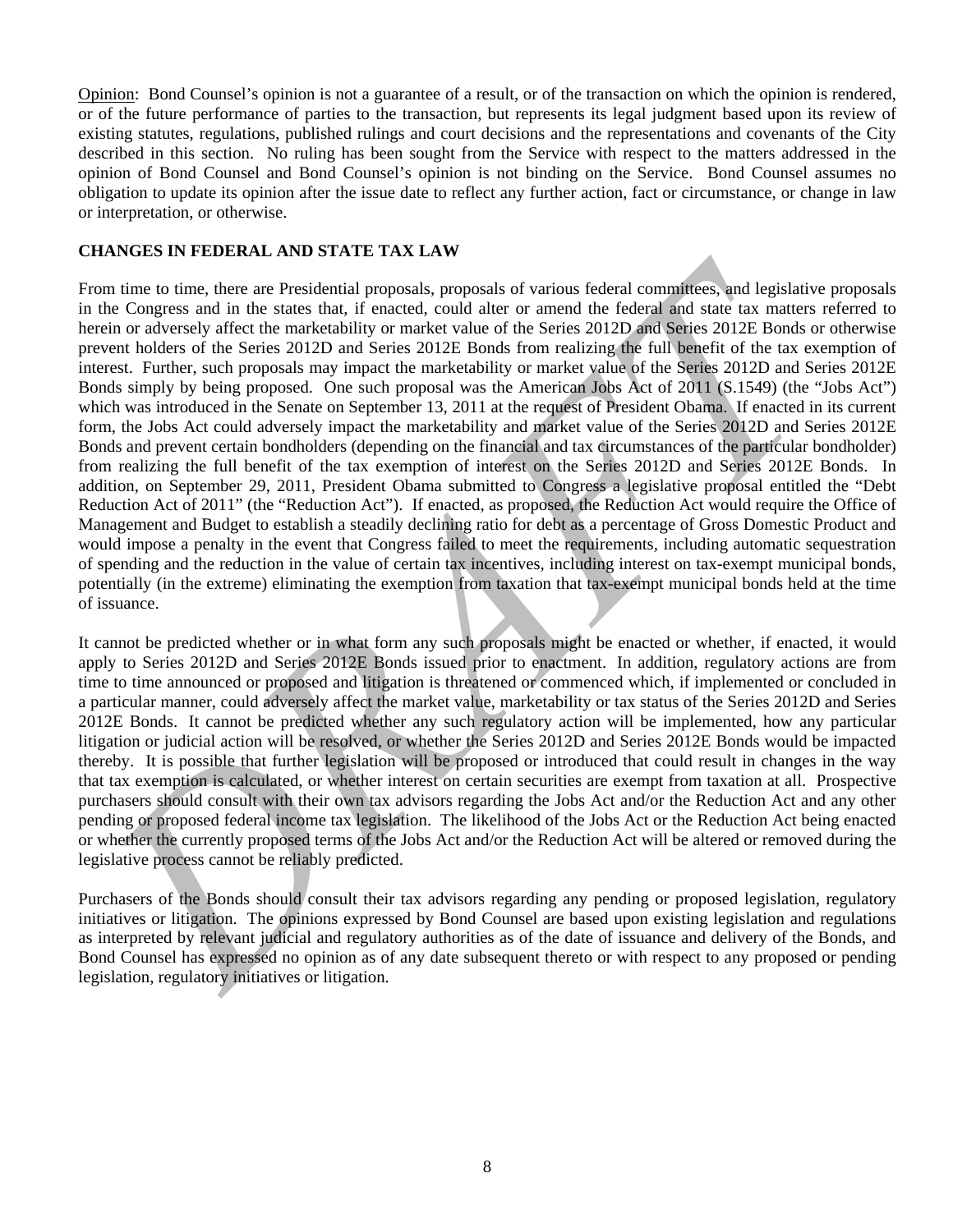# **RATINGS**

The City has requested a rating on the Bonds from Moody's Investors Service ("Moody's") and Standard & Poor's ("S&P"). Currently, Moody's and S&P rate the City's outstanding general obligation long-term debt 'Aa1' and 'AAA' respectively. Such ratings reflect only the view of the rating agencies and any explanation of the significance of such rating may only be obtained from the respective rating agency. There is no assurance that such ratings will continue for any period of time or that they will not be revised or withdrawn. Any revision or withdrawal of the ratings may have an effect on the market price of the Bonds.

# **FINANCIAL ADVISOR**

The City has retained Public Financial Management, Inc., Des Moines, Iowa as financial advisor (the "Financial Advisor") in connection with the preparation of the issuance of the Bonds. In preparing the Preliminary Official Statement, the Financial Advisor has relied on government officials, and other sources to provide accurate information for disclosure purposes. The Financial Advisor is not obligated to undertake, and has not undertaken, an independent verification of the accuracy, completeness, or fairness of the information contained in the Preliminary Official Statement. Public Financial Management, Inc. is an independent advisory firm and is not engaged in the business of underwriting, trading or distributing municipal securities or other public securities.

#### **CONTINUING DISCLOSURE**

**INANCIAL ADVISOR**<br>
INCRISITE: (IT) has reduned Public Financial Management, Inc., Des Moines, Iowa as fuancial advisor (the "Fina<br>
dictior") in connection with the preparation of the issuance of the Bonds. In preparing th In order to permit bidders for the Bonds and other Participating Underwriters in the primary offering of the Bonds to comply with paragraph (b)(5) of Rule 15c2-12 promulgated by the Securities and Exchange Commission under the Securities Exchange Act of 1934, as amended (the "Rule"), the City will covenant and agree, for the benefit of the registered holders or beneficial owners from time to time of the outstanding Bonds, in the resolution authorizing the issuance of the Bonds and the Continuing Disclosure Certificate, to provide annual reports of specified information and notice of the occurrence of certain material events, as hereinafter described (the "Disclosure Covenants"). The information to be provided on an annual basis, the material events as to which notice is to be given and a summary of other provisions of the Disclosure Covenants, including termination, amendment and remedies, are set forth as APPENDIX C to this Preliminary Official Statement. The City has complied in all material respects with its previous undertakings under the Rule.

Breach of the Disclosure Covenants will not constitute a default or an "Event of Default" under the Bonds or the resolutions for the Bonds. A broker or dealer is to consider a known breach of the Disclosure Covenants, however, before recommending the purchase or sale of the Bonds in the secondary market. Thus, a failure on the part of the City to observe the Disclosure Covenants may adversely affect the transferability and liquidity of the Bonds and their market price.

# **CERTIFICATION**

The City has authorized the distribution of this Preliminary Official Statement for use in connection with the initial sale of the Bonds. I have reviewed the information contained within this Preliminary Official Statement prepared on behalf of the City of Des Moines, Iowa, by Public Financial Management, Inc., Des Moines, Iowa and said Preliminary Official Statement does not contain any material misstatements of fact nor omission of any material fact regarding the issuance of \$13,210,000 General Obligation Sewer Bonds, Series 2012D, \$10,825,000 General Obligation Stormwater Bonds, Series 2012E and \$13,030,000\* General Obligation Parking Bonds, Taxable Series 2012F.

> CITY OF DES MOINES, IOWA /s/ Scott Sanders, Finance Director/Treasurer

\* Preliminary; subject to change.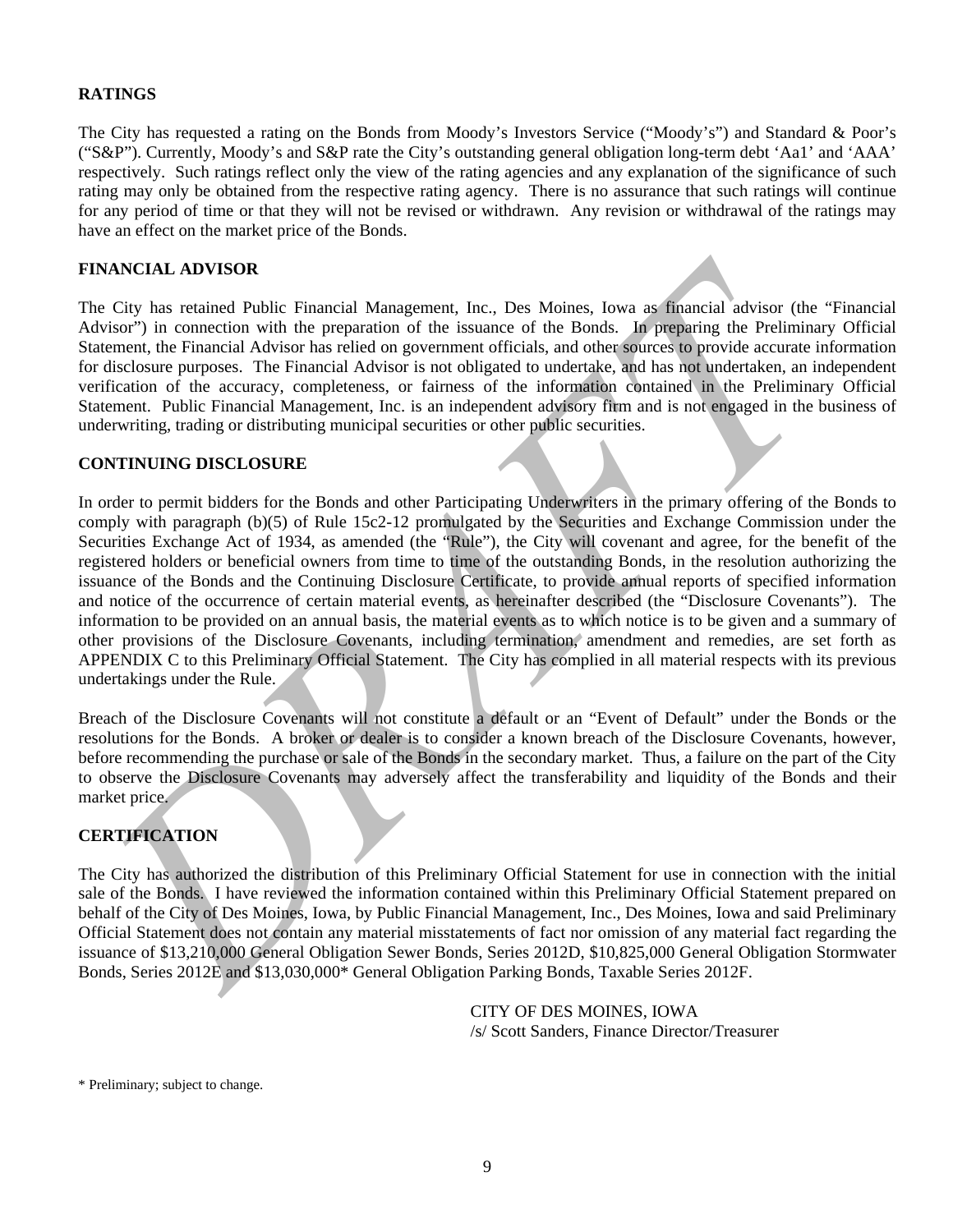# **CITY PROPERTY VALUES**

# **IOWA PROPERTY VALUATIONS**

In compliance with Section 441.21 of the Code of Iowa, the State Director of Revenue annually directs the county auditors to apply prescribed statutory percentages to the assessments of certain categories of real property. The Polk and Warren County Auditors adjusted the final actual values for 2011. The reduced values, determined after the application of rollback percentages, are the Taxable Values subject to tax levy. For assessment year 2011, the Taxable Value rollback rate was 50.7518% of Actual Value for residential property; 57.5411% of Actual Value for agricultural property; and 100% of Actual Value for commercial, industrial, railroad and utility property.

## **1/1/2011 VALUATIONS (Taxes payable July 1, 2012 through June 30, 2013)**

| property; and 100% of Actual Value for commercial, industrial, railroad and utility property. | 1.5                                                                         |                                                                                                                                                                                                                                       |
|-----------------------------------------------------------------------------------------------|-----------------------------------------------------------------------------|---------------------------------------------------------------------------------------------------------------------------------------------------------------------------------------------------------------------------------------|
| allowed to appeal the valuations to the State Appeal Board.                                   |                                                                             | The Legislature's intent has been to limit the growth of statewide taxable valuations for the specific classes of prop<br>to 4% annually. Political subdivisions whose taxable values are thus reduced or are unusually low in growth |
| 1/1/2011 VALUATIONS (Taxes payable July 1, 2012 through June 30, 2013).                       |                                                                             |                                                                                                                                                                                                                                       |
|                                                                                               | 100% Actual Value                                                           | <b>Taxable Value</b><br>(With Rollback)                                                                                                                                                                                               |
| Residential<br>Commercial<br>Industrial<br>Railroad<br>Utilities w/o Gas & Electric           | \$7,215,230,230<br>2,366,089,800<br>170,333,220<br>15,154,668<br>37,281,651 | \$3,638,147,279<br>2,366,089,800<br>170,333,220<br>15,154,668<br>37,281,651                                                                                                                                                           |
| Gross valuation<br>Less military exemption                                                    | \$9,804,089,569<br>(15, 584, 570)                                           | \$6,227,006,618<br>(15,584,570)                                                                                                                                                                                                       |
| Net valuation                                                                                 | \$9,788,504,999                                                             | \$6,211,422,048                                                                                                                                                                                                                       |
| TIF Increment (used to compute<br>Debt service levies and<br>Constitutional debt limit)       | \$700,013,700                                                               | \$700,007,540                                                                                                                                                                                                                         |
| Taxed separately<br>Gas & Electric Utilities<br>Ag. Land<br>Ag. Buildings                     | \$338,306,985<br>\$9,398,550<br>\$659,200                                   | \$228,798,631<br>\$5,408,069<br>\$379,356                                                                                                                                                                                             |
| 2011 GROSS TAXABLE VALUATION BY CLASS OF PROPERTY <sup>1)</sup>                               |                                                                             |                                                                                                                                                                                                                                       |
|                                                                                               | Taxable<br>Valuation                                                        | Percent<br>Total                                                                                                                                                                                                                      |
| Residential<br>Commercial<br>Industrial, Railroad & Utility<br>Gas & Electric Utilities       | \$3,638,147,279<br>2,366,089,800<br>222,769,539<br>228,798,631              | 56.35%<br>36.65%<br>3.45%<br>3.55%                                                                                                                                                                                                    |

# **2011 GROSS TAXABLE VALUATION BY CLASS OF PROPERTY 1)**

|                                      | Taxable<br>Valuation | Percent<br>Total |
|--------------------------------------|----------------------|------------------|
| Residential                          | \$3,638,147,279      | 56.35%           |
| Commercial                           | 2,366,089,800        | 36.65%           |
| Industrial, Railroad & Utility       | 222,769,539          | 3.45%            |
| Gas & Electric Utilities             | 228,798,631          | 3.55%            |
| <b>Total Gross Taxable Valuation</b> | \$6,455,805,249      | 100.00%          |

<sup>1)</sup> Excludes Taxable TIF Increment, Ag. Land and Ag. Buildings.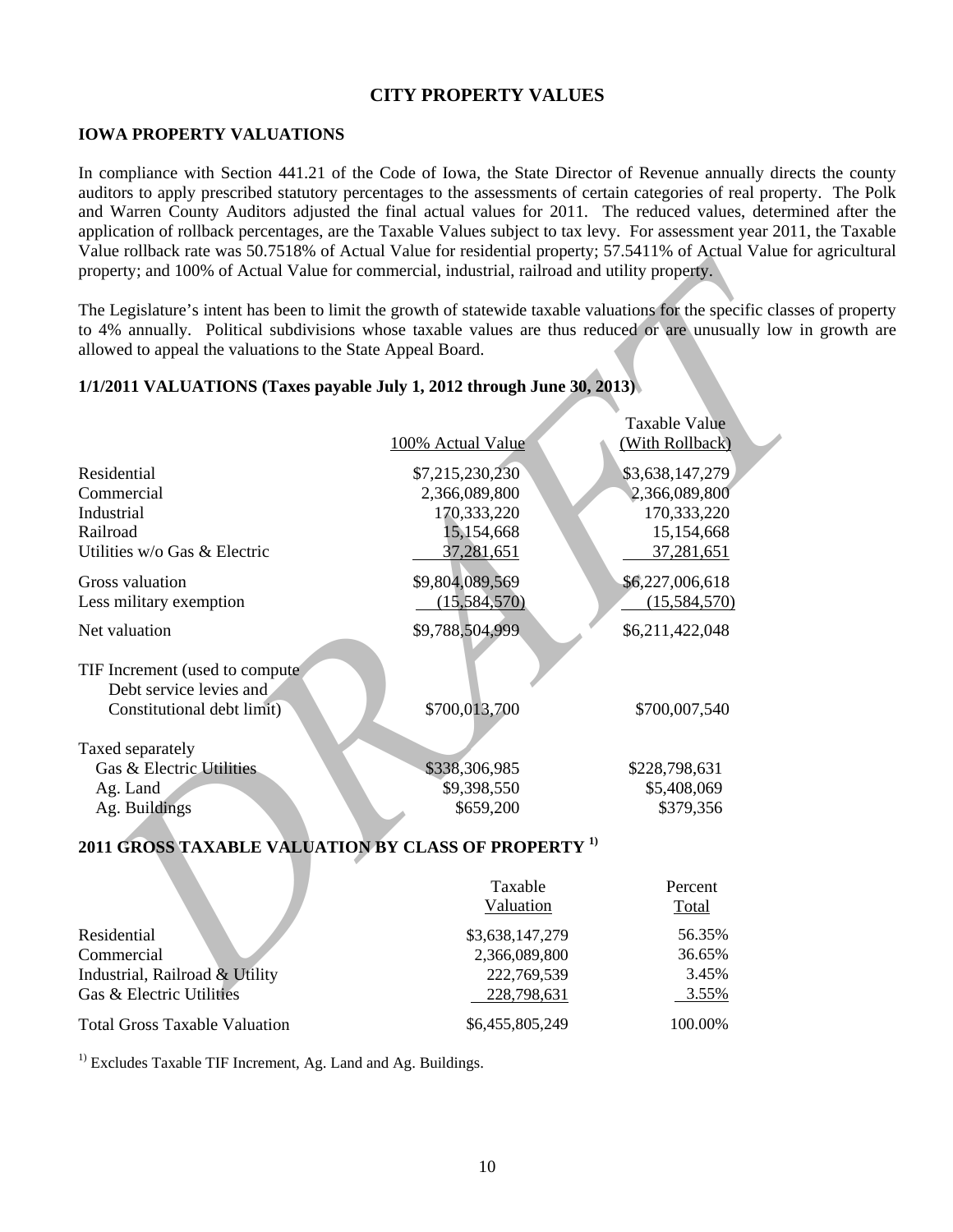#### **TREND OF VALUATIONS**

|            |                    |                       | Taxable         |               |
|------------|--------------------|-----------------------|-----------------|---------------|
| Assessment | Payable            |                       | Valuation       | Taxable       |
| Year       | <b>Fiscal Year</b> | 100% Actual Valuation | (With Rollback) | TIF Increment |
| 2007       | 2008-09            | \$10,485,684,342      | \$5,874,658,327 | \$656,276,490 |
| 2008       | 2009-10            | 10,708,629,698        | 6,037,631,219   | 711,108,790   |
| 2009       | 2010-11            | 11,051,949,782        | 6,397,515,722   | 629,710,790   |
| 2010       | $2011 - 12$        | 11,163,960,293        | 6,583,898,786   | 611,989,020   |
| 2011       | 2012-13            | 10,836,883,434        | 6,440,220,679   | 700,007,540   |

# **LARGER TAXPAYERS 1)**

| ZUU -                                        | 2010-11                   | 11,001,949,702                                                                                                                                                                                                                                                                                                                                                                                                                                                                                                                                                           | 0,391,313,122                | 029,710,790 |
|----------------------------------------------|---------------------------|--------------------------------------------------------------------------------------------------------------------------------------------------------------------------------------------------------------------------------------------------------------------------------------------------------------------------------------------------------------------------------------------------------------------------------------------------------------------------------------------------------------------------------------------------------------------------|------------------------------|-------------|
| 2010                                         | 11,163,960,293<br>2011-12 |                                                                                                                                                                                                                                                                                                                                                                                                                                                                                                                                                                          | 6,583,898,786                | 611,989,020 |
| 2011<br>2012-13                              |                           | 10,836,883,434                                                                                                                                                                                                                                                                                                                                                                                                                                                                                                                                                           | 6,440,220,679                | 700,007,540 |
|                                              |                           | The 100% Actual Valuations, before rollback and after reduction of military exemption, include Ag. Land,<br>Buildings, Taxable TIF Increment and Gas & Electric Utilities. The Taxable Valuations, with the rollback and<br>the reduction of military exemption, include Gas & Electric Utilities and exclude Ag. Land, Ag. Buildings and Tax<br>TIF Increment. Iowa cities certify operating levies against Taxable Valuation excluding the Taxable TIF Increa<br>and debt service levies are certified against Taxable Valuations including the Taxable TIF Increment. |                              |             |
|                                              |                           |                                                                                                                                                                                                                                                                                                                                                                                                                                                                                                                                                                          |                              |             |
| <b>LARGER TAXPAYERS</b> <sup>1)</sup>        |                           |                                                                                                                                                                                                                                                                                                                                                                                                                                                                                                                                                                          | 1/1/2011                     |             |
| <b>Taxpayer</b>                              |                           | <b>Type of Property/Business</b>                                                                                                                                                                                                                                                                                                                                                                                                                                                                                                                                         | <b>Taxable Valuation</b>     |             |
| Mid-American Energy<br>Principal Mutual Life |                           | <b>Electric Company</b><br><b>Insurance Company</b>                                                                                                                                                                                                                                                                                                                                                                                                                                                                                                                      | \$228,600,632<br>191,650,950 |             |
| Nationwide Mutual Life                       |                           | <b>Insurance Company</b>                                                                                                                                                                                                                                                                                                                                                                                                                                                                                                                                                 | 171,376,280                  |             |
| Wellmark                                     |                           | <b>Insurance Company</b>                                                                                                                                                                                                                                                                                                                                                                                                                                                                                                                                                 | 132,474,400                  |             |
| Wells Fargo Financial                        |                           | <b>Banking Services</b>                                                                                                                                                                                                                                                                                                                                                                                                                                                                                                                                                  | 102,245,180                  |             |
| <b>Employers Mutual Casualty</b>             |                           | <b>Insurance Company</b>                                                                                                                                                                                                                                                                                                                                                                                                                                                                                                                                                 | 49,256,570                   |             |
| Mercy Medical                                |                           | Hospital                                                                                                                                                                                                                                                                                                                                                                                                                                                                                                                                                                 | 39,083,930                   |             |
| Iowa Methodist Hospital                      |                           | Hospital                                                                                                                                                                                                                                                                                                                                                                                                                                                                                                                                                                 | 35,735,390                   |             |
| Ruan Center Corp.                            |                           | Transportation                                                                                                                                                                                                                                                                                                                                                                                                                                                                                                                                                           | 31,332,250                   |             |
| <b>Meredith Corporation</b>                  |                           | Publishing                                                                                                                                                                                                                                                                                                                                                                                                                                                                                                                                                               | 31,077,310                   |             |
|                                              |                           |                                                                                                                                                                                                                                                                                                                                                                                                                                                                                                                                                                          |                              |             |
|                                              |                           | $1$ This list represents larger taxpayers in this jurisdiction, not necessarily the top 10 taxpayers.                                                                                                                                                                                                                                                                                                                                                                                                                                                                    |                              |             |
|                                              |                           |                                                                                                                                                                                                                                                                                                                                                                                                                                                                                                                                                                          |                              |             |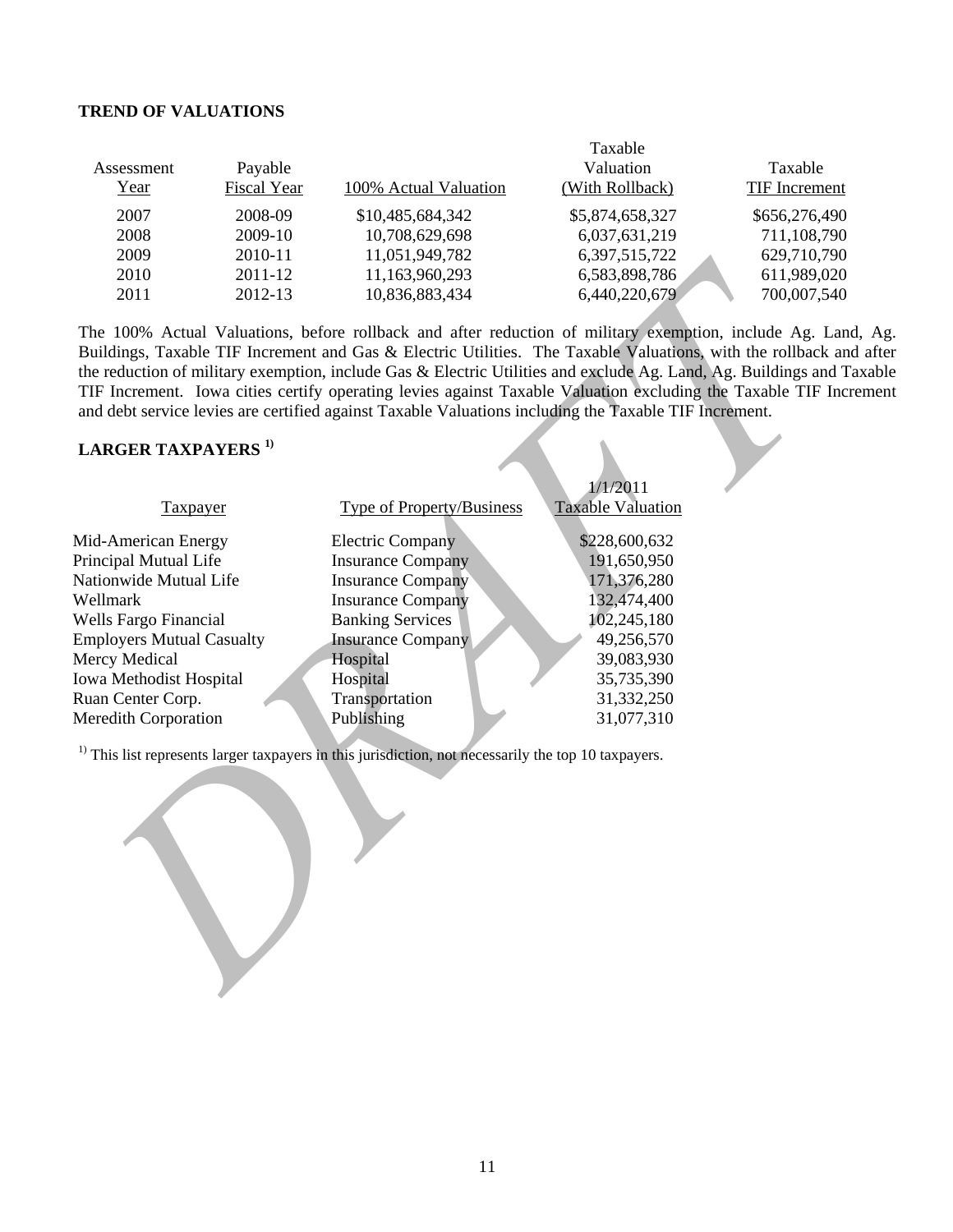# **LEGISLATION**

From time to time, legislative proposals are pending in Congress and the Iowa General Assembly that would, if enacted, alter or amend one or more of the property tax matters described herein. It cannot be predicted whether or in what forms any of such proposals, either pending or that may be introduced, may be enacted, and there can be no assurance that such proposals will not apply to valuation, assessment or levy procedures for taxes levied by the City or have an adverse impact on the future tax collections of the City. Purchasers of the Bonds should consult their tax advisors regarding any pending or proposed federal or state tax legislation. The opinions expressed by Bond Counsel are based upon existing legislation as of the date of issuance and delivery of the Bonds and Bond Counsel has expressed no opinion as of any date subsequent thereto or with respect to any pending federal or state tax legislation.

spressed no optimon as of any date subsequent thereto or with respect to any pending fedderal or state tax legislation correlation and the transitional subsequent thereto or with respect to any pending fedderal or state we Iowa Code section 76.2 provides that when an Iowa political subdivision issues general obligation debt: "The governing authority of these political subdivisions before issuing Bonds shall, by resolution, provide for the assessment of an annual levy upon all the taxable property in the political subdivision sufficient to pay the interest and principal of the bonds within a period named not exceeding the applicable period of time specified in section 76.1. A certified copy of this resolution shall be filed with the county auditor or the auditors of the counties in which the political subdivision is located; and the filing shall make it a duty of the auditors to enter annually this levy for collection from the taxable property within the boundaries of the political subdivision until funds are realized to pay the bonds in full." Iowa Code section 76.1 provides that the annual levy shall be sufficient to pay the interest and approximately such portion of the principal of the bonds as will retire them in a period not exceeding twenty years from the date of issue, except for certain bonds issued for disaster purposes and bonds issued to refund or refinance bonds issued for such disaster purposes which may mature and be retired in a period not exceeding thirty years from date of issue.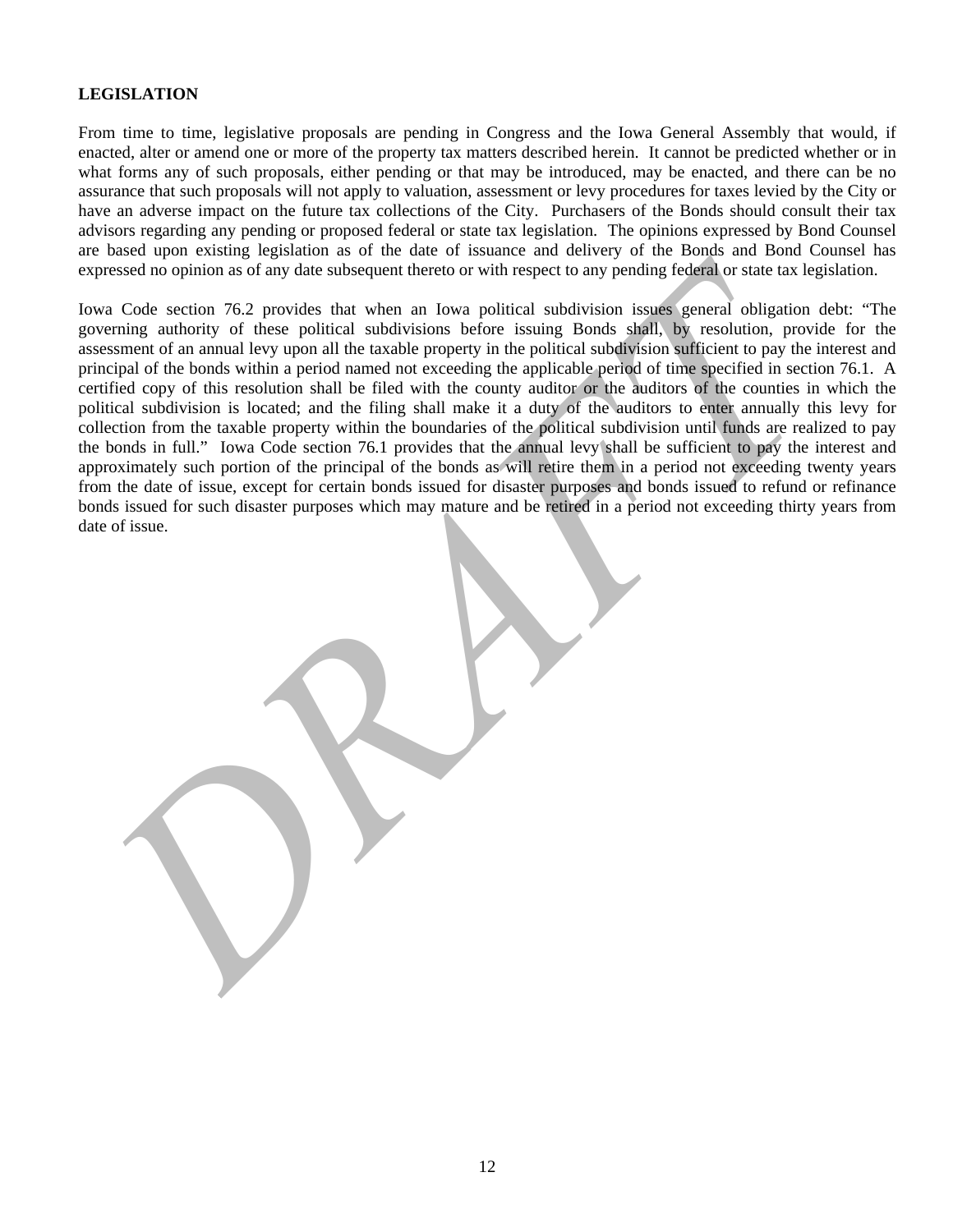#### **CITY INDEBTEDNESS**

#### **DEBT LIMIT**

Article XI, Section 3 of the State of Iowa Constitution limits the amount of debt outstanding at any time of any county, municipality or other political subdivision to no more than 5% of the actual value of all taxable property within the corporate limits, as taken from the last state and county tax list. The debt limit for the City, based on its 2010 actual valuation currently applicable to the fiscal year 2011-12, is as follows:

|       | 2011 Actual Valuation of Property             | \$10,852,468,004  |
|-------|-----------------------------------------------|-------------------|
|       | Less: Military Exemption                      | (15,584,570)      |
|       | Subtotal                                      | \$10,836,883,434  |
|       | Legal Debt Limit of 5%                        | 0.05              |
|       | Legal Debt Limit                              | \$541,844,172     |
| Less: | General Obligation Debt Subject to Debt Limit | $(393,755,000)*$  |
| Less: | Lease Debt Paid by Taxes                      | $(689,087)^{-1}$  |
| Less: | Other Debt Subject to Debt Limit              | $(1,099,182)^{2}$ |
|       | Legal Debt Margin                             | \$146,300,903     |
|       |                                               |                   |

- <sup>1)</sup> Amount represents the principal and interest on three lease notes payable from the debt service levy totaling \$689,087.
- <sup>2)</sup> As of September 4, 2012, the City has one outstanding Section 108 CDBG Loan with \$8,500,000 outstanding, which is subject to annual appropriation and the City's Debt Limit. The amount subject to the Debt Limit for FY 2012-13 was \$439,749. In addition, the City has an economic development loan from Polk County with \$1,325,000 outstanding payable from the Metro Urban Renewal Area, which is subject to annual appropriation and the City's Debt Limit. The amount subject to the Debt Limit for FY 2012-13 was \$187,500. Finally, the City has RISE loan outstanding in the amount of \$471,933, which is subject to the Debt Limit for FY 2012-13

#### **DIRECT DEBT**

# **General Obligation Debt Paid by Property Taxes**

|                                | 2011 Actual Valuation of Property<br>\$10,852,468,004  |                                                                                                                                                                                                                                                                                                                                                                                                                                                                                                                                                                                                                                                                                                                                                                |                           |                   |  |
|--------------------------------|--------------------------------------------------------|----------------------------------------------------------------------------------------------------------------------------------------------------------------------------------------------------------------------------------------------------------------------------------------------------------------------------------------------------------------------------------------------------------------------------------------------------------------------------------------------------------------------------------------------------------------------------------------------------------------------------------------------------------------------------------------------------------------------------------------------------------------|---------------------------|-------------------|--|
|                                | <b>Military Exemption</b><br>Less:                     |                                                                                                                                                                                                                                                                                                                                                                                                                                                                                                                                                                                                                                                                                                                                                                |                           | (15,584,570)      |  |
|                                | Subtotal                                               |                                                                                                                                                                                                                                                                                                                                                                                                                                                                                                                                                                                                                                                                                                                                                                |                           | \$10,836,883,434  |  |
|                                | Legal Debt Limit of 5%                                 |                                                                                                                                                                                                                                                                                                                                                                                                                                                                                                                                                                                                                                                                                                                                                                |                           | 0.05              |  |
|                                | Legal Debt Limit                                       |                                                                                                                                                                                                                                                                                                                                                                                                                                                                                                                                                                                                                                                                                                                                                                |                           | \$541,844,172     |  |
|                                | General Obligation Debt Subject to Debt Limit<br>Less: |                                                                                                                                                                                                                                                                                                                                                                                                                                                                                                                                                                                                                                                                                                                                                                | $(393,755,000)*$          |                   |  |
|                                | Lease Debt Paid by Taxes<br>Less:                      |                                                                                                                                                                                                                                                                                                                                                                                                                                                                                                                                                                                                                                                                                                                                                                | $(689,087)$ <sup>1)</sup> |                   |  |
|                                | Less:                                                  | Other Debt Subject to Debt Limit                                                                                                                                                                                                                                                                                                                                                                                                                                                                                                                                                                                                                                                                                                                               |                           | $(1,099,182)^{2}$ |  |
|                                | Legal Debt Margin                                      |                                                                                                                                                                                                                                                                                                                                                                                                                                                                                                                                                                                                                                                                                                                                                                |                           | \$146,300,903     |  |
| 1)<br>2)<br><b>DIRECT DEBT</b> | totaling \$689,087.<br>Debt Limit for FY 2012-13       | Amount represents the principal and interest on three lease notes payable from the debt service levy<br>As of September 4, 2012, the City has one outstanding Section 108 CDBG Loan with \$8,500,000<br>outstanding, which is subject to annual appropriation and the City's Debt Limit. The amount subject to the<br>Debt Limit for FY 2012-13 was \$439,749. In addition, the City has an economic development loan from<br>Polk County with \$1,325,000 outstanding payable from the Metro Urban Renewal Area, which is subject to<br>annual appropriation and the City's Debt Limit. The amount subject to the Debt Limit for FY 2012-13 was<br>\$187,500. Finally, the City has RISE loan outstanding in the amount of \$471,933, which is subject to the |                           |                   |  |
|                                | <b>General Obligation Debt Paid by Property Taxes</b>  |                                                                                                                                                                                                                                                                                                                                                                                                                                                                                                                                                                                                                                                                                                                                                                |                           |                   |  |
|                                |                                                        |                                                                                                                                                                                                                                                                                                                                                                                                                                                                                                                                                                                                                                                                                                                                                                |                           |                   |  |
|                                |                                                        |                                                                                                                                                                                                                                                                                                                                                                                                                                                                                                                                                                                                                                                                                                                                                                |                           | Principal         |  |
| Date                           | Original                                               |                                                                                                                                                                                                                                                                                                                                                                                                                                                                                                                                                                                                                                                                                                                                                                | Final                     | Outstanding       |  |
| of Issue                       | <b>Amount</b>                                          | Purpose                                                                                                                                                                                                                                                                                                                                                                                                                                                                                                                                                                                                                                                                                                                                                        | Maturity                  | As of 7/25/12     |  |
| 6/05B                          | \$27,775,000                                           | <b>Various Purpose</b>                                                                                                                                                                                                                                                                                                                                                                                                                                                                                                                                                                                                                                                                                                                                         | 6/13                      | $$1,275,000^{1}$  |  |
| 12/05E                         | 20,825,000                                             | Refunding                                                                                                                                                                                                                                                                                                                                                                                                                                                                                                                                                                                                                                                                                                                                                      | 6/20                      | 14,320,000        |  |
| 8/06A                          | 20,295,000                                             | <b>Various Purpose</b>                                                                                                                                                                                                                                                                                                                                                                                                                                                                                                                                                                                                                                                                                                                                         | 6/26                      | 16,465,000        |  |
| 6/07B                          | 18,255,000                                             | <b>Various Purpose</b>                                                                                                                                                                                                                                                                                                                                                                                                                                                                                                                                                                                                                                                                                                                                         | 6/27                      | 15,615,000        |  |
| 6/08D                          | 24,055,000                                             | <b>Various Purpose</b>                                                                                                                                                                                                                                                                                                                                                                                                                                                                                                                                                                                                                                                                                                                                         | 6/28                      | 21,500,000        |  |
| $6/09C$                        | 16,045,000                                             | Refunding                                                                                                                                                                                                                                                                                                                                                                                                                                                                                                                                                                                                                                                                                                                                                      | 6/19                      | 9,447,000         |  |
| 6/09E                          | 19,605,000                                             | Various Purpose                                                                                                                                                                                                                                                                                                                                                                                                                                                                                                                                                                                                                                                                                                                                                | 6/29                      | 18,290,000        |  |
| 6/09G                          | 3,115,000                                              | <b>Various Purpose</b>                                                                                                                                                                                                                                                                                                                                                                                                                                                                                                                                                                                                                                                                                                                                         | 6/19                      | 2,360,000         |  |
| 1/10A                          | 15,320,000                                             | Refunding                                                                                                                                                                                                                                                                                                                                                                                                                                                                                                                                                                                                                                                                                                                                                      | 6/24                      | 12,365,000        |  |
| 1/10C                          | 18,855,000                                             | Refunding                                                                                                                                                                                                                                                                                                                                                                                                                                                                                                                                                                                                                                                                                                                                                      | 6/16                      | 10,150,000        |  |
| 6/10D                          | 20,790,000                                             | Various Purpose                                                                                                                                                                                                                                                                                                                                                                                                                                                                                                                                                                                                                                                                                                                                                | 6/30                      | 20,025,000        |  |
| 12/10H                         | 52,395,000                                             | Refunding                                                                                                                                                                                                                                                                                                                                                                                                                                                                                                                                                                                                                                                                                                                                                      | 6/25                      | 51,840,000        |  |
| 6/11A                          | 32,365,000                                             | Various Purpose/Refunding                                                                                                                                                                                                                                                                                                                                                                                                                                                                                                                                                                                                                                                                                                                                      | 6/31                      | 30,595,000        |  |
| 6/12A                          | 19,965,000                                             | Various Purpose                                                                                                                                                                                                                                                                                                                                                                                                                                                                                                                                                                                                                                                                                                                                                | 6/32                      | 19,965,000        |  |
| 6/12C                          | 2,745,000                                              | <b>Various Purpose</b>                                                                                                                                                                                                                                                                                                                                                                                                                                                                                                                                                                                                                                                                                                                                         | 6/17                      | 2,745,000         |  |
| Subtotal                       |                                                        |                                                                                                                                                                                                                                                                                                                                                                                                                                                                                                                                                                                                                                                                                                                                                                |                           | \$246,957,000     |  |

<sup>1)</sup> The proceeds of the Series 2010H Notes will advance refund the 2012 through 2025 maturities on June 1, 2013.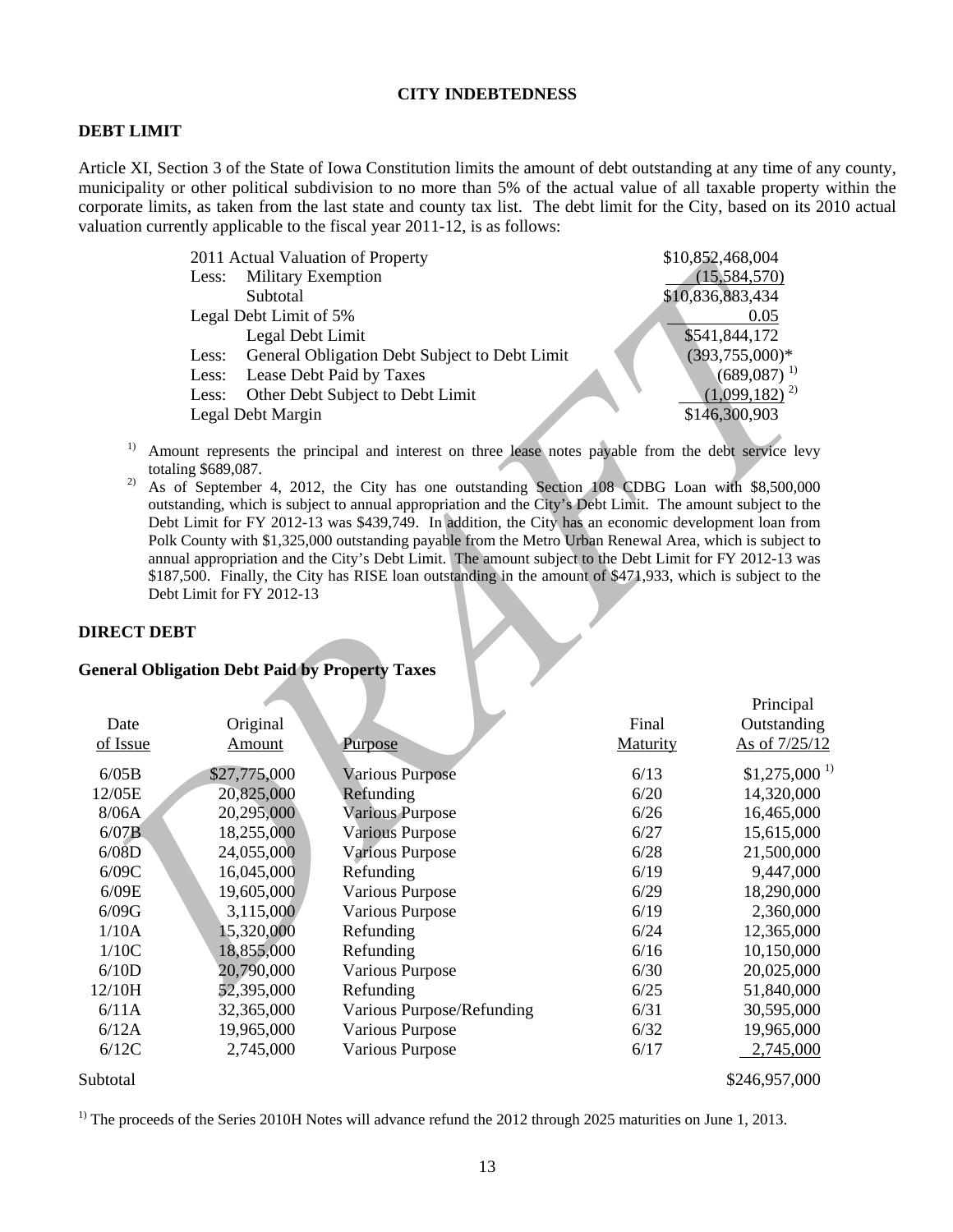# **General Obligation Debt Paid by Tax Increment**

|          |                                                       |                                                                   |                 | Principal     |
|----------|-------------------------------------------------------|-------------------------------------------------------------------|-----------------|---------------|
| Date     | Original                                              |                                                                   | Final           | Outstanding   |
| of Issue | <b>Amount</b>                                         | <b>Purpose</b>                                                    | Maturity        | As of 7/25/12 |
| 6/04E    | 4,830,000                                             | Various Purpose                                                   | 6/13            | 715,000       |
| 6/05C    | 10,000,000                                            | Various Purpose                                                   | 6/23            | 10,000,000    |
| 12/05E   | 7,360,000                                             | Refunding                                                         | 6/20            | 5,305,000     |
| 8/06B    | 9,210,000                                             | Various Purpose                                                   | 6/26            | 7,950,000     |
| 4/07A    | 4,635,000                                             | Taxable - Refunding                                               | 6/19            | 3,060,000     |
| 6/07B    | 160,000                                               | Various Purpose (TIF Portion)                                     | 6/27            | 140,000       |
| 6/07C    | 15,045,000                                            | Various Purpose                                                   | 6/22            | 11,035,000    |
| 6/08E    | 6,325,000                                             | Various Purpose                                                   | 6/23            | 4,985,000     |
| 6/09A    | 1,155,000                                             | Refunding                                                         | 6/14            | 415,000       |
| 6/09B    | 2,870,000                                             | Refunding                                                         | 6/21            | 2,255,000     |
| 6/09C    | 15,210,000                                            | Refunding                                                         | 6/19            | 8,088,000     |
| 6/09F    | 3,055,000                                             | Various Purpose                                                   | 6/17            | 1,975,000     |
| 1/10A    | 670,000                                               | Refunding                                                         | 6/14            | 340,000       |
| 1/10B    | 13,440,000                                            | Refunding                                                         | 6/24            | 13,240,000    |
| 1/10C    | 3,775,000                                             | Refunding                                                         | 6/16            | 2,110,000     |
| 6/10D    | 4,540,000                                             | <b>Various Purpose</b>                                            | 6/19            | 4,540,000     |
| 6/10E    | 1,520,000                                             | Various Purpose                                                   | 6/13            | 270,000       |
| 12/10H   | 12,965,000                                            | Refunding                                                         | 6/23            | 12,580,000    |
| 6/11A    | 13,155,000                                            | <b>Various Purpose/Refunding</b>                                  | 6/26            | 12,305,000    |
| 6/12B    | 6,895,000                                             | Various Purpose                                                   | 6/28            | 6,895,000     |
| 6/12C    | 1,530,000                                             | <b>Various Purpose</b>                                            | 6/22            | 1,530,000     |
| Subtotal |                                                       |                                                                   |                 | \$109,733,000 |
|          |                                                       | <b>General Obligation Debt Paid by Enterprise Funds</b>           |                 |               |
|          |                                                       | (Includes the Series 2012D, Series 2012E, and Series 2012F Bonds) |                 |               |
|          |                                                       |                                                                   |                 | Principal     |
| Date     | Original                                              |                                                                   | Final           | Outstanding   |
| of Issue | Amount                                                | <b>Purpose</b>                                                    | <b>Maturity</b> | As of 7/25/12 |
|          |                                                       |                                                                   |                 |               |
| 9/12D    | 13,210,000                                            | <b>Sanitary Sewer Improvements</b>                                | 6/32            | 13,210,000    |
| 9/12E    | 10,825,000                                            | <b>Stormwater Improvements</b>                                    | 6/32            | 10,825,000    |
| 9/12F    | 13,030,000*                                           | Parking Refunding                                                 | 6/20            | 13,030,000*   |
| Subtotal |                                                       |                                                                   |                 | \$37,065,000* |
|          |                                                       |                                                                   |                 |               |
|          | <b>Summary of General Obligation Debt Outstanding</b> |                                                                   |                 |               |
|          | General Obligation Debt Paid by Property Taxes        |                                                                   |                 | \$246957000   |

# **General Obligation Debt Paid by Enterprise Funds (Includes the Series 2012D, Series 2012E, and Series 2012F Bonds)**

| Date<br>of Issue | Original<br>Amount | Purpose                            | Final<br>Maturity | Principal<br>Outstanding<br>As of 7/25/12 |
|------------------|--------------------|------------------------------------|-------------------|-------------------------------------------|
| 9/12D            | 13,210,000         | <b>Sanitary Sewer Improvements</b> | 6/32              | 13,210,000                                |
| 9/12E            | 10,825,000         | <b>Stormwater Improvements</b>     | 6/32              | 10,825,000                                |
| 9/12F            | 13,030,000*        | Parking Refunding                  | 6/20              | 13,030,000*                               |
| Subtotal         |                    |                                    |                   | \$37,065,000*                             |

# **Summary of General Obligation Debt Outstanding**

| <b>Total General Obligation Debt Subject to Limit:</b> | \$393,755,000* |
|--------------------------------------------------------|----------------|
| General Obligation Debt Paid by Enterprise Funds       | 37,065,000*    |
| General Obligation Debt Paid by Tax Increment          | 109.733.000    |
| General Obligation Debt Paid by Property Taxes         | \$246,957,000  |

\*Preliminary; subject to change.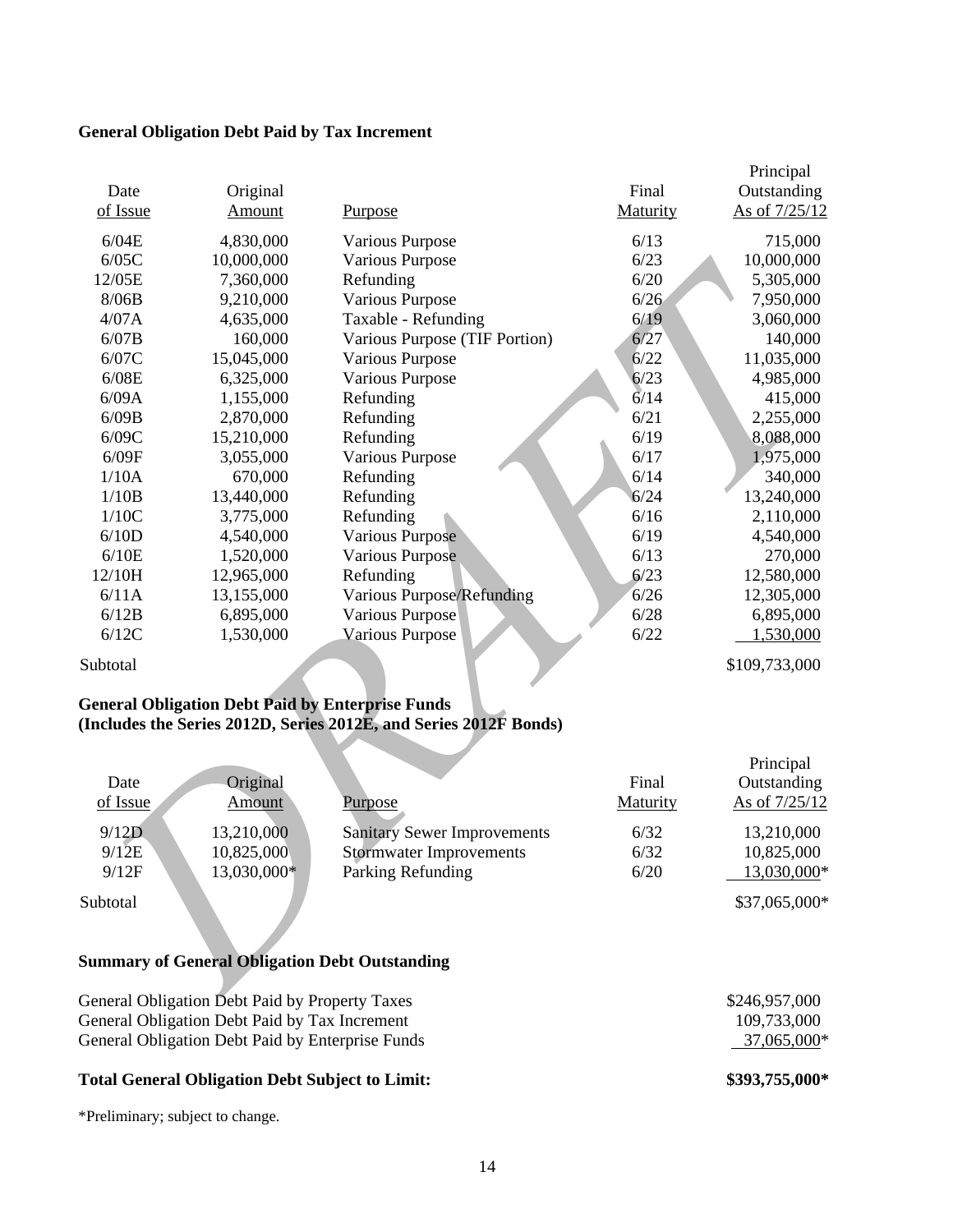# **G.O. Debt Paid by Property Taxes**

# **Current Outstanding G.O. Debt Paid by Property Taxes**

|         |               | Current      |  |
|---------|---------------|--------------|--|
|         | Current       | Outstanding  |  |
| Fiscal  | Outstanding   | Principal    |  |
| Year    | Principal     | and Interest |  |
|         |               |              |  |
| 2012-13 | \$19,647,000  | \$29,934,835 |  |
| 2013-14 | 18,206,000    | 27,811,859   |  |
| 2014-15 | 17,197,000    | 26,128,739   |  |
| 2015-16 | 17,071,000    | 25,350,253   |  |
| 2016-17 | 16,533,000    | 24, 167, 765 |  |
| 2017-18 | 16,377,000    | 23,362,851   |  |
| 2018-19 | 16,016,000    | 22,329,966   |  |
| 2019-20 | 15,050,000    | 20,683,921   |  |
| 2020-21 | 14,545,000    | 19,512,334   |  |
| 2021-22 | 14,215,000    | 18,529,878   |  |
| 2022-23 | 13,715,000    | 17,385,015   |  |
| 2023-24 | 12,705,000    | 15,769,578   |  |
| 2024-25 | 12,130,000    | 14,635,986   |  |
| 2025-26 | 10,520,000    | 12,476,909   |  |
| 2026-27 | 9,350,000     | 10,839,946   |  |
| 2027-28 | 7,795,000     | 8,869,806    |  |
| 2028-29 | 6,195,000     | 6,911,383    |  |
| 2029-30 | 4,750,000     | 5,176,238    |  |
| 2030-31 | 3,350,000     | 3,573,338    |  |
| 2031-32 | 1,590,000     | 1,665,525    |  |
| Total   | \$246,957,000 |              |  |
|         |               |              |  |
|         |               |              |  |
|         |               |              |  |
|         |               |              |  |
|         |               |              |  |
|         |               |              |  |
|         |               |              |  |
|         |               |              |  |
|         |               |              |  |
|         |               |              |  |
|         |               |              |  |
|         |               |              |  |
|         |               |              |  |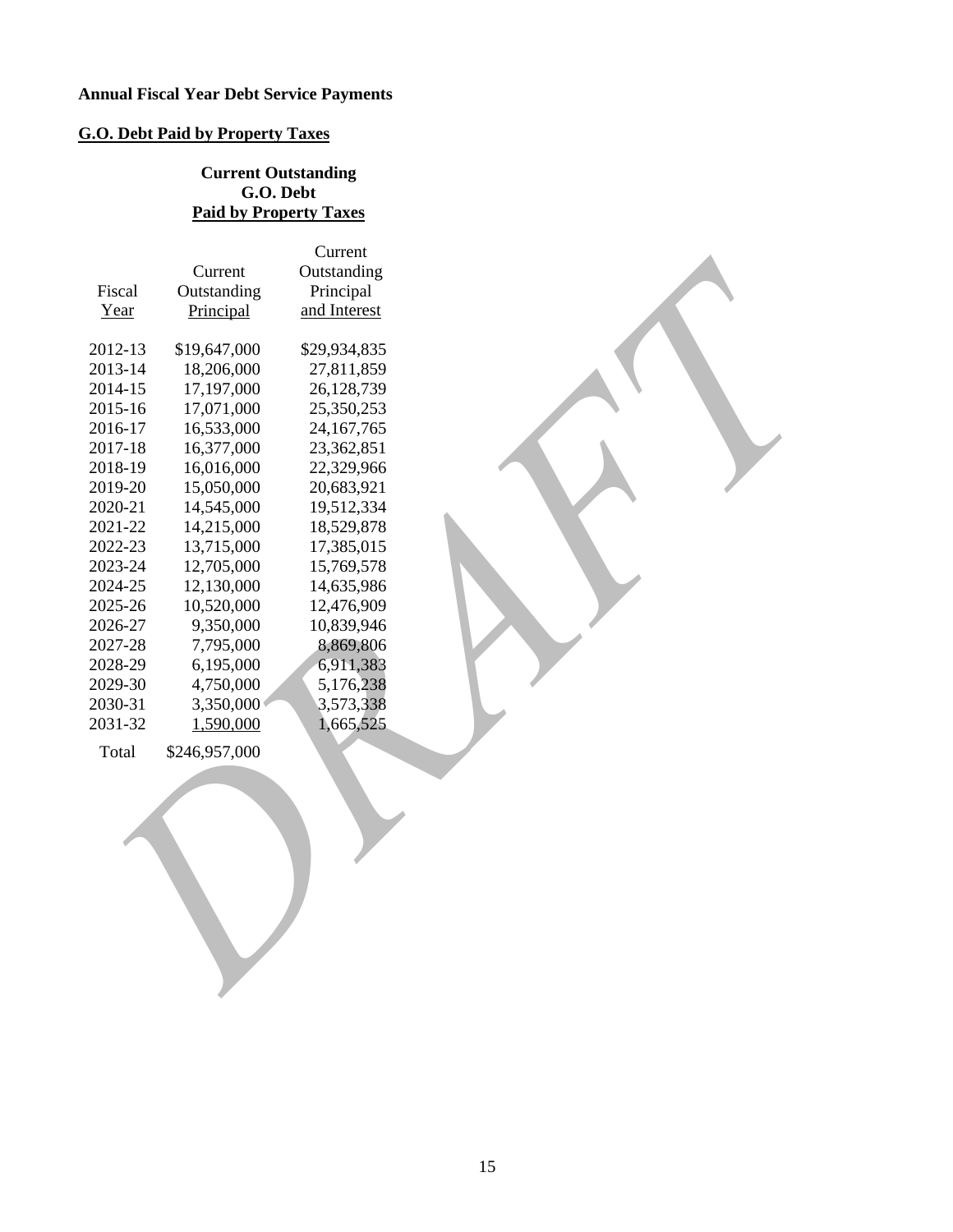# **G.O. Debt Paid by Tax Increment**

# **Current Outstanding G.O. Debt Paid by Tax Increment**

|         |               | Current      |  |
|---------|---------------|--------------|--|
|         | Current       | Outstanding  |  |
| Fiscal  | Outstanding   | Principal    |  |
| Year    | Principal     | and Interest |  |
|         |               |              |  |
| 2012-13 | \$11,273,000  | \$15,405,990 |  |
| 2013-14 | 11,409,000    | 15,176,750   |  |
| 2014-15 | 9,313,000     | 12,707,805   |  |
| 2015-16 | 9,364,000     | 12,421,490   |  |
| 2016-17 | 9,562,000     | 12,279,263   |  |
| 2017-18 | 9,528,000     | 11,884,253   |  |
| 2018-19 | 9,639,000     | 11,627,101   |  |
| 2019-20 | 7,955,000     | 9,560,751    |  |
| 2020-21 | 7,655,000     | 8,931,439    |  |
| 2021-22 | 7,655,000     | 8,613,169    |  |
| 2022-23 | 5,630,000     | 6,265,905    |  |
| 2023-24 | 3,690,000     | 4,088,188    |  |
| 2024-25 | 2,430,000     | 2,683,638    |  |
| 2025-26 | 2,525,000     | 2,685,838    |  |
| 2026-27 | 1,040,000     | 1,103,375    |  |
| 2027-28 | 1,065,000     | 1,096,950    |  |
| Total   | \$109,733,000 |              |  |
|         |               |              |  |
|         |               |              |  |
|         |               |              |  |
|         |               |              |  |
|         |               |              |  |
|         |               |              |  |
|         |               |              |  |
|         |               |              |  |
|         |               |              |  |
|         |               |              |  |
|         |               |              |  |
|         |               |              |  |
|         |               |              |  |
|         |               |              |  |
|         |               |              |  |
|         |               |              |  |
|         |               |              |  |
|         |               |              |  |
|         |               |              |  |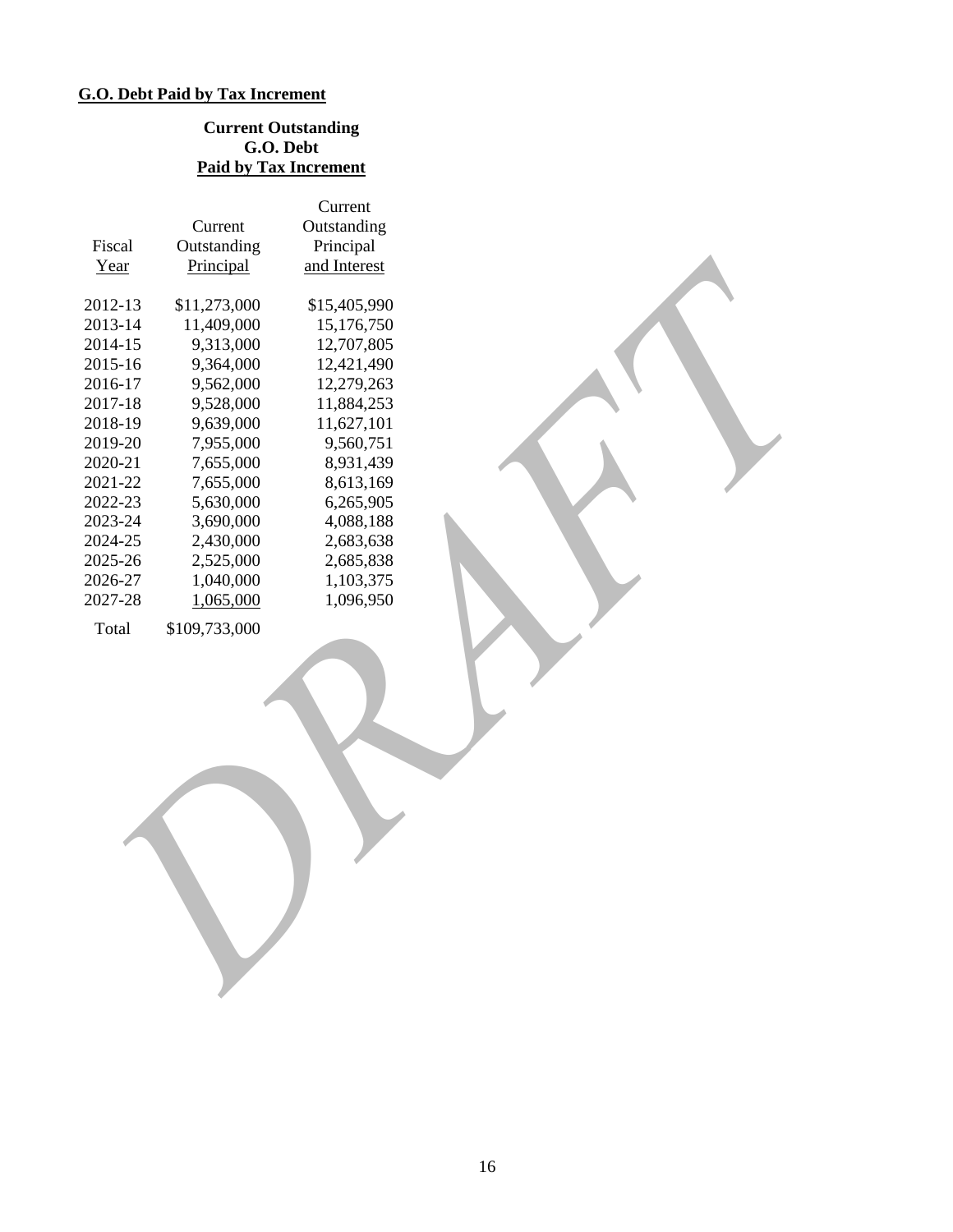## **G.O. Debt Paid by Enterprise Funds (Includes the Series 2012D Bonds, Series 2012E Bonds, and Series 2012F Bonds)**

|                | Series 2012D Bonds |                           | Series 2012E Bonds |                           | Series 2012F Bonds* |                           |                                   | <b>Total Outstanding</b>                          |
|----------------|--------------------|---------------------------|--------------------|---------------------------|---------------------|---------------------------|-----------------------------------|---------------------------------------------------|
| Fiscal<br>Year | Principal          | Principal and<br>Interest | Principal          | Principal and<br>Interest | Principal*          | Principal and<br>Interest | Total<br>Outstanding<br>Principal | Total<br>Outstanding<br>Principal<br>and Interest |
| 2012-13        | \$640,000          | \$905,646                 | \$335,000          | \$548,255                 |                     | \$171,253                 | \$975,000                         | \$1,625,154                                       |
| 2013-14        | 555,000            | 906,455                   | 450,000            | 734,018                   | \$1,780,000         | 2,010,903                 | 2,785,000                         | 3,651,375                                         |
| 2014-15        | 100,000            | 444,906                   | 460,000            | 738,708                   | 1,800,000           | 2,010,433                 | 2,360,000                         | 3,194,046                                         |
| 2015-16        | 100,000            | 443,596                   | 465,000            | 737,682                   | 1,825,000           | 2,012,033                 | 2,390,000                         | 3,193,310                                         |
| 2016-17        | 100,000            | 442,186                   | 470,000            | 736,125                   | 1,855,000           | 2,014,658                 | 2,425,000                         | 3,192,968                                         |
| 2017-18        | 100,000            | 440,576                   | 480,000            | 738,558                   | 1,885,000           | 2,013,123                 | 2,465,000                         | 3,192,256                                         |
| 2018-19        | 1,505,000          | 1,843,746                 | 485,000            | 734,774                   | 1,920,000           | 2,011,365                 | 3,910,000                         | 4,589,885                                         |
| 2019-20        | 1,535,000          | 1,843,044                 | 495,000            | 734,880                   | 1,965,000           | 2,014,125                 | 3,995,000                         | 4,592,049                                         |
| 2020-21        | 605,000            | 877,739                   | 510,000            | 738,495                   |                     |                           | 1,115,000                         | 1,616,234                                         |
| 2021-22        | 620,000            | 877,493                   | 520,000            | 735,643                   |                     |                           | 1,140,000                         | 1,613,136                                         |
| 2022-23        | 640,000            | 880,877                   | 535,000            | 736,707                   |                     |                           | 1,175,000                         | 1,617,584                                         |
| 2023-24        | 655,000            | 877,765                   | 550,000            | 736,567                   |                     |                           | 1,205,000                         | 1,614,331                                         |
| 2024-25        | 675,000            | 878,377                   | 565,000            | 735,287                   |                     |                           | 1,240,000                         | 1,613,663                                         |
| 2025-26        | 695,000            | 877,587                   | 585,000            | 737,885                   |                     |                           | 1,280,000                         | 1,615,471                                         |
| 2026-27        | 720,000            | 880,625                   | 600,000            | 734,399                   |                     |                           | 1,320,000                         | 1,615,023                                         |
| 2027-28        | 740,000            | 877,297                   | 620,000            | 734,959                   |                     |                           | 1,360,000                         | 1,612,255                                         |
| 2028-29        | 765,000            | 877,729                   | 640,000            | 734,375                   |                     |                           | 1,405,000                         | 1,612,103                                         |
| 2029-30        | 790,000            | 876,795                   | 665,000            | 737,679                   |                     |                           | 1,455,000                         | 1,614,474                                         |
| 2030-31        | 820,000            | 879,461                   | 685,000            | 734,670                   |                     |                           | 1,505,000                         | 1,614,131                                         |
| 2031-32        | 850,000            | 880,515                   | 710,000            | 735,489                   |                     |                           | 1,560,000                         | 1,616,004                                         |
| Total          | \$13,210,000       |                           | \$10,825,000       |                           | \$13,030,000*       |                           | \$37,065,000                      |                                                   |
|                |                    |                           |                    |                           |                     |                           |                                   |                                                   |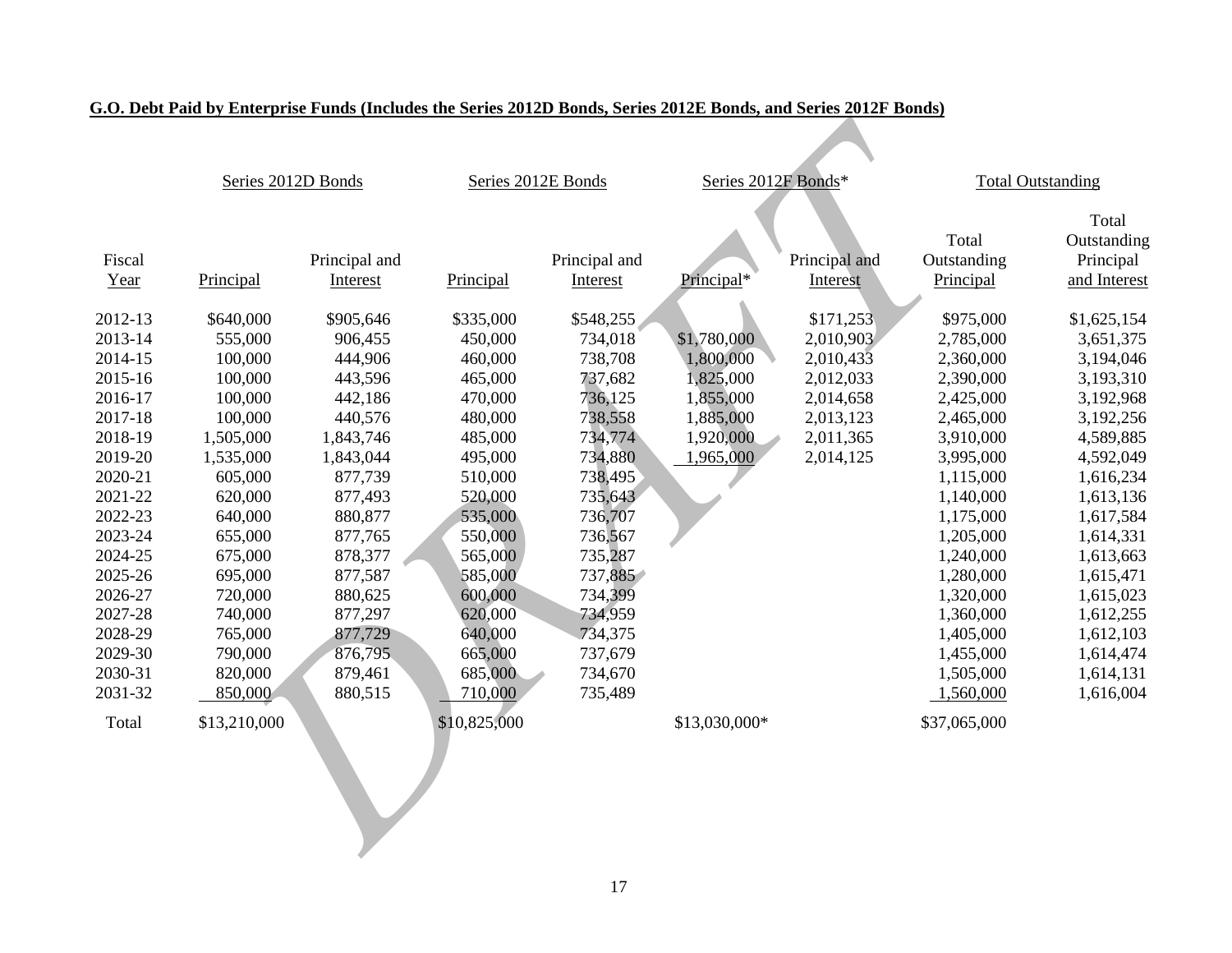# **OTHER DEBT**

# **Lease Debt Supported by Taxes**

The City has lease debt payable from taxes as follows:

|          |                                                 |                                                                                              |          | Principal     |
|----------|-------------------------------------------------|----------------------------------------------------------------------------------------------|----------|---------------|
| Date     | Original                                        |                                                                                              | Final    | Outstanding   |
| of Issue | Amount                                          | Purpose                                                                                      | Maturity | As of 7/25/12 |
| 12/09    | \$589,949                                       | Supplement DLL5 (MLS5)                                                                       | 6/15     | \$246,375     |
| 1/10     | 254,018                                         | Supplement DLL D-1b                                                                          | 6/15     | 155,283       |
| 2/10     | 396,718                                         | Supplement DLL D-1a                                                                          | 6/15     | 242,206       |
| Subtotal |                                                 |                                                                                              |          | \$643,864     |
|          | <b>Lease Debt Paid by Taxes</b>                 |                                                                                              |          |               |
|          | <b>Current Outstanding</b>                      |                                                                                              |          |               |
|          | <b>Lease Debt</b>                               |                                                                                              |          |               |
|          | <b>Paid by Taxes</b>                            |                                                                                              |          |               |
|          |                                                 | Current                                                                                      |          |               |
|          | Current                                         | Outstanding                                                                                  |          |               |
| Fiscal   | Outstanding                                     | Principal                                                                                    |          |               |
| Year     | Principal                                       | and Interest                                                                                 |          |               |
| 2012-13  | \$210,917                                       | \$233,398                                                                                    |          |               |
| 2013-14  | 214,600                                         | 229,717                                                                                      |          |               |
| 2014-15  | 218,347                                         | 225,971                                                                                      |          |               |
| Total    | \$643,864                                       |                                                                                              |          |               |
|          |                                                 |                                                                                              |          |               |
|          | <b>Revenue Debt Supported by Sewer Revenues</b> |                                                                                              |          |               |
|          |                                                 | The City has revenue debt payable from net revenues of the Sewer Enterprise Fund as follows: |          |               |
|          |                                                 |                                                                                              |          | Principal     |
| Date     | Original                                        |                                                                                              | Final    | Outstanding   |
| of Issue | Amount                                          | Purpose                                                                                      | Maturity | As of 7/25/12 |
| 11/04G   | \$5,160,000                                     | <b>Sewer Improvements</b>                                                                    | 6/19     | \$3,880,000   |
| 11/04H   | 14,040,000                                      | <b>Sewer Revenue Refunding</b>                                                               | 6/20     | 11,750,000    |
| 11/04I   | 5,965,000                                       | Sewer Improvements (SRF)                                                                     | $6/25$   | 4,263,000     |
| Subtotal |                                                 |                                                                                              |          | \$19,893,000  |
|          |                                                 |                                                                                              |          |               |
|          |                                                 |                                                                                              |          |               |
|          |                                                 |                                                                                              |          |               |
|          |                                                 |                                                                                              |          |               |

# **Revenue Debt Supported by Sewer Revenues**

|          |             |                           |          | Principal     |
|----------|-------------|---------------------------|----------|---------------|
| Date     | Original    |                           | Final    | Outstanding   |
| of Issue | Amount      | Purpose                   | Maturity | As of 7/25/12 |
| 11/04G   | \$5,160,000 | <b>Sewer Improvements</b> | 6/19     | \$3,880,000   |
| 11/04H   | 14,040,000  | Sewer Revenue Refunding   | 6/20     | 11,750,000    |
| 11/04I   | 5,965,000   | Sewer Improvements (SRF)  | 6/25     | 4,263,000     |
| Subtotal |             |                           |          | \$19,893,000  |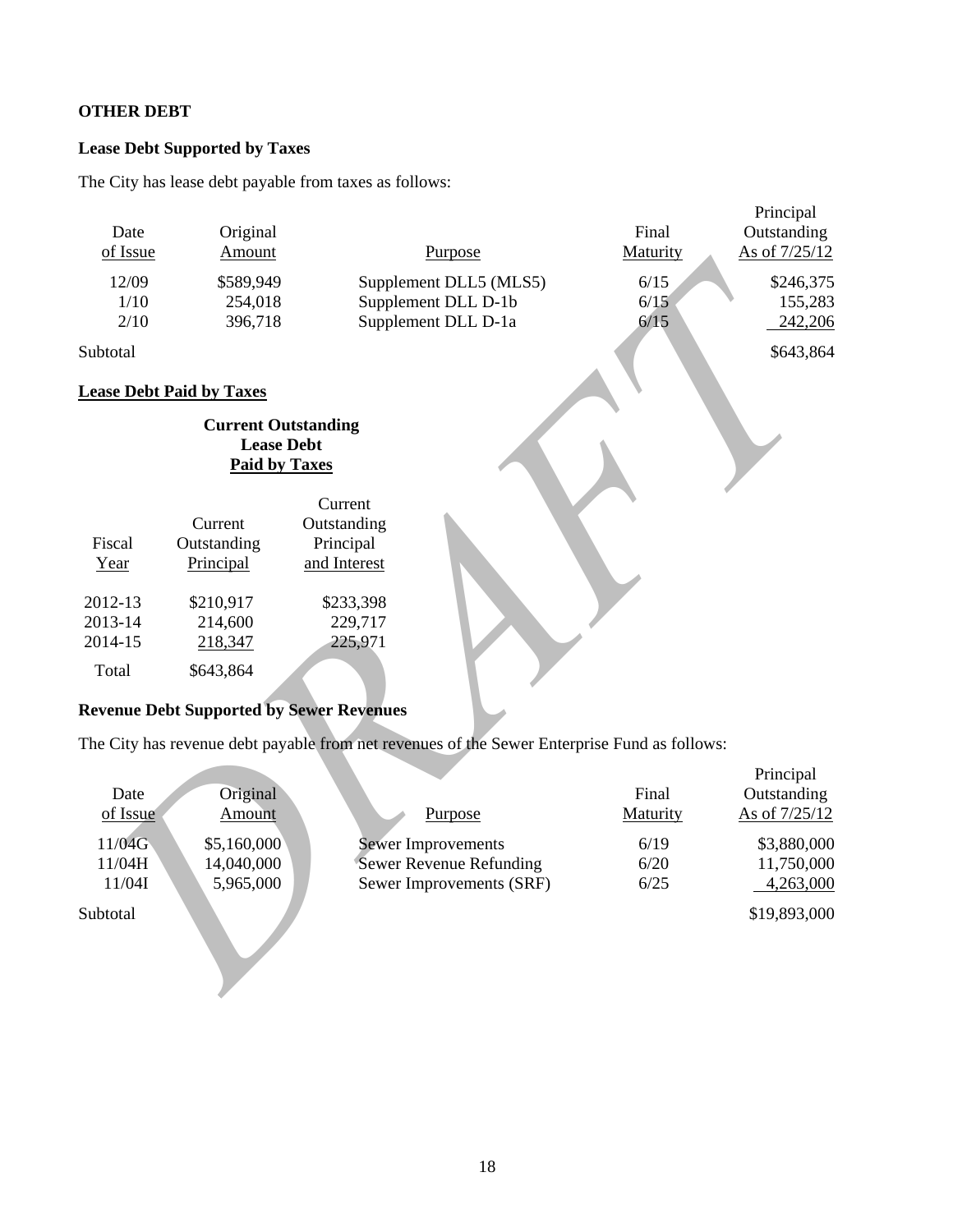| Date                                                                                  | Original                                     |                                                                                                                                                                                                                                                                                                                                                                                                                                                                                                                                                                                                                                                                                                                                                                                                                                                                                                                                                                                                                                                                                                                                                                                                                                                                                                                                                                                                                                                                                                                                                                                                                                                                                                                           | Final    | Principal<br>Outstanding    |
|---------------------------------------------------------------------------------------|----------------------------------------------|---------------------------------------------------------------------------------------------------------------------------------------------------------------------------------------------------------------------------------------------------------------------------------------------------------------------------------------------------------------------------------------------------------------------------------------------------------------------------------------------------------------------------------------------------------------------------------------------------------------------------------------------------------------------------------------------------------------------------------------------------------------------------------------------------------------------------------------------------------------------------------------------------------------------------------------------------------------------------------------------------------------------------------------------------------------------------------------------------------------------------------------------------------------------------------------------------------------------------------------------------------------------------------------------------------------------------------------------------------------------------------------------------------------------------------------------------------------------------------------------------------------------------------------------------------------------------------------------------------------------------------------------------------------------------------------------------------------------------|----------|-----------------------------|
| of Issue                                                                              | Amount                                       | Purpose                                                                                                                                                                                                                                                                                                                                                                                                                                                                                                                                                                                                                                                                                                                                                                                                                                                                                                                                                                                                                                                                                                                                                                                                                                                                                                                                                                                                                                                                                                                                                                                                                                                                                                                   | Maturity | As of 7/25/12               |
| 6/95                                                                                  | \$809,840                                    | Sewer Revenue (SRF Loan No. 4)                                                                                                                                                                                                                                                                                                                                                                                                                                                                                                                                                                                                                                                                                                                                                                                                                                                                                                                                                                                                                                                                                                                                                                                                                                                                                                                                                                                                                                                                                                                                                                                                                                                                                            | 6/15     | $$129,385$ <sup>1)</sup>    |
| 6/95                                                                                  | 7,985,127                                    | Sewer Revenue (SRF Loan No. 6)                                                                                                                                                                                                                                                                                                                                                                                                                                                                                                                                                                                                                                                                                                                                                                                                                                                                                                                                                                                                                                                                                                                                                                                                                                                                                                                                                                                                                                                                                                                                                                                                                                                                                            | 6/16     | $2,207,745^{2}$             |
| 6/96                                                                                  | 4,382,792                                    | Sewer Revenue (SRF Loan No. 7)                                                                                                                                                                                                                                                                                                                                                                                                                                                                                                                                                                                                                                                                                                                                                                                                                                                                                                                                                                                                                                                                                                                                                                                                                                                                                                                                                                                                                                                                                                                                                                                                                                                                                            | 6/18     | $1,708,763^{3}$             |
| 11/04B                                                                                | 24,191,647                                   | Sewer Improvements                                                                                                                                                                                                                                                                                                                                                                                                                                                                                                                                                                                                                                                                                                                                                                                                                                                                                                                                                                                                                                                                                                                                                                                                                                                                                                                                                                                                                                                                                                                                                                                                                                                                                                        | 6/34     | $21,072,657$ <sup>4)</sup>  |
| 12/06                                                                                 | 11,313,574                                   | Sewer Improvements                                                                                                                                                                                                                                                                                                                                                                                                                                                                                                                                                                                                                                                                                                                                                                                                                                                                                                                                                                                                                                                                                                                                                                                                                                                                                                                                                                                                                                                                                                                                                                                                                                                                                                        | 6/36     | $11,168,076^{5}$            |
| 6/08A                                                                                 | 5,732,440                                    | <b>Sewer Improvements</b>                                                                                                                                                                                                                                                                                                                                                                                                                                                                                                                                                                                                                                                                                                                                                                                                                                                                                                                                                                                                                                                                                                                                                                                                                                                                                                                                                                                                                                                                                                                                                                                                                                                                                                 | 6/39     | 6,152,902 $^{6}$            |
| 4/10A                                                                                 | 3,074,450                                    | Sewer Improvements                                                                                                                                                                                                                                                                                                                                                                                                                                                                                                                                                                                                                                                                                                                                                                                                                                                                                                                                                                                                                                                                                                                                                                                                                                                                                                                                                                                                                                                                                                                                                                                                                                                                                                        | 6/40     | 3, 243, 747 7)              |
| $6/10C-1$                                                                             | 1,121,921                                    | Sewer Improvements                                                                                                                                                                                                                                                                                                                                                                                                                                                                                                                                                                                                                                                                                                                                                                                                                                                                                                                                                                                                                                                                                                                                                                                                                                                                                                                                                                                                                                                                                                                                                                                                                                                                                                        | 6/32     | $1,169,902^{8}$             |
| $6/10C-2$                                                                             | 12,060,645                                   | Sewer Improvements                                                                                                                                                                                                                                                                                                                                                                                                                                                                                                                                                                                                                                                                                                                                                                                                                                                                                                                                                                                                                                                                                                                                                                                                                                                                                                                                                                                                                                                                                                                                                                                                                                                                                                        | 6/32     | 12,576,442 9)               |
| 5/11A                                                                                 | 33,657,615                                   | Sewer Improvements                                                                                                                                                                                                                                                                                                                                                                                                                                                                                                                                                                                                                                                                                                                                                                                                                                                                                                                                                                                                                                                                                                                                                                                                                                                                                                                                                                                                                                                                                                                                                                                                                                                                                                        | 6/42     | 35,097,048 10)              |
| 5/11C                                                                                 | 3,347,063                                    | Sewer Improvements                                                                                                                                                                                                                                                                                                                                                                                                                                                                                                                                                                                                                                                                                                                                                                                                                                                                                                                                                                                                                                                                                                                                                                                                                                                                                                                                                                                                                                                                                                                                                                                                                                                                                                        | 6/41     | $3,743,295$ <sup>11)</sup>  |
| 12/11D                                                                                | 5,628,301                                    | Sewer Improvements                                                                                                                                                                                                                                                                                                                                                                                                                                                                                                                                                                                                                                                                                                                                                                                                                                                                                                                                                                                                                                                                                                                                                                                                                                                                                                                                                                                                                                                                                                                                                                                                                                                                                                        | 6/43     | $5,615,528$ <sup>12)</sup>  |
| 5/12C                                                                                 | 10,529,114                                   | Sewer Improvements                                                                                                                                                                                                                                                                                                                                                                                                                                                                                                                                                                                                                                                                                                                                                                                                                                                                                                                                                                                                                                                                                                                                                                                                                                                                                                                                                                                                                                                                                                                                                                                                                                                                                                        | 6/43     | $10,529,114$ <sup>13)</sup> |
| 5/12D                                                                                 | 4,094,656                                    | <b>Sewer Improvements</b>                                                                                                                                                                                                                                                                                                                                                                                                                                                                                                                                                                                                                                                                                                                                                                                                                                                                                                                                                                                                                                                                                                                                                                                                                                                                                                                                                                                                                                                                                                                                                                                                                                                                                                 | 6/42     | $4,094,656$ <sup>14)</sup>  |
| Subtotal                                                                              |                                              |                                                                                                                                                                                                                                                                                                                                                                                                                                                                                                                                                                                                                                                                                                                                                                                                                                                                                                                                                                                                                                                                                                                                                                                                                                                                                                                                                                                                                                                                                                                                                                                                                                                                                                                           |          | \$118,509,260               |
|                                                                                       |                                              |                                                                                                                                                                                                                                                                                                                                                                                                                                                                                                                                                                                                                                                                                                                                                                                                                                                                                                                                                                                                                                                                                                                                                                                                                                                                                                                                                                                                                                                                                                                                                                                                                                                                                                                           |          |                             |
|                                                                                       | <b>Total Sewer Revenue Debt Outstanding:</b> |                                                                                                                                                                                                                                                                                                                                                                                                                                                                                                                                                                                                                                                                                                                                                                                                                                                                                                                                                                                                                                                                                                                                                                                                                                                                                                                                                                                                                                                                                                                                                                                                                                                                                                                           |          | \$138,402,260               |
| 1)<br>2)<br>3)<br>4)<br>5)<br>6)<br>7)<br>8)<br>9)<br>10)<br>11)<br>12)<br>13)<br>14) |                                              | communities of the WRA pay the remaining amount. Flow-based allocations are subject to change on an annual b<br>as such the amount outstanding may be greater than the amount issued due to fluctuations in flow.<br>The City's share of the WRA's SRF Loan No. 4 outstanding in the amount of \$629,000.<br>The City's share of the WRA's SRF Loan No. 6 outstanding in the amount of \$3,106,000.<br>The City's share of the WRA's SRF Loan No. 7 outstanding in the amount of \$2,404,000.<br>The City's flow-based share of the WRA's Series 2004B outstanding in the amount of \$60,205,000.<br>The City's flow-based share of the WRA's Series 2006 outstanding in the amount of \$34,985,000.<br>The City's flow-based share of the WRA's Series 2008A SRF loan outstanding in the amount of \$15,778,000.<br>The City's flow-based share of the WRA's Series 2010A SRF loan outstanding in the amount of \$8,318,000.<br>The City's flow-based share of the WRA's Series 2010C-1 SRF loan outstanding in the amount of \$2,000,000.<br>The City's flow-based share of the WRA's Series 2010C-2 SRF loan outstanding in the amount of \$21,500,000.<br>The City's flow-based share of the WRA's Series 2011A SRF loan outstanding in the amount of \$60,000,000.<br>The City's flow-based share of the WRA's Series 2011C SRF loan outstanding in the amount of \$9,599,000.<br>The City's flow-based share of the WRA's Series 2011D SRF loan outstanding in the amount of \$14,399,000.<br>The City's flow-based share of the WRA's Series 2012C SRF loan outstanding in the amount of \$18,000,000.<br>The City's flow-based share of the WRA's Series 2012D SRF loan outstanding in the amount of \$7,000,000. |          |                             |
|                                                                                       |                                              |                                                                                                                                                                                                                                                                                                                                                                                                                                                                                                                                                                                                                                                                                                                                                                                                                                                                                                                                                                                                                                                                                                                                                                                                                                                                                                                                                                                                                                                                                                                                                                                                                                                                                                                           |          |                             |

#### **Des Moines Metropolitan Wastewater Reclamation Authority ("WRA")**

- <sup>1)</sup> The City's share of the WRA's SRF Loan No. 4 outstanding in the amount of \$629,000.
- <sup>2)</sup> The City's share of the WRA's SRF Loan No. 6 outstanding in the amount of \$3,106,000.<br><sup>3)</sup> The City's share of the WRA's SRF Loan No. 7 outstanding in the amount of \$2,404,000.
- <sup>3)</sup> The City's share of the WRA's SRF Loan No. 7 outstanding in the amount of \$2,404,000.<br><sup>4)</sup> The City's flow based share of the WPA's Series 2004B outstanding in the amount of \$60
- <sup>4)</sup> The City's flow-based share of the WRA's Series 2004B outstanding in the amount of \$60,205,000.<br><sup>5)</sup> The City's flow based share of the WPA's Series 2006 outstanding in the amount of \$34,085,000.
- <sup>5)</sup> The City's flow-based share of the WRA's Series 2006 outstanding in the amount of \$34,985,000.<br><sup>6)</sup> The City's flow based share of the WPA's Series 2008 A SPE loan outstanding in the amount of \$5
- <sup>6)</sup> The City's flow-based share of the WRA's Series 2008A SRF loan outstanding in the amount of \$15,778,000.<br><sup>7)</sup> The City's flow based share of the WPA's Series 2010A SPE loan outstanding in the amount of \$8,218,000.
- <sup>7)</sup> The City's flow-based share of the WRA's Series 2010A SRF loan outstanding in the amount of \$8,318,000.<br><sup>8)</sup> The City's flow based share of the WPA's Series 2010C 1 SPE loan outstanding in the amount of \$2,000,000
- <sup>8)</sup> The City's flow-based share of the WRA's Series 2010C-1 SRF loan outstanding in the amount of \$2,000,000.<br><sup>9)</sup> The City's flow based share of the WRA's Series 2010C-2 SRF loan outstanding in the amount of \$21,500,000
- <sup>9)</sup> The City's flow-based share of the WRA's Series 2010C-2 SRF loan outstanding in the amount of \$21,500,000.<br><sup>10)</sup> The City's flow based share of the WRA's Series 2011A SRF loan outstanding in the amount of \$60,000,000
- <sup>10)</sup> The City's flow-based share of the WRA's Series 2011A SRF loan outstanding in the amount of \$60,000,000.<br><sup>11)</sup> The City's flow head share of the WRA's Series 2011C SRE leap outstanding in the amount of \$0,500,000.
- <sup>11)</sup> The City's flow-based share of the WRA's Series 2011C SRF loan outstanding in the amount of \$9,599,000.<br><sup>12)</sup> The City's flow based share of the WRA's Series 2011D SBE leap outstanding in the amount of \$14,200,000.
- <sup>12)</sup> The City's flow-based share of the WRA's Series 2011D SRF loan outstanding in the amount of \$14,399,000.<br><sup>13)</sup> The City's flow based share of the WPA's Series 2012C SBF loan outstanding in the amount of \$18,000,000.
- <sup>13)</sup> The City's flow-based share of the WRA's Series 2012C SRF loan outstanding in the amount of \$18,000,000.<br><sup>14)</sup> The City's flow-based share of the WRA's Series 2012D SRF loan outstanding in the amount of \$7,000,000.
- 14) The City's flow-based share of the WRA's Series 2012D SRF loan outstanding in the amount of \$7,000,000.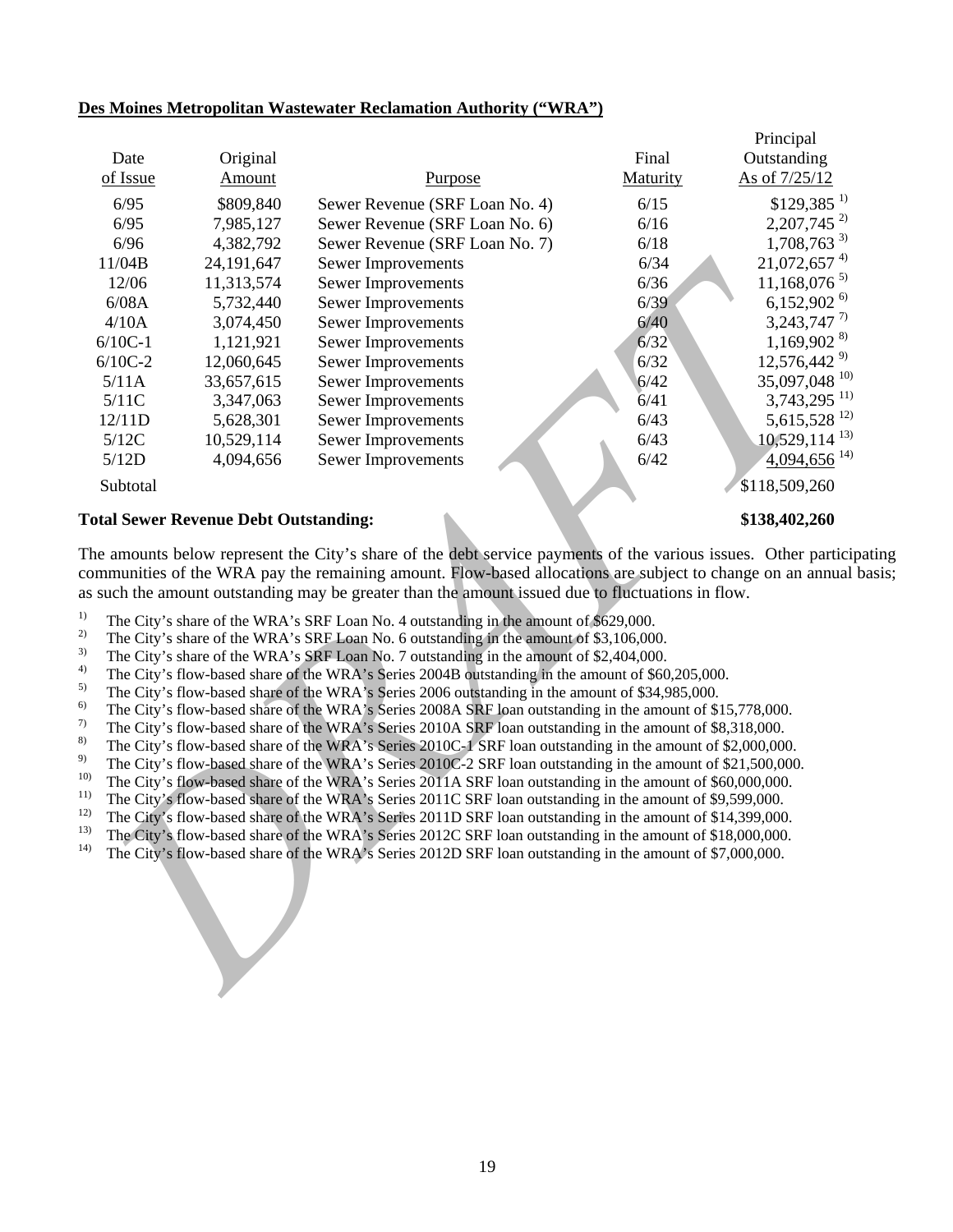### **Revenue Debt Supported by Stormwater Revenues**

| Date<br>of Issue | Original<br>Amount | Purpose                        | Final<br>Maturity | Principal<br>Outstanding<br>As of 7/25/12 |
|------------------|--------------------|--------------------------------|-------------------|-------------------------------------------|
| 12/06D           | \$16,750,000       | <b>Stormwater Improvements</b> | 6/23              | \$12,595,000                              |
| 1/09             | 190,292            | Stormwater Note C1a            | 6/15              | 83,721                                    |
| 10/09            | 1,116,017          | Stormwater Note D <sub>2</sub> | 6/15              | 574,006                                   |
| 10/10F           | 19,300,000         | Improvements/Refunding         | 6/30              | 17,125,000                                |
| 10/10G           | 5,100,000          | Refunding                      | 6/18              | 4,430,000                                 |
| Total            |                    |                                |                   | \$34,807,727                              |

The City has revenue debt payable from the Stormwater Enterprise Fund as follows:

# **Revenue Debt Supported by Solid Waste Revenues**

| 1/09                       | 190,292                             | Stormwater Note C1a                                                                                                                   | 6/15     | 83,721                   |  |
|----------------------------|-------------------------------------|---------------------------------------------------------------------------------------------------------------------------------------|----------|--------------------------|--|
| 10/09                      | 1,116,017                           | <b>Stormwater Note D2</b>                                                                                                             | 6/15     | 574,006                  |  |
| 10/10F                     | 19,300,000                          | Improvements/Refunding                                                                                                                | 6/30     | 17,125,000               |  |
| 10/10G                     | 5,100,000                           | Refunding                                                                                                                             | 6/18     | 4,430,000                |  |
| Total                      |                                     |                                                                                                                                       |          | \$34,807,727             |  |
|                            |                                     | <b>Revenue Debt Supported by Solid Waste Revenues</b>                                                                                 |          |                          |  |
|                            |                                     | The City has revenue debt payable from the Solid Waste Enterprise Fund as follows:                                                    |          |                          |  |
|                            |                                     |                                                                                                                                       |          | Principal                |  |
| Date                       | Original                            |                                                                                                                                       | Final    | Outstanding              |  |
| of Issue                   | Amount                              | Purpose                                                                                                                               | Maturity | As of 7/25/12            |  |
| 8/08                       | 72,029                              | Solid Waste Equipment Note                                                                                                            | 6/15     | \$31,690                 |  |
| 8/08                       | 1,920,611                           | Solid Waste Equipment Note                                                                                                            | 6/15     | 823,119                  |  |
| 9/09                       | 637,569                             | Solid Waste Equipment Note                                                                                                            | 6/15     | 280,750                  |  |
| Total                      |                                     |                                                                                                                                       |          | \$1,135,559              |  |
|                            |                                     | <b>Revenue Debt Supported by Parking Revenues</b>                                                                                     |          |                          |  |
|                            |                                     | The City has revenue debt payable from the Parking Enterprise Fund as follows:                                                        |          |                          |  |
|                            |                                     |                                                                                                                                       |          |                          |  |
| Date                       |                                     |                                                                                                                                       | Final    | Principal<br>Outstanding |  |
| of Issue                   | Original<br>Amount                  | Purpose                                                                                                                               | Maturity | As of 7/25/12            |  |
|                            |                                     |                                                                                                                                       |          |                          |  |
| 6/00A                      | \$19,545,000                        | Refunding & Improvements                                                                                                              | 6/12     | $$0^{-1}$                |  |
| 7/04                       | 14,606,558                          | <b>Lease Purchase Agreement</b>                                                                                                       | 6/12     | $0^{2}$                  |  |
| Total                      |                                     |                                                                                                                                       |          | \$0                      |  |
|                            |                                     | <sup>1)</sup> The proceeds of the Series $2012F$ Bonds will be used to current refund the 2013-2020 maturities of the Series 2000A Pa |          |                          |  |
|                            | Revenue Bonds on September 4, 2012. |                                                                                                                                       |          |                          |  |
|                            |                                     | $^{2)}$ Lease Purchase Agreement. Amount outstanding is subordinate to the Series 2000A Bonds. City redeemed the Lease Purc           |          |                          |  |
| Agreement on June 1, 2012. |                                     |                                                                                                                                       |          |                          |  |
|                            |                                     |                                                                                                                                       |          |                          |  |
|                            |                                     |                                                                                                                                       |          |                          |  |
|                            |                                     |                                                                                                                                       |          |                          |  |

# **Revenue Debt Supported by Parking Revenues**

|          |              |                          |          | Principal     |
|----------|--------------|--------------------------|----------|---------------|
| Date     | Original     |                          | Final    | Outstanding   |
| of Issue | Amount       | Purpose                  | Maturity | As of 7/25/12 |
| 6/00A    | \$19,545,000 | Refunding & Improvements | 6/12     | $$0^{1}$      |
| 7/04     | 14,606,558   | Lease Purchase Agreement | 6/12     | (2)           |
| Total    |              |                          |          | \$0           |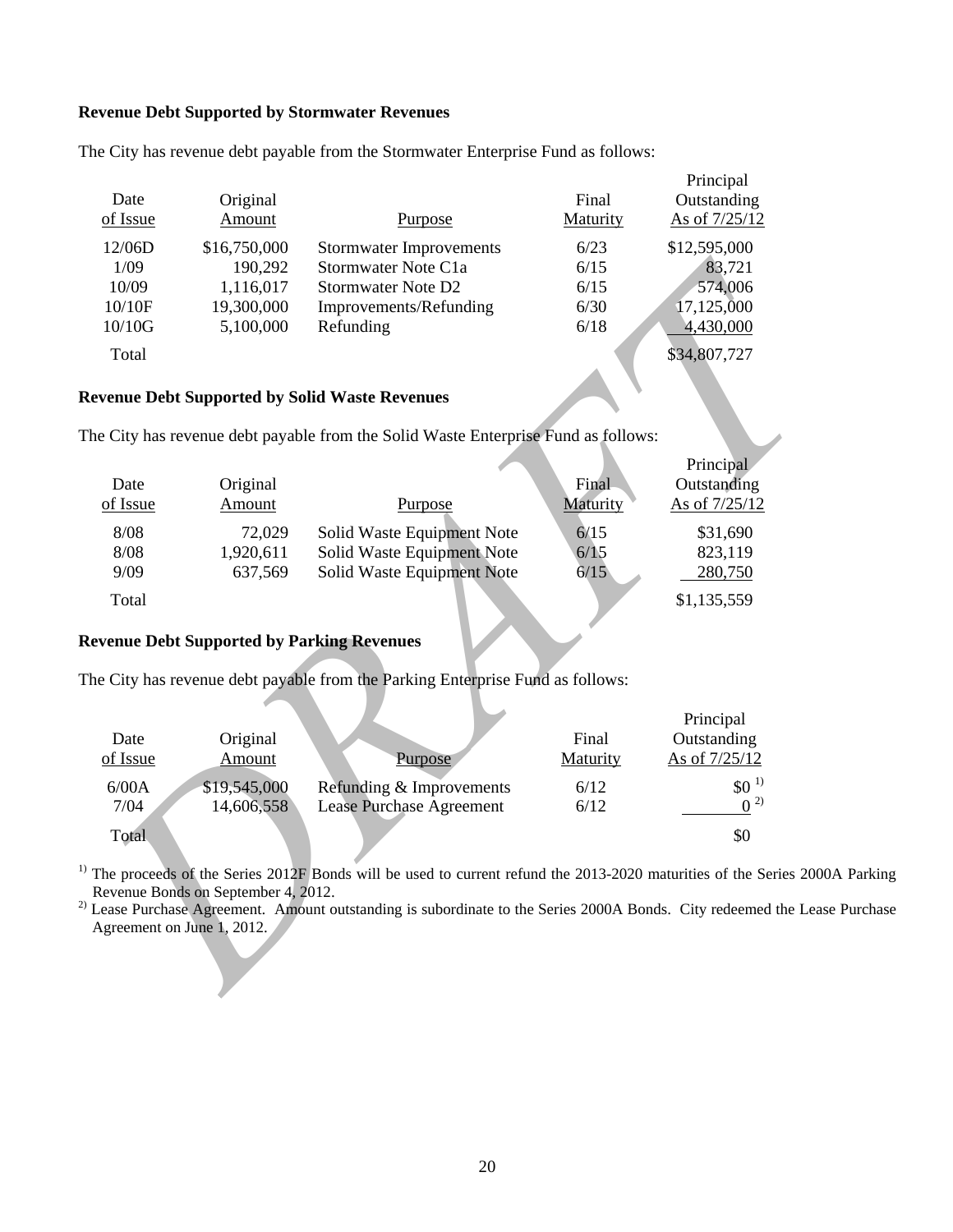# **Notes Payable to the State of Iowa**

The City has notes payable to the State of Iowa from Sewer and Stormwater funds as follows:

| Date<br>of Issue | Original<br>Amount | <b>Purpose</b>                | Final<br>Maturity* | Principal<br>Outstanding<br>As of $7/25/12$ |
|------------------|--------------------|-------------------------------|--------------------|---------------------------------------------|
| 8/00             | \$4,197,408        | I-235 Sewer Improvements      | 9/13               | \$984,754                                   |
| 8/00             | 2,660,989          | I-235 Stormwater Improvements | 9/13               | 1237,408                                    |
| Total            |                    |                               |                    | \$1,222,162                                 |

# **INDIRECT GENERAL OBLIGATION DEBT**

| 8/00<br>2,660,989                                                                        | 1-235 Stormwater Improvements   | 9/13     | <u>237,408</u>                    |                            |
|------------------------------------------------------------------------------------------|---------------------------------|----------|-----------------------------------|----------------------------|
| Total                                                                                    |                                 |          | $\overline{1,222,162}$            |                            |
|                                                                                          |                                 |          |                                   |                            |
| * Anticipated maturity date is subject to the final approval of the City.                |                                 |          |                                   |                            |
|                                                                                          |                                 |          |                                   |                            |
| <b>INDIRECT GENERAL OBLIGATION DEBT</b>                                                  |                                 |          |                                   |                            |
|                                                                                          |                                 |          |                                   | City's                     |
|                                                                                          | 1/1/2011                        | Percent  | G.O. Debt                         | Proportionate              |
| <b>Taxing District</b>                                                                   | Taxable Valuation <sup>1)</sup> | In City  | Outstanding <sup>2)</sup>         | Share                      |
|                                                                                          | \$20,250,545,636                | 35.22%   | \$267,931,000                     | \$94,365,298               |
| Polk County<br><b>Warren County</b>                                                      | 1,820,130,314                   | 0.75%    | 172,949                           | 1,297                      |
| Carlisle CSD                                                                             | 277,153,393                     | 19.51%   | 7,440,000                         | 1,451,544                  |
| Des Moines Ind. CSD                                                                      | 7,133,588,833                   | 95.71%   | 0                                 | $\theta$                   |
| Indianola CSD                                                                            | 761,242,038                     | 0.05%    | 27,905,000                        | 13,953                     |
| Johnston CSD                                                                             | 1,897,678,183                   | 7.20%    | 36,360,000                        | 2,617,920                  |
| Norwalk CSD                                                                              | 462,328,301                     | $0.69\%$ | 18,755,000                        | 129,410                    |
| Saydel CSD                                                                               | 625, 647, 740                   | 3.29%    | 1,255,000                         | 41,290                     |
| <b>Southeast Polk CSD</b>                                                                | 1,549,294,196                   | 5.91%    | 50,450,000                        | 2,981,595                  |
| <b>West Des Moines CSD</b>                                                               | 4,294,314,668                   | 0.28%    | 0                                 | $\theta$                   |
| <b>Urbandale Sanitary Sewer</b>                                                          | 2,288,309,032                   | 0.08%    | 0                                 | $\theta$                   |
| Urbandale-Windsor Heights Sanitary Sewer                                                 | 375,558,496                     | 5.01%    | 0                                 | $\Omega$                   |
| Des Moines Area Comm. College                                                            | 37, 105, 777, 783               | 19.26%   | 74,630,000                        | 14,373,738                 |
| City's Share of Total Indirect G.O. Debt                                                 |                                 |          |                                   | \$115,976,045              |
| <sup>1)</sup> Includes Ag. Land, Ag. Buildings, all Utilities and Taxable TIF Increment. |                                 |          |                                   |                            |
| $^{2)}$ Excludes June 1, 2012 principal payments.                                        |                                 |          |                                   |                            |
|                                                                                          |                                 |          |                                   |                            |
| <b>DEBT RATIOS</b>                                                                       |                                 |          |                                   |                            |
|                                                                                          |                                 |          |                                   |                            |
|                                                                                          |                                 |          | Debt/Actual                       |                            |
|                                                                                          |                                 |          | Market Value                      | Debt/203,433 <sup>2)</sup> |
|                                                                                          | Debt                            |          | $($10,836,883,434)$ <sup>1)</sup> | Population                 |
| <b>Total General Obligation Debt</b>                                                     | \$393,755,000                   |          | 3.63%                             | \$1,935.55                 |
| Less: G.O. Debt Paid From Enterprise Fund                                                | $(37,065,000)*$                 |          | $(0.34\%)*$                       | $(182.20)$ *               |
| Net G.O. Debt Paid by Taxes and Tax Increment                                            | \$356,690,000*                  |          | 3.29%*                            | $$1,753.35*$               |
| $City$ charge of overlapping $G \cap$ dept                                               | 4115076045                      |          | 1.070 <sub>6</sub>                | \$5700                     |

# **DEBT RATIOS**

|                                               |                 | Debt/Actual<br>Market Value | Debt/203,433 <sup>2)</sup> |
|-----------------------------------------------|-----------------|-----------------------------|----------------------------|
|                                               | Debt            | $(\$10,836,883,434)^{1}$    | Population                 |
| <b>Total General Obligation Debt</b>          | \$393,755,000   | 3.63%                       | \$1,935.55                 |
| Less: G.O. Debt Paid From Enterprise Fund     | $(37,065,000)*$ | $(0.34\%)*$                 | $(182.20)^*$               |
| Net G.O. Debt Paid by Taxes and Tax Increment | \$356,690,000*  | $3.29\%*$                   | $$1,753.35*$               |
| City's share of overlapping G.O. debt         | \$115,976,045   | 1.07%                       | \$570.09                   |

<sup>1)</sup> Based on the City's 2011 Actual Valuation; includes Ag. Land, Ag. Buildings, all Utilities and Taxable TIF Increment.  $^{2)}$  Based on the City's 2010 U.S. Census.

\* Preliminary; subject to change.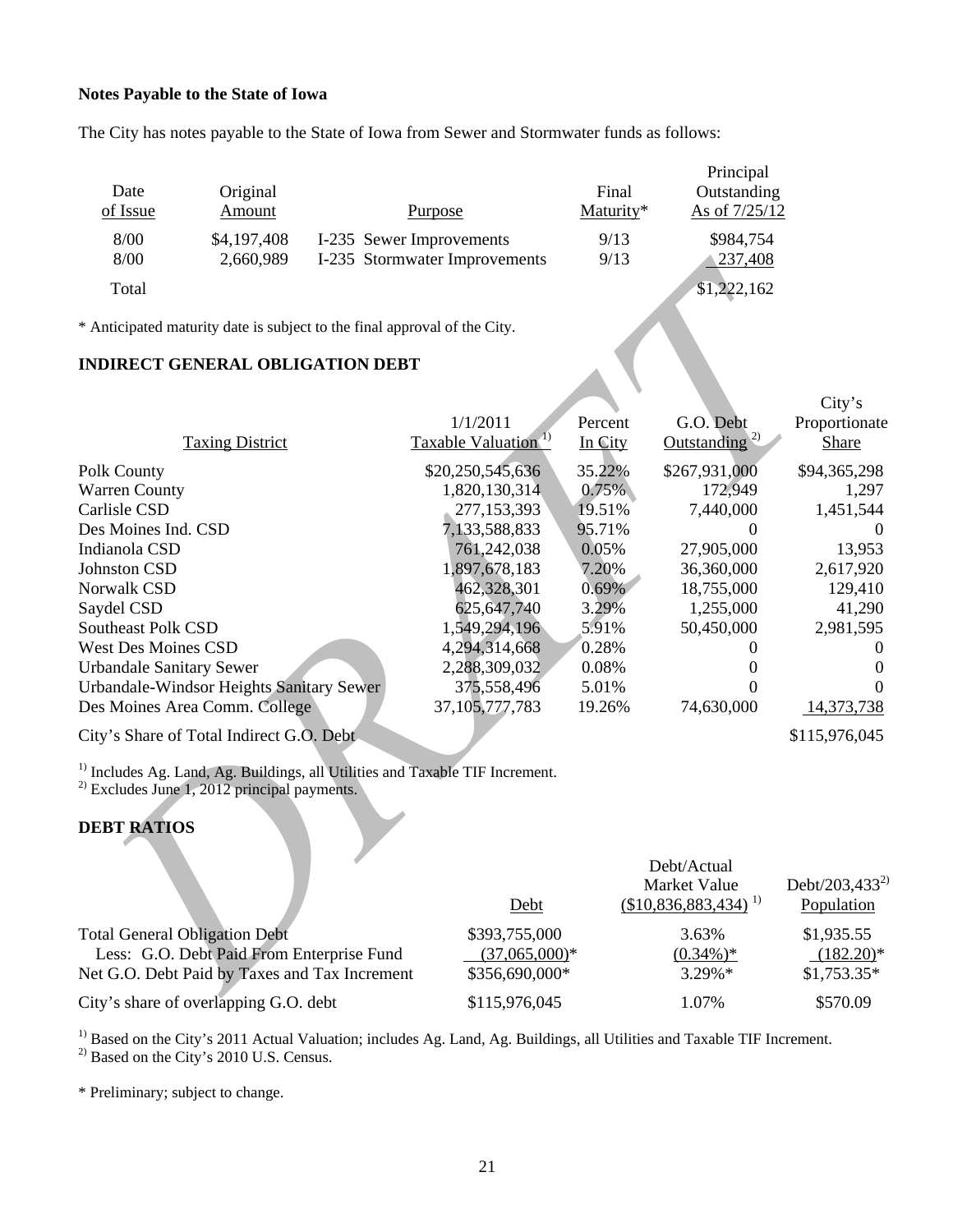# **LEVIES AND COLLECTIONS**

| <b>Fiscal Year</b> | Levy          | Collected During<br><b>Collection Year</b> | Percent<br>Collected       | Delinquent<br>Tax Collections |
|--------------------|---------------|--------------------------------------------|----------------------------|-------------------------------|
| 2007/08            | \$120,229,852 | \$119,892,804                              | 99.72%                     | \$84,877                      |
| 2008/09            | 127,284,865   | 126,781,418                                | 99.60%                     | 89,144                        |
| 2009/10            | 132,206,542   | 131,836,341                                | 99.72%                     | 96,166                        |
| 2010/11            | 134, 377, 724 | 133,294,886                                | 99.19%                     | 53,329                        |
| 2011/12            | 137, 113, 954 |                                            | -In process of collection- |                               |

# **CITY TAX RATES**

| 2011/12                                                                                               | 137,113,954                                                                                                                                                                                                                                                                                                                                                                                                                                                                                                                                                                                                                                                                                                                                                                                            |                                                                          |                                                                                 |                                                                                |                                                                                 |                                                                                 |
|-------------------------------------------------------------------------------------------------------|--------------------------------------------------------------------------------------------------------------------------------------------------------------------------------------------------------------------------------------------------------------------------------------------------------------------------------------------------------------------------------------------------------------------------------------------------------------------------------------------------------------------------------------------------------------------------------------------------------------------------------------------------------------------------------------------------------------------------------------------------------------------------------------------------------|--------------------------------------------------------------------------|---------------------------------------------------------------------------------|--------------------------------------------------------------------------------|---------------------------------------------------------------------------------|---------------------------------------------------------------------------------|
|                                                                                                       | Collections include delinquent taxes from all prior years. Taxes in Iowa are delinquent each October 1 and April 1 an<br>a late payment penalty of 1% per month of delinquency is enforced as of those dates. If delinquent taxes are not paid<br>the property may be offered at the regular tax sale on the third Monday of June following the delinquency date<br>Purchasers at the tax sale must pay an amount equal to the taxes, special assessments, interest and penalties due on the<br>property and funds so received are applied to taxes. A property owner may redeem from the regular tax sale bu<br>failing redemption within three years, the tax sale purchaser is entitled to a deed, which in general conveys the title fre<br>and clear of all liens except future tax installments. |                                                                          |                                                                                 |                                                                                |                                                                                 |                                                                                 |
| Source: Polk & Warren County.                                                                         |                                                                                                                                                                                                                                                                                                                                                                                                                                                                                                                                                                                                                                                                                                                                                                                                        |                                                                          |                                                                                 |                                                                                |                                                                                 |                                                                                 |
| <b>CITY TAX RATES</b>                                                                                 |                                                                                                                                                                                                                                                                                                                                                                                                                                                                                                                                                                                                                                                                                                                                                                                                        |                                                                          |                                                                                 |                                                                                |                                                                                 |                                                                                 |
| Polk County <sup>1)</sup><br>Warren County <sup>2)</sup><br>City of Des Moines<br>Des Moines Ind. CSD |                                                                                                                                                                                                                                                                                                                                                                                                                                                                                                                                                                                                                                                                                                                                                                                                        | FY 2007-08<br>$$/\$1,000$<br>10.16218<br>7.23323<br>16.59028<br>17.93709 | FY 2008-09<br>$\frac{$}{$}1,000$<br>10.12532<br>6.89026<br>16.57606<br>17.78888 | FY 2009-10<br>$\frac{$}{$}1,000$<br>9.97134<br>6.56329<br>16.57614<br>17.64277 | FY 2010-11<br>$\frac{$}{$}1,000$<br>10.05423<br>6.36577<br>16.57614<br>17.64347 | FY 2011-12<br>$\frac{$}{$}1,000$<br>10.01509<br>6.16492<br>16.58000<br>18.34848 |
| State of Iowa                                                                                         | Des Moines Area Comm. College<br>Des Moines Regional Transit Authority                                                                                                                                                                                                                                                                                                                                                                                                                                                                                                                                                                                                                                                                                                                                 | 0.60276<br>0.59997<br>0.00350                                            | 0.56386<br>0.60079<br>0.00350                                                   | 0.56778<br>0.46232<br>0.00300                                                  | 0.56008<br>0.44430<br>0.00340                                                   | 0.59018<br>0.44400<br>0.00320                                                   |
| Total Tax Rate -<br><b>Polk County Resident</b>                                                       |                                                                                                                                                                                                                                                                                                                                                                                                                                                                                                                                                                                                                                                                                                                                                                                                        | 45.89578                                                                 | 45.65841                                                                        | 45.22335                                                                       | 45.28162                                                                        | 45.98095                                                                        |
| Total Tax Rate -<br><b>Warren County Resident</b>                                                     |                                                                                                                                                                                                                                                                                                                                                                                                                                                                                                                                                                                                                                                                                                                                                                                                        | 42.96683                                                                 | 42.42335                                                                        | 41.81530                                                                       | 41.59316                                                                        | 42.13078                                                                        |
| the Broadlawns Medical Center.<br>Ag. Extension.                                                      | <sup>1)</sup> Polk County tax rate includes the following tax rates: Polk County-wide, Polk County Assessor, Polk County Ag. Extension an<br><sup>2)</sup> Warren County tax rate includes the following tax rates: Warren County-wide, Warren County Assessor and the Warren Count                                                                                                                                                                                                                                                                                                                                                                                                                                                                                                                    |                                                                          |                                                                                 |                                                                                |                                                                                 |                                                                                 |
| <b>LEVY LIMITS</b>                                                                                    |                                                                                                                                                                                                                                                                                                                                                                                                                                                                                                                                                                                                                                                                                                                                                                                                        |                                                                          |                                                                                 |                                                                                |                                                                                 |                                                                                 |
|                                                                                                       | A city's general fund tax levy is limited to \$8.10 per \$1,000 of taxable value, with provision for an additional \$0.2<br>oer \$1,000 levy for an emergency fund which can be used for general fund purposes (Code of Jowa, Chapter 384                                                                                                                                                                                                                                                                                                                                                                                                                                                                                                                                                              |                                                                          |                                                                                 |                                                                                |                                                                                 |                                                                                 |

# **LEVY LIMITS**

A city's general fund tax levy is limited to \$8.10 per \$1,000 of taxable value, with provision for an additional \$0.27 per \$1,000 levy for an emergency fund which can be used for general fund purposes (Code of Iowa, Chapter 384, Division I). Cities may exceed the \$8.10 limitation upon authorization by a special levy election. Further, there are limited special purpose levies, which may be certified outside of the above-described levy limits (Code of Iowa, Section 384.12). The amount of the City's general fund levy subject to the \$8.10 limitation is \$8.10 for Fiscal Year 2011-12. The City does levy costs for tort liability, other insurance expense and employee benefits in addition to the \$8.10 general fund limit as authorized by law. Currently, the City does not levy for an emergency fund. Debt service levies are not limited.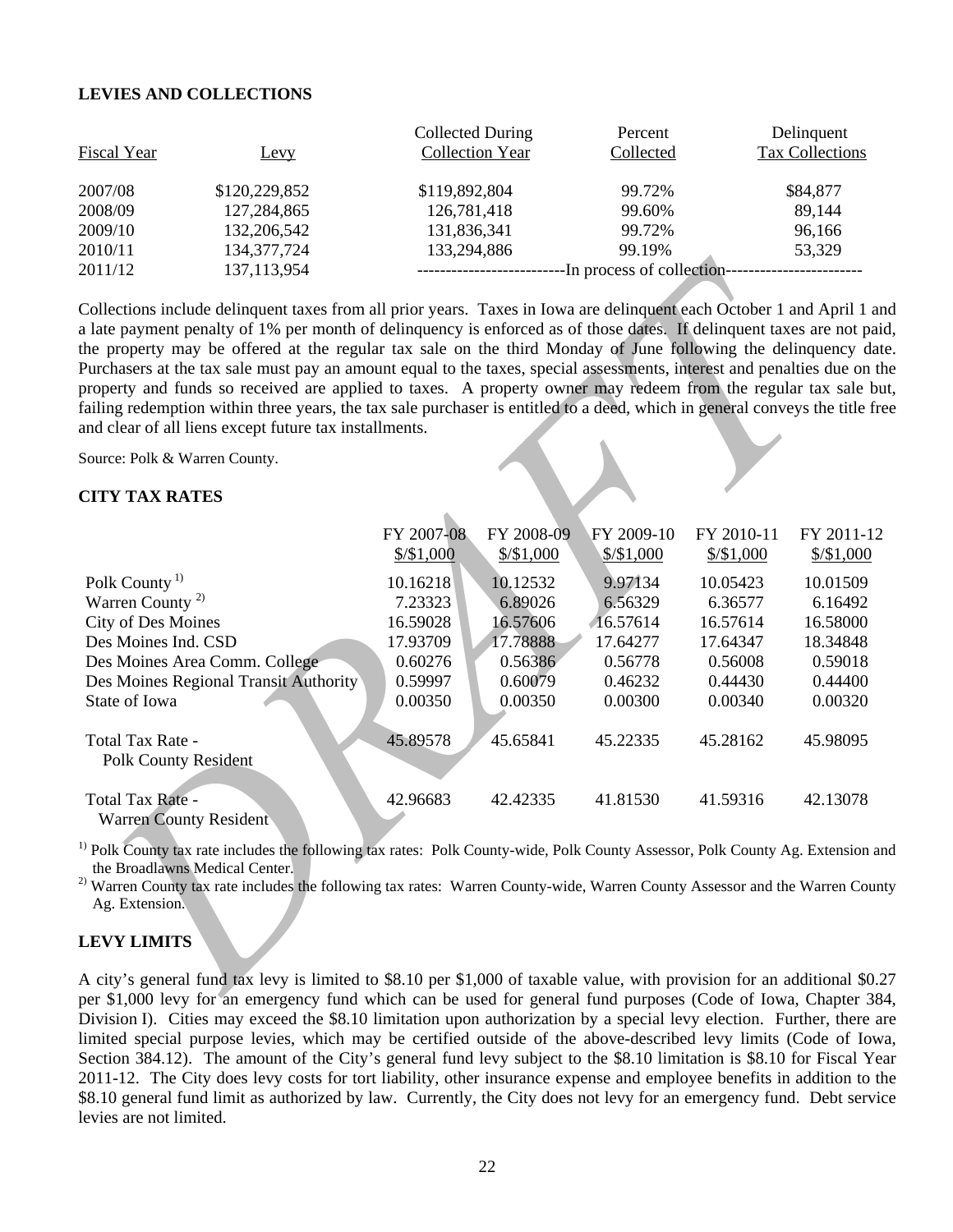# **THE CITY**

## **CITY GOVERNMENT**

The City, incorporated as a town in 1851 and as a city in 1857, is the State of Iowa's capital, Polk County's seat and the most populous city in the State. The City operates under a council-manager-ward form of government. The Mayor and two other Council Members are elected at-large; four Council Members each represent a ward of the City.

Mr. Richard Clark is the City Manager and is responsible for the day-to-day management of the City. Mr. Clark has a Bachelors degree in Business and Economics from Cornell College and a Masters Degree in Community and Regional Planning from Iowa State University. As City Manager, Mr. Clark serves as the Chief Administrative Officer for the City, supervises all City departments and staff, serves as the primary advisor to the City Council, prepares the operating and capital improvements budgets for final approval, works with State and Federal legislative issues, meets with citizens and neighborhood organizations, directs major economic development initiatives, and is the chief negotiator for city government.

Mr. Scott Sanders is the Finance Director/Treasurer and is responsible for the financial affairs of the City. Mr. Sanders was appointed to the position in April 2011. Prior to joining the City, Mr. Sanders was the Finance Director at the cities of West Des Moines, Iowa and Council Bluffs, Iowa. Mr. Sanders holds a Bachelor of Science degree in Computer Science and a Masters degree in Community and Regional Planning from Iowa State University.

## **CITY BUDGETING PROCESS**

The City's budget policy states that the proposed budget will balance ongoing revenues and expenditures without the use of one-time revenues. Goals of the budget policy include development of a general fund balance that equals 10% of the general fund budget and reduced reliance on property tax revenues with development of significant new revenue sources. One-time surplus revenues will have a first priority of supporting capital investment in neighborhood economic development programs and ongoing surplus revenues will have a first priority of increasing the number of police officers for the City. The City approved a two-year budget for FY 2011 and FY 2012 in February of 2010. Resolving budget issues two years at a time allowed the City to take a one year reprieve from potential budget cuts in the second year of the plan. The Mayor, City Council, and City Manager were pleased with the process and outcomes of the two-year budget plan so, in February of 2012 they adopted a new two-year budget plan for FY 2013 and FY 2014 and will likely continue this practice moving forward.

achebas denge in Business and Enomines from Coronal College and a Master. Demogram Constraint and Regime to the master of the constraints of the rest in the limit of the constraints of the principal material and the state. In August of each year, preliminary budget materials are distributed to departments to begin compilation of the revised budget estimates for the current fiscal year and recommended budget estimates for the upcoming fiscal year. Staffing levels, materials and equipment are essential to every City activity. As a result, budget preparation involves reviewing those resources to ensure the quantity of each necessary to maintain the existing level of services. New requests are evaluated to determine what they would accomplish and how necessary the accomplishments are in terms of adequately providing for the well being, safety and development of the community. The request must also include a level of performance and measure that can be used to determine the progress being made towards the service goal. For services funded from the general fund, any new requests must have no negative financial impact. Thus, either a new revenue source must be identified or existing resources reallocated. Departmental requests for capital outlays are submitted to the Research and Budget Office in the Finance Department for review and possible inclusion in the preparation of the budget. Meetings are held between the Research and Budget staff and departments to review budget recommendations and discuss the effectiveness of existing or proposed programs. Particular attention is directed towards proposals to improve productivity and efficiency. From these discussions, the Research and Budget staff may modify their recommended appropriation levels and revenue estimates and staffing levels. Those programs expected to be fully or partially self-supporting are examined to ensure that they, in fact, achieved that status.

Starting in September the City Council holds regularly scheduled budget workshops with the City Manager and departments to review various financial forecasts and strategies and establish priorities for the coming year. These workshops are held until the budget is adopted in late February.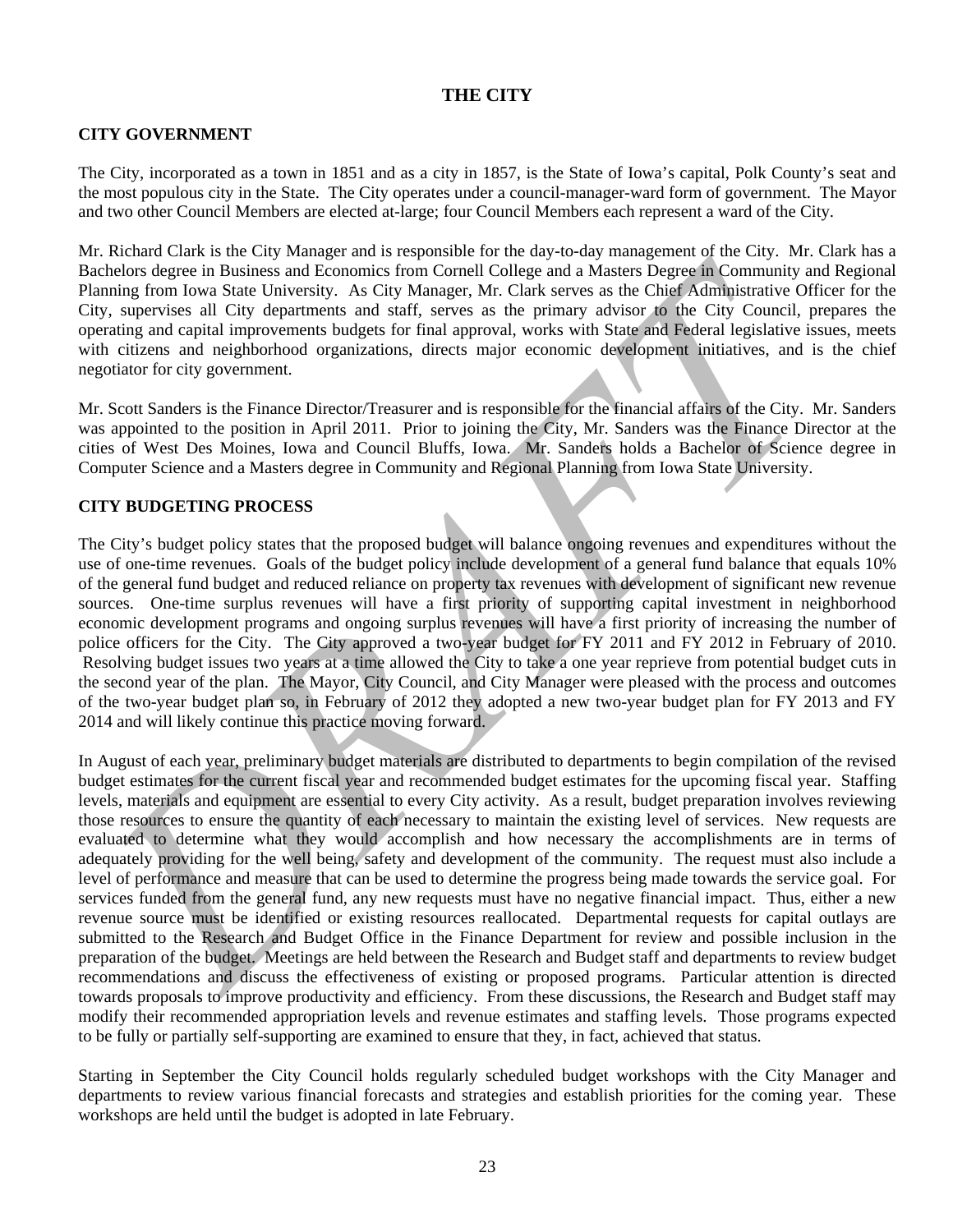The City Manager, with assistance from the Research and Budget Office, reviews the departments' budget requests and revenue forecasts to ensure that current expenditures do not exceed current revenues. If there are sufficient resources available, the City Manager may include either an increase to an existing service(s) or a new service(s) that addresses the priorities established in the council workshop process. The recommended budget is then presented to the City Council in January. Public hearings precede Council modifications and approval of the budget. Tax levies for the new fiscal year are certified to the State of Iowa by March 15.

# **GENERAL FUND – AVAILABLE FUND BALANCE**

| The City Council has established a goal to maintain a General Fund balance equal to approximately 10% of General<br>Fund operating expenditures plus operating transfers out. The table below details the historical General Fund Balance<br>available:                                                                                    |               |               |               |               |                             |
|--------------------------------------------------------------------------------------------------------------------------------------------------------------------------------------------------------------------------------------------------------------------------------------------------------------------------------------------|---------------|---------------|---------------|---------------|-----------------------------|
|                                                                                                                                                                                                                                                                                                                                            | 2007          | 2008          | 2009          | 2010          | 2011                        |
| <b>Available General Fund Balance</b>                                                                                                                                                                                                                                                                                                      | \$11,160,869  | \$11,148,852  | \$9,522,706   | \$9,509,198   | $$12,482,745$ <sup>1)</sup> |
| <b>General Fund Operating</b><br>Expenditures                                                                                                                                                                                                                                                                                              | \$127,951,732 | \$132,286,214 | \$132,788,990 | \$132,716,966 | \$133,599,769               |
| <b>Available General Fund Balance</b><br>as a Percent of General Fund                                                                                                                                                                                                                                                                      | 8.72%         |               | 7.17%         | 7.08%         | 9.34%                       |
| Expenditures                                                                                                                                                                                                                                                                                                                               |               | 8.43%         |               |               |                             |
| <sup>1)</sup> Amount based on GASB 54 reflects unassigned equity fund balance.                                                                                                                                                                                                                                                             |               |               |               |               |                             |
| <b>EMPLOYEES AND PENSIONS</b>                                                                                                                                                                                                                                                                                                              |               |               |               |               |                             |
| The City currently has 1,622 permanent full-time employees, 62 permanent part-time employees and 147 temporary<br>employees. Of the City's 1,622 permanent full-time employees, 310 are police officers and 277 are full-time fire<br>fighters. The following sections describe eight unions representing 1,456 City employees.            |               |               |               |               |                             |
| Central Iowa Public Employees Council (CIPEC): Employees from the Park and Recreation, Public Works, Aviation,<br>and Engineering Departments. These employees' duties are construction, maintenance, and operations. The total<br>number of employees covered by this bargaining unit is 409. The current contract expires June 30, 2015. |               |               |               |               |                             |
| American Federation of State, County, and Municipal Employees (AFSCME): Employees from the Housing Services<br>Department. These employees' duties are administration and maintenance. The total number of employees covered by<br>this bargaining unit is 33. The current contract expires June 30, 2013.                                 |               |               |               |               |                             |
| Municipal Employees Association (MEA): Clerical and support staff throughout the City.<br>The total number of<br>employees covered by this bargaining unit is 356. The current contract expires June 30, 2015.                                                                                                                             |               |               |               |               |                             |
| Des Moines Association of Professional Fire Fighters, Local 4: These employees are from the Fire Department and<br>their responsibilities include fire suppression, emergency, and inspection. The total number of employees covered by<br>this bargaining unit is 267. The current contract expires June 30, 2013.                        |               |               |               |               |                             |
| $\mathbf{D} \mapsto \mathbf{M}$ , then $\mathbf{D}$ , $\mathbf{D}$ , $\mathbf{D}$ and the $\mathbf{M}$ are the training $\mathbf{m}$ , and $\mathbf{m}$ are the $\mathbf{D}$ , $\mathbf{D}$ , $\mathbf{D}$ , $\mathbf{m}$ and $\mathbf{m}$ and $\mathbf{d}$ are the                                                                        |               |               |               |               |                             |

# **EMPLOYEES AND PENSIONS**

Des Moines Police Bargaining Unit Association: These employees are from the Police Department and they are police officers and senior police officers. The total number of employees covered by this bargaining unit is 286. The current contract expires June 30, 2015.

Professional Employees Lodge No. 254, Unit 10: These employees are from the Des Moines Public Library and they include building equipment and maintenance workers, clerks, and couriers. The total number of employees covered by this bargaining unit is 34. Their contract expires June 30, 2013.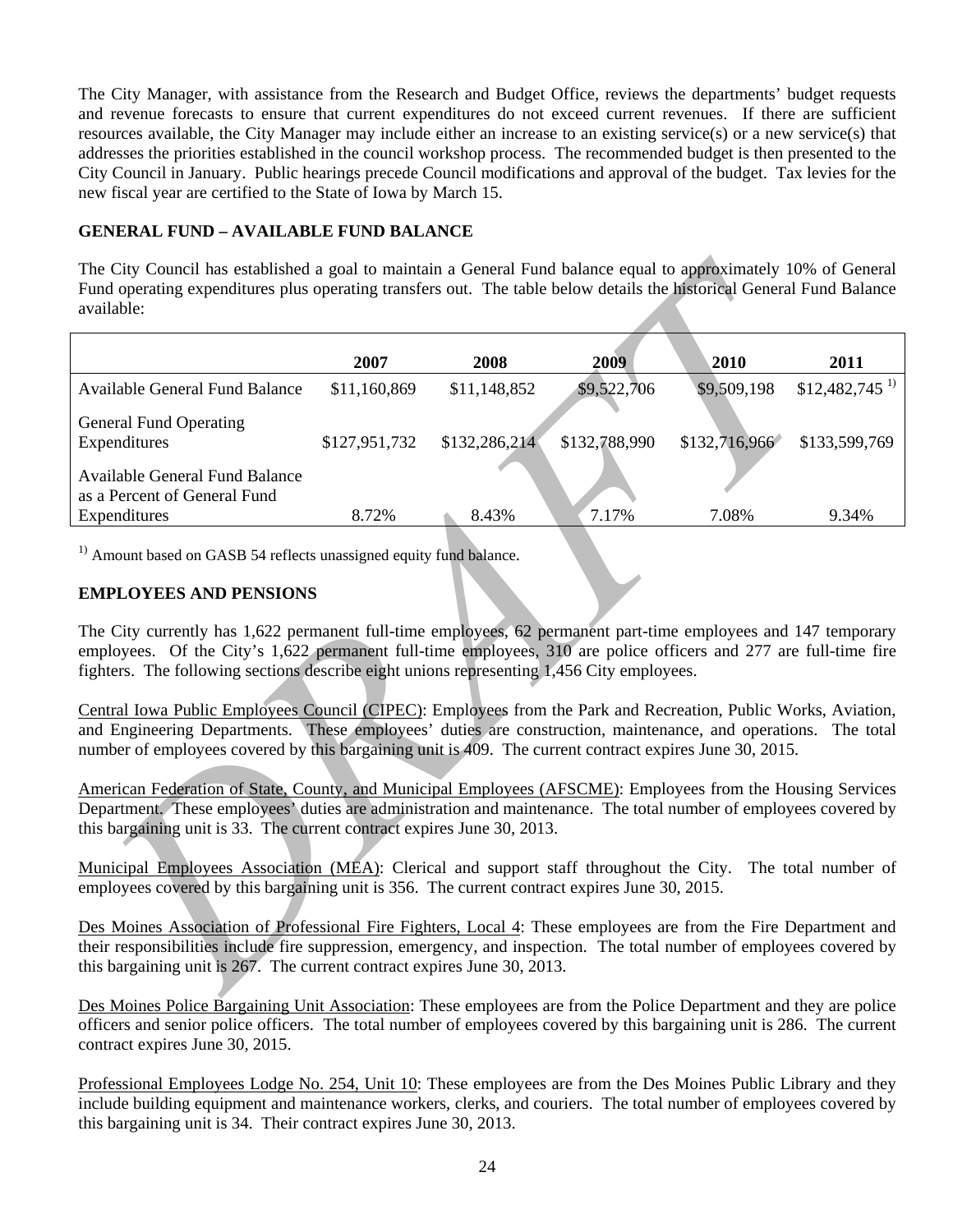Professional Employees Lodge No. 254, Unit 11: These employees are from the Des Moines Public Library and they include professional librarians and library assistants. The total number of employees covered by this bargaining unit is 34. Their contract expires June 30, 2013.

Gold Braid Organization: Certain Police Captains, Lieutenants, and Sergeants in the Police Department established a new union. The total number of employees covered is 37. The current contract expires June 30, 2015.

The City contributes to two employee retirement systems, the Iowa Public Employees' Retirement System ("IPERS") and the Municipal Fire and Police Retirement System of Iowa ("MFPRSI"). The State of Iowa administers IPERS and a nine-member board of trustees governs the MFPRSI. Though separate and apart from state government, the board is authorized by state legislature, which also establishes by statute the pension and disability benefits and the system's funding mechanism. All full-time employees must participate in either IPERS or MFPRSI.

nine-member bond of rankes gonoma he MFPRSI. Though sparning than then they also realisting the results and the spatial member and the spatial member and the spatial member of members and the spatial members and the spatia Iowa Public Employees' Retirement System (IPERS): The City contributes to IPERS, which is a cost-sharing multipleemployer defined benefit pension plan administered by the State of Iowa. IPERS provides retirement and death benefits, which are established by state statute, to plan members and beneficiaries. IPERS is authorized to adjust the total contribution rate up or down each year, by no more than 1.0 percentage point, based upon the actuarially required contribution rate. Employees will pay 40 percent of the contribution rate and employers will pay 60 percent.

|                                | 2009        | 2010        | 2011        |
|--------------------------------|-------------|-------------|-------------|
| <b>IPERS City Contribution</b> | \$4,433,062 | \$4,753,464 | \$4,847,268 |

Municipal Fire and Police Retirement System of Iowa (MFPRSI): The City contributes to MFPRSI, which is a costsharing multiple-employer defined benefit pension plan. MFPRSI provides retirement, disability, and death benefits to plan members and beneficiaries. Benefit provisions are established by state statute, and vest after four years of credited service.

MFPRSI plan members are required to contribute a percentage of their annual covered salary, and the City is required to contribute at an actuarially determined rate of annual covered payroll. The contribution requirements of plan members and the City are established, and may be amended by state statute. The City contributed the required amount to MFPRSI for each year as follows:

|                                 | 2009        | 2010        | 201 <sup>-</sup> |
|---------------------------------|-------------|-------------|------------------|
| <b>MFPRSI City Contribution</b> | \$8,082,254 | \$7,436,202 | \$8,772,090      |

Deferred Compensation: The City offers its employees a deferred compensation plan created in accordance with Internal Revenue Code, Section 457, and Section 401(a). The Section 457 plan, available to all City employees, and the Section 401(a) plan available only to the SPM employment group, permits them to defer a portion of their salary until future years. The deferred compensation is available to employees at termination, retirement, death, or unforeseeable emergency, loan or via in **–** services contributions at age 70 ½.

# **OTHER POST EMPLOYMENT BENEFITS**

Post-Retirement Health and Dental Care Benefits: Post-retirement health and dental benefits are available to all fulltime employees of the City who retire at the normal retirement age. The group health insurance plan provided to full time City employees allows retirees to continue medical coverage if such election is made within 30 days subsequent to retirement. Although retirees pay 100% of the "cost of coverage", the pre-age 65 group of retirees is grouped with the active employees when determining the cost of coverage. The computation creates a small implicit rate subsidy that would not exist if the cost of the coverage for this group (pre-age 65 retirees) was computed separately and paid 100% by that group. As of April 9, 2012, 188 retirees were covered under the city's current group health plan.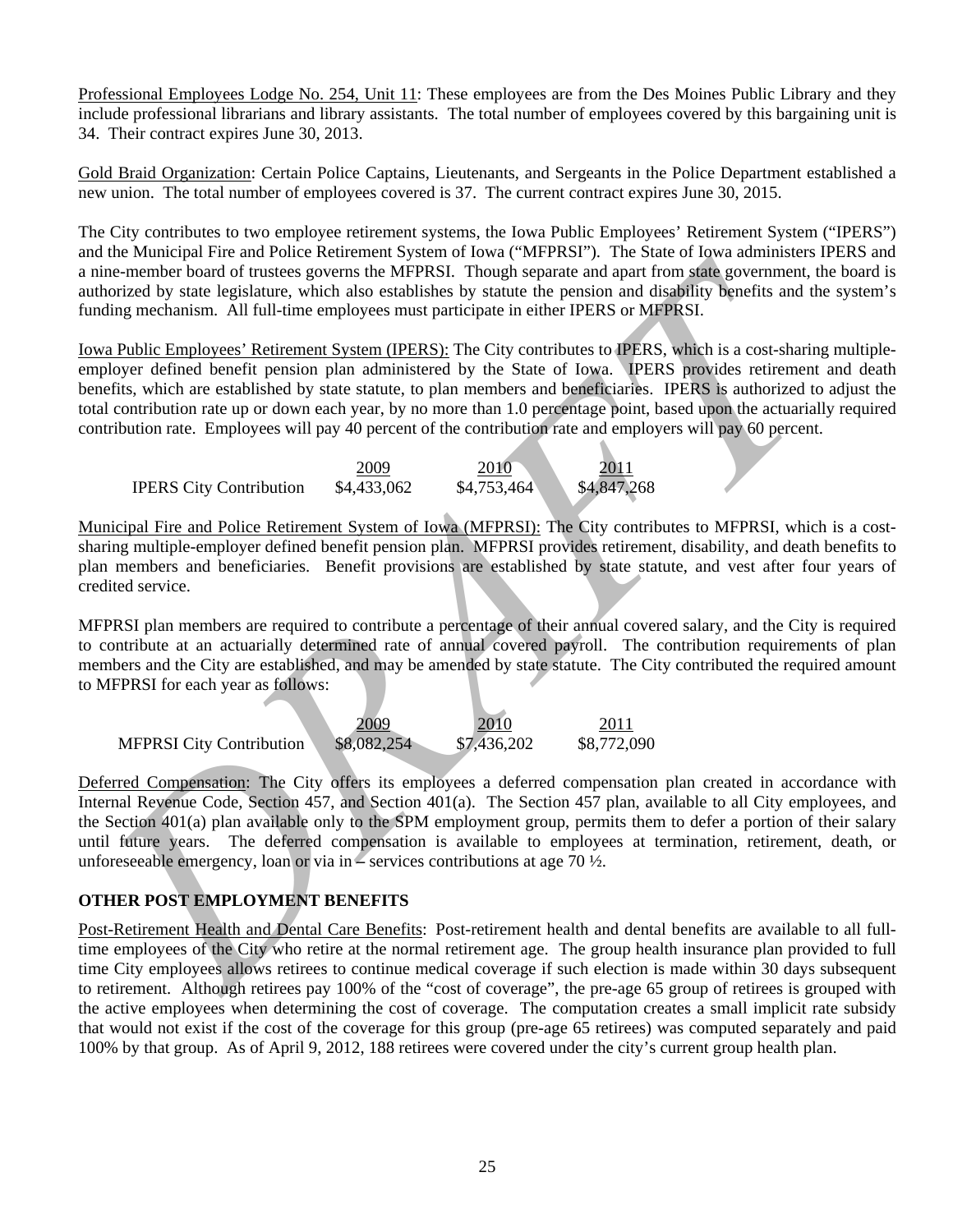Beginning with the Fiscal Year that commenced on July 1, 2007, the City is now required by the Government Accounting Standards Boards Statement No. 45 ("GASB 45"), Accounting by Employers for Other Postemployment Benefits ("OPEB"), to report an actuarially determined cost of post-employment benefits, other than pension, such as health and life insurance for current and future retirees. The City contracted for an actuarial determination of the City's implicit liability under GASB 45, which computed the City's Actuarial Accrued Liability ("AAL") at \$14.3 million as of June 30, 2009. The City's Annual Required Contribution ("ARC") for FY 2011 was at \$1.57 million with an offsetting pay-as-you-go funding of \$648,961 and a Net OPEB Obligation ("NOO") of \$3.39 million. This liability was allocated across all appropriate funds. The City will update the actuarial determination for June 30, 2012. There has been no substantial change in the health plan design, single digit health premium increases, and reductions in authorized permanent employees. Therefore, the City's AAL for June 30, 2012 should not increase and could possibly decrease.

For further information, please refer to Note 15 of the City's June 30, 2011 Comprehensive Annual Financial Report included as Appendix B to this Official Statement.

# **RISK MANAGEMENT**

uthrized permanent employees. Therefore, the City's AAI: for June 30, 2012 should not increase and could possess<br>
DRAFT Correction: The City's AAI: for June 30, 2012 should not increase and could possess of the City's Bure The City has a Risk Management Office within the Finance Department. Information is collected on the City's loss experience and efforts are directed at maintaining a comprehensive risk management program. The program identifies exposures, educates employees and management about the risks, and implements risk reduction and control programs. The risk identification and control efforts, as well as the educational process, are ongoing. Property insurance for the City is provided by Travelers Property Casualty Insurance Company in the aggregate amount of \$250,000,000 with loss of business income and extra expense coverage of up to \$9,000,000. Excess liability coverage is maintained through Star Indemnity & Liability Company in the amount of \$10,000,000 per occurrence, with a \$2,000,000 selfinsured retention. For certain enterprise fund operations (including Storm Water), automobile liability insurance is maintained through St. Paul Travelers Insurance Company with a per occurrence limit of \$2,000,000 with a \$5,000 deductible. This covers the excess liability self-insured retention. Workers compensation insurance is maintained through Safety National Casualty Corporation at statutory limits with a \$750,000 self-insured retention.

Chapter 384 of the Code of Iowa provides that a city may establish a Debt Service Fund, and shall certify taxes to be levied for the Debt Service Fund in the amount necessary to pay judgments against the city, except those authorized by State law to be paid from other funds. As a result, the City self-insures the first \$2 million per occurrence of liability on its General Fund operations, and is able to provide this coverage through its taxing process.

The City's tort liability claims and related administration expenses are accounted for in the General Fund Tort Account. Health benefit claims and related administration expenses are accounted for in an internal service fund. The current portion of worker's compensation claims is recorded in the same fund as the recipient's payroll. The City has excess or stop-loss coverage as follow:

|                       | Losses in excess of |                        |  |
|-----------------------|---------------------|------------------------|--|
|                       | Per Incident        | Per Year               |  |
| Workers' Compensation | \$750,000           | Up to Statutory Limits |  |
| <b>Tort Liability</b> | \$2,000,000         | Variable               |  |

There has been only one instance in which a claim has exceeded the City's self-insured retention. Liabilities are reported when it is probable that a loss will occur, and the amount of the loss can be reasonably estimated. Claim liabilities are calculated considering recent claim settlement trends, including frequency and amount of payouts and other economic and social factors.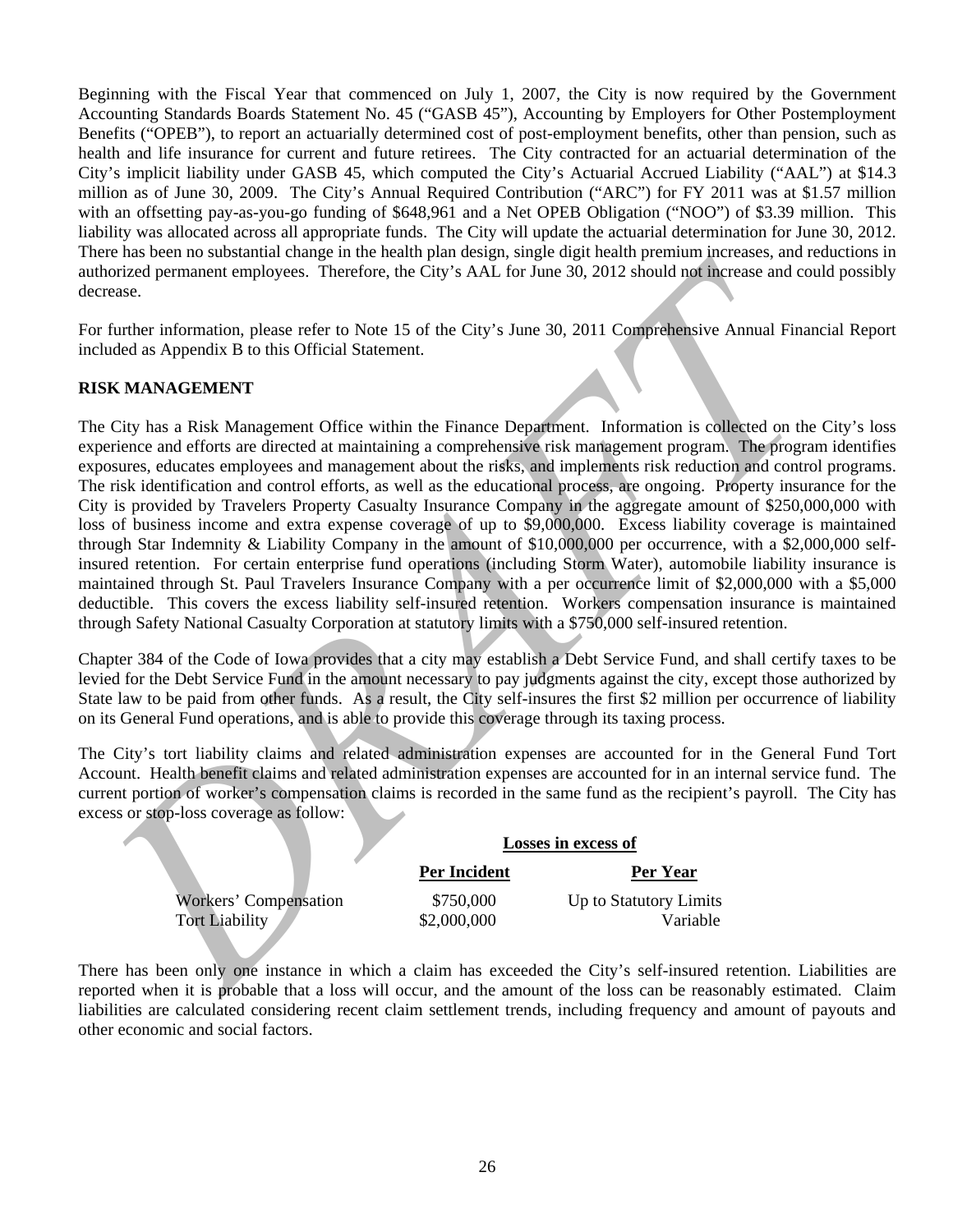# **GENERAL INFORMATION**

# **LOCATION AND TRANSPORTATION**

The City is located near the center of Iowa and serves as the state of Iowa's (the "State") capital. The City also serves as the political, economic, and cultural capital of the State. The City is a center of insurance, printing, retail and wholesale trade as well as industry, providing a diverse economic base. Highways serving the area include Interstates 35, 235 and 80. In addition to rail service and motor carrier transportation, air travel is available through the Des Moines International Airport located just south of downtown Des Moines.

# **GENERAL SERVICES AND ATTRACTIONS**

The City provides its citizens a full range of services including the municipal functions of police and fire protection; sanitation services; park and recreational programs and activities; construction and maintenance of infrastructure, including streets, roads and bridges; enforcement of building code regulations; traffic control and parking; operation and maintenance of an international airport; housing and other community improvements and social services; economic development; and six libraries.

The City currently maintains 70 parks, covering approximately 3,210 acres, 5 cemeteries, and road medians and boulevards. Recreation facilities include playgrounds, tennis courts, softball and soccer complexes, bike trails, swimming pools, community centers and three golf courses. The City is also home to the Principal Park baseball stadium (formerly Sec Taylor Stadium), which serves the Iowa Cubs AAA baseball team.

EXERICAL SERVICES AND ATTRACTIONS<br>
TERRENT SERVICES AND ATTRACTIONS<br>
TERRENT SERVICES AND ATTRACTIONS<br>
TERRENT SERVICES AND ATTRACTIONS<br>
TERRENT SERVICES and protectional programs and creditions is constructed and maintena Municipal water, sanitary sewer and storm sewer services are provided to essentially all developed areas of the City. The Des Moines Water Works is under the direction of a five-member Board of Trustees, which oversees the management and operation of Des Moines Water Works including setting water rates. The Water Works Trustees are appointed by the Mayor, subject to the approval of the City Council, and serve six-year terms. The Des Moines Water Works utilizes water from the Raccoon River and the Des Moines River as its primary sources for water supply. Also, the Water Works owns the 1.5 billion-gallon Maffitt Reservoir and 5 billion gallons of storage capacity in the Saylorville Reservoir, which may be used to release water into the rivers at periods of low-river flow. The Water Works distribution system consists of over 1,000 miles of pipe, with two standpipes, an elevated storage tank and a ground storage tank providing total storage capacity of approximately 15 million gallons.

The City, as Operating Contractor to the Des Moines Metropolitan Wastewater Reclamation Authority (WRA), is responsible for the design, construction, and operation of wastewater reclamation facility, conveyance and flow equalization facilities. The WRA, which includes the City, ten surrounding communities, two counties and three sanitary sewer districts, was formed to implement wastewater conveyance and treatment facilities improvements mandated by federal law. Each WRA participant institutes user charges to cover the cost of operation of WRA facilities as well as debt payments related to the construction of improvements.

To facilitate the implementation of capital improvements to expand the treatment and conveyance capacity of the existing facility, the constituent communities reorganized the WRA to provide for a financing structure that allows all participants to share in debt liability, as well as establish a mechanism for new communities to acquire ownership rights to the facilities.

The new WRA is a separate legal entity created July 1, 2004, governed by an Intergovernmental Agreement under Chapters 28E (Joint Exercise of Governmental Powers) and 28F (Joint Financing of Public Works and Facilities) of the Code of Iowa.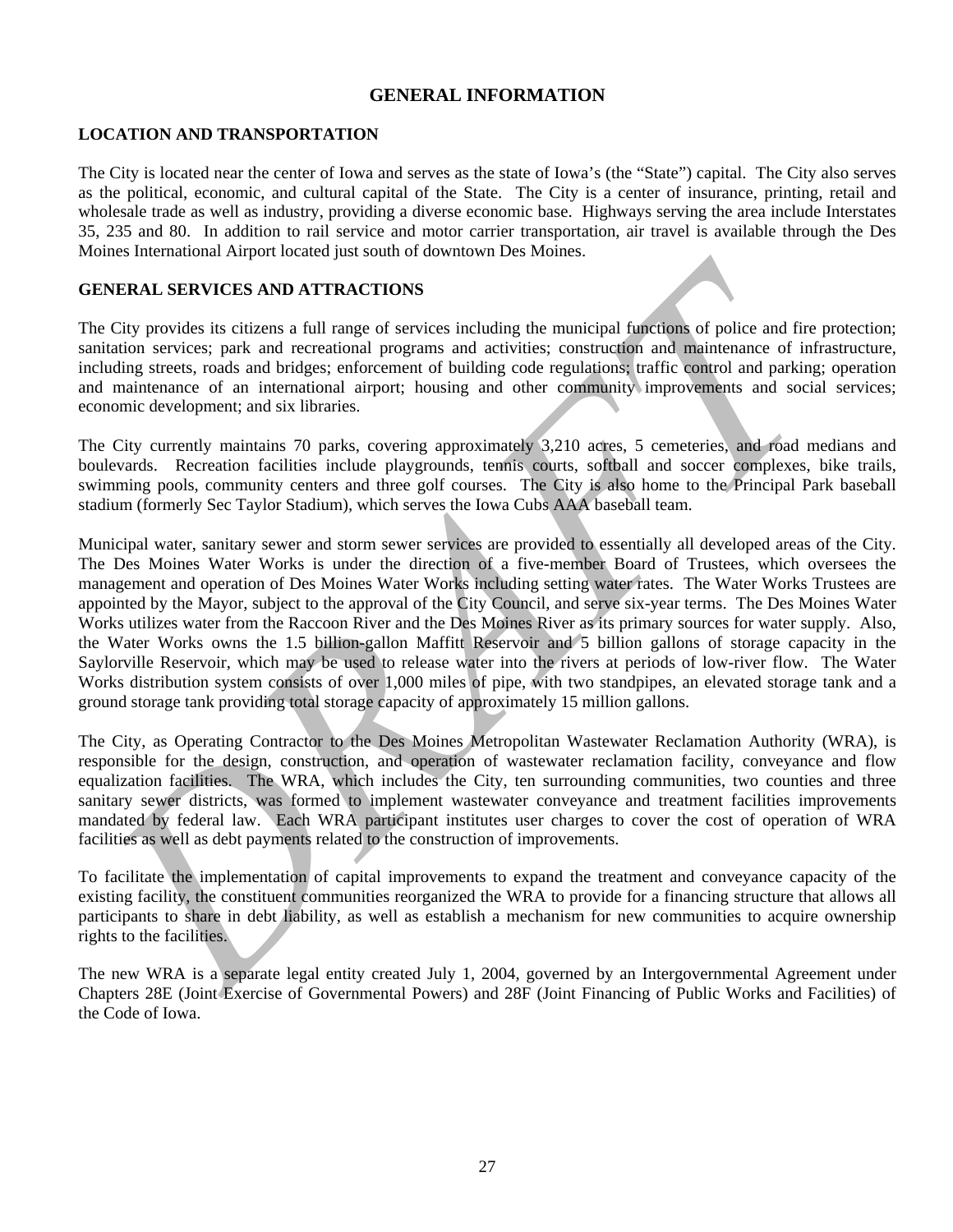# **MAJOR EMPLOYERS**

A representative list of larger employers in the Des Moines Metropolitan Area is as follows:

| Employer                                                                                                                                                                                  | <b>Type of Business</b>                                                                                             | Approximate<br><b>Number of Employees</b> |  |  |
|-------------------------------------------------------------------------------------------------------------------------------------------------------------------------------------------|---------------------------------------------------------------------------------------------------------------------|-------------------------------------------|--|--|
| <b>Wells Fargo</b>                                                                                                                                                                        | <b>Financial Services</b>                                                                                           | $12,900^{1}$                              |  |  |
| State of Iowa                                                                                                                                                                             | <b>State Government</b>                                                                                             | $8,800^{2}$                               |  |  |
| Mercy Hospital Medical Center                                                                                                                                                             | Healthcare (Hospitals and Clinics)                                                                                  | 6,900                                     |  |  |
| Principal Financial Group                                                                                                                                                                 | Insurance                                                                                                           | 6,547                                     |  |  |
| Iowa Health Systems                                                                                                                                                                       | Healthcare                                                                                                          | 5,005                                     |  |  |
| Des Moines Public Schools                                                                                                                                                                 | Education                                                                                                           | 4,642                                     |  |  |
| Nationwide/Allied Insurance                                                                                                                                                               | Insurance                                                                                                           | 4,396                                     |  |  |
| Pioneer Hi-Bred International Inc.                                                                                                                                                        | Seed Manufacturing                                                                                                  | 3,166                                     |  |  |
| John Deere Companies                                                                                                                                                                      | Farm Equipment & Consumer Financial Services                                                                        | $3,100^{3}$                               |  |  |
| Hy-Vee Food Stores                                                                                                                                                                        | <b>Retail Food Stores</b>                                                                                           | 2,200                                     |  |  |
| <b>City of Des Moines</b>                                                                                                                                                                 | <b>Local Government</b>                                                                                             | 1,831                                     |  |  |
| Kum & Go                                                                                                                                                                                  | Convenience Store Chain                                                                                             | 1,820                                     |  |  |
| Marsh                                                                                                                                                                                     | Insurance                                                                                                           | 1,800                                     |  |  |
| <b>City of Des Moines</b>                                                                                                                                                                 | Government                                                                                                          | 1,622                                     |  |  |
| <b>United Parcel Service (UPS)</b>                                                                                                                                                        | Package Shipping                                                                                                    | 1,600                                     |  |  |
| Wellmark Inc.                                                                                                                                                                             | <b>Insurance Provider</b>                                                                                           | 1,516                                     |  |  |
| <b>Firestone Agricultural Tire</b>                                                                                                                                                        | <b>Tire Manufacturing</b>                                                                                           | 1,500                                     |  |  |
| <b>HP Enterprise Services</b>                                                                                                                                                             | <b>Global Technology Services</b>                                                                                   | 1,500                                     |  |  |
| Aviva USA                                                                                                                                                                                 | <b>Financial Services</b>                                                                                           | 1,300                                     |  |  |
| <b>YMCA</b> of Greater Des Moines                                                                                                                                                         | Non-profit Youth Development & Fitness Centers                                                                      | 1,300                                     |  |  |
| CenturyLink                                                                                                                                                                               | Telecommunications                                                                                                  | $1,166^{4}$                               |  |  |
| Polk County                                                                                                                                                                               | <b>County Government</b>                                                                                            | 1,120                                     |  |  |
| CDS Global                                                                                                                                                                                | Magazine & Direct Marketing Services                                                                                | 1,100                                     |  |  |
| <b>EMC</b> Insurance Companies                                                                                                                                                            | Insurance                                                                                                           | 1,100                                     |  |  |
| FBL Financial Services, Inc.                                                                                                                                                              | <b>Financial Services</b>                                                                                           | 1,057                                     |  |  |
| Casey's General Store, Inc.                                                                                                                                                               | <b>Retail General Store</b>                                                                                         | 1,050                                     |  |  |
| <b>Meredith Corporation</b>                                                                                                                                                               | Publishing                                                                                                          | 1,000                                     |  |  |
| Prairie Meadows                                                                                                                                                                           | <b>Entertainment Facility</b>                                                                                       | 973                                       |  |  |
| MidAmerican Energy Company                                                                                                                                                                | <b>Utility</b>                                                                                                      | 953                                       |  |  |
| Dahl's Foods                                                                                                                                                                              | <b>Retail Food Stores</b>                                                                                           | 900                                       |  |  |
| <b>Drake University</b>                                                                                                                                                                   | <b>Higher Education</b>                                                                                             | 900                                       |  |  |
|                                                                                                                                                                                           |                                                                                                                     |                                           |  |  |
| Includes both Wells Fargo Banks and Wells Fargo Financial.<br>Warren counties.<br>3)<br>Includes both John Deere Des Moines Works and John Deere Credit Company.<br>4)<br>Formerly Qwest. | Total is for the Greater Des Moines metropolitan statistical area which includes Dallas, Guthrie, Madison, Polk and |                                           |  |  |
| Source:<br>The Greater Des Moines Partnership as of February 22, 2012. The list is updated frequently as changes are identified<br>and is not to be construed as a complete profile.      |                                                                                                                     |                                           |  |  |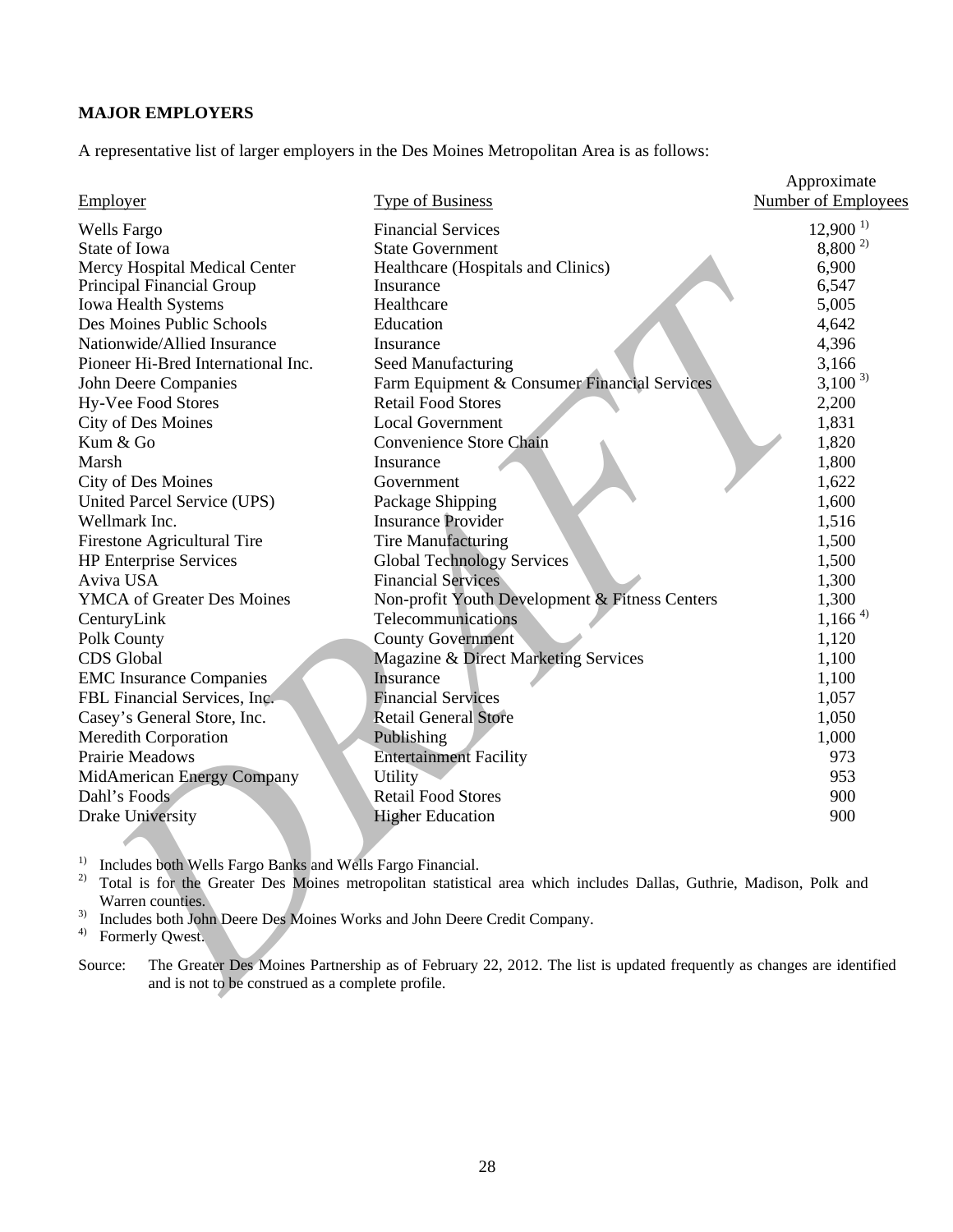#### **RETAIL SALES AND BUYING INCOME**

The following table lists the City's total effective buying income ("EBI"), median household EBI, total retail sales and per household retail sales for the survey years 2007 through 2011.

| Survey<br>Year | Total<br>EBI (\$000) | Median<br>Household EBI | <b>Total Retail</b><br>Sales (\$000) | <b>Retail Sales</b><br>Per Household |
|----------------|----------------------|-------------------------|--------------------------------------|--------------------------------------|
| 2007           | \$3,548,008          | \$36,977                | \$2,199,408                          | \$27,234                             |
| 2008           | 3,464,658            | 35,970                  | 2,161,086                            | 26,816                               |
| 2009           | 3,508,283            | 35.624                  | 2,424,234                            | 27,707                               |
| 2010           | 3,582,582            | 36,476                  | 2,281,796                            | 28,229                               |
| 2011           | 3,496,025            | 34,502                  | 2,527,017                            | 30,887                               |

Note: The Iowa median household EBI for 2011 was \$38,156.

## 2011 Effective Buying Income Groups

|                      | Less than \$15,000-\$34,999 | \$35,000-\$74,999 | \$75,000 and Over |
|----------------------|-----------------------------|-------------------|-------------------|
| City                 | 50.9%                       | 38.4%             | 10.7%             |
| Polk County          | 39.1%                       | 40.9%             | 20.0%             |
| <b>Warren County</b> | 32.9%                       | 46.5%             | 20.1%             |
| State of Iowa        | 45.9%                       | 39.7%             | 14.4%             |

Source: Claritas, Inc. for 2011 report.

# **AVERAGE ANNUAL LABOR FORCE DATA**

#### Total Civilian Labor Force Unemployment Rate

# 2006 33-58.000<br>
2008 3.464.658 35.970 2.161.086 527.22<br>
2008 3.662.85 35.970 2.161.086 227.707<br>
2010 3.582.382 35.624 34.476 22.221.07<br>
2011 3.496.025 34.562<br>
2011 3.496.025 34.592 36.476 2.227.017 3.0.887<br>
2011 3.496.025 Des Moines Metro Area State of Iowa Des Moines Metro Area State of Iowa 2008 315,000 1,680,900 4.1% 4.4% 2009 314,900 1,665,900 5.3% 5.6% 2010 316,100 1,669,700 6.2% 6.3% 2011 313,200 1,663,600 5.9% 5.9% 2012<sup>1)</sup> 310,800 1,664,100 5.7% 5.3%

<sup>1)</sup> Includes the averages for January through April 2012.

Source: Iowa Workforce Development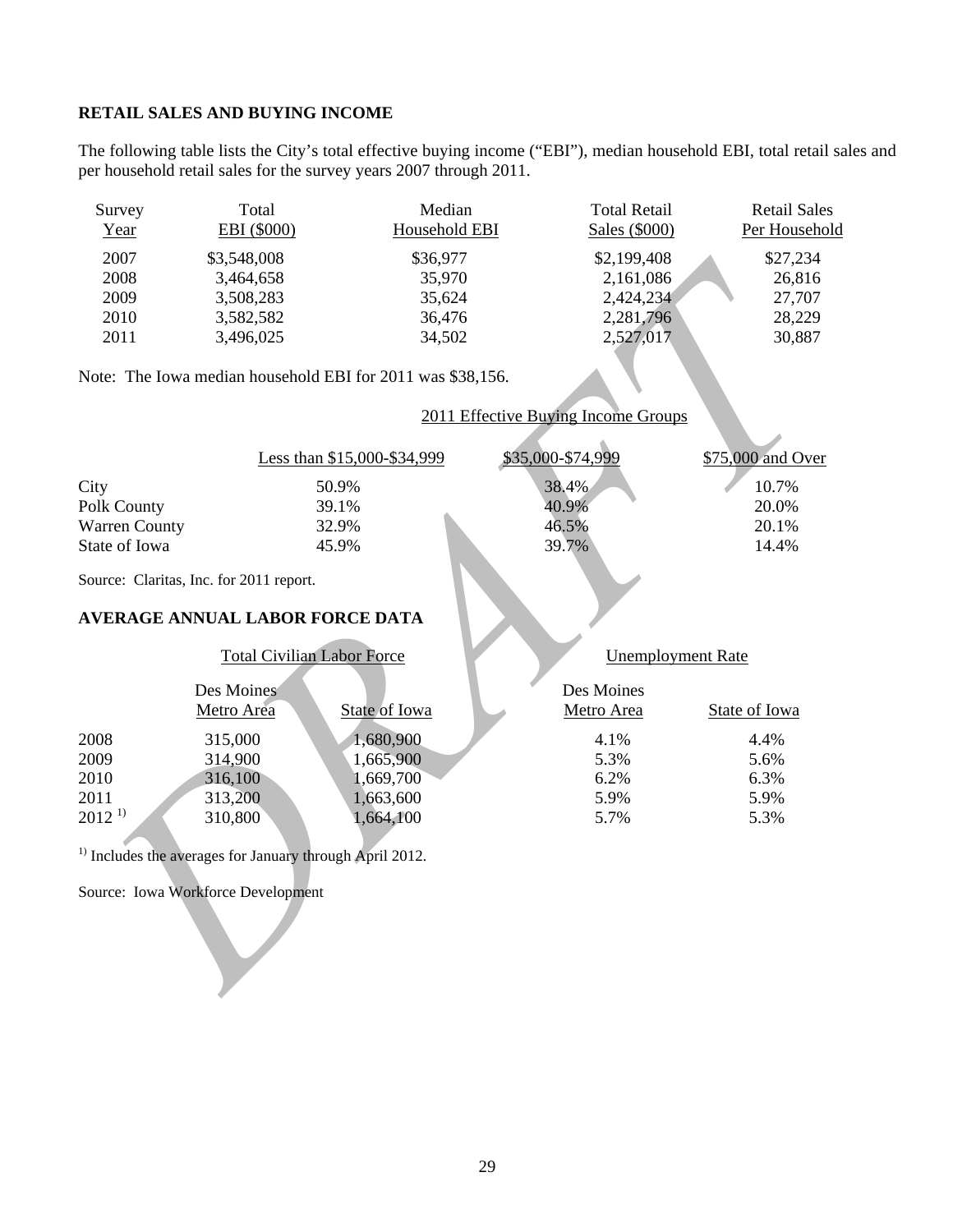# **CITY BUILDING PERMITS**

City officials report the following construction activity as of May 31, 2012. Permits for the City are reported on a fiscal year basis.

|                                     | FY 07-08         | FY 08-09       | FY 09-10      | FY 10-11      | FY 11-12      |
|-------------------------------------|------------------|----------------|---------------|---------------|---------------|
| <b>Single Family Homes:</b>         |                  |                |               |               |               |
| No. of new homes:                   | 207              | 143            | 120           | 103           | 91            |
| Valuation:                          | \$35,082,469     | \$26,841,561   | \$23,936,127  | \$19,419,500  | \$18,223,604  |
| <b>Multiple Family Dwellings:</b>   |                  |                |               |               |               |
| No. of new buildings:               | 54               | $\overline{2}$ | 6             | 38            | 42            |
| Valuation:                          | \$31,841,094     | \$7,028,461    | \$24,223,931  | \$39,870,702  | \$21,949,714  |
| Residential Homes - Additions       |                  |                |               |               |               |
| & Alterations:                      |                  |                |               |               |               |
| No. of permits issued:              | 1,680            | 1,360          | 1,510         | 1,335         | 1,267         |
| Valuation:                          | \$51,438,200     | \$21,521,694   | \$48,383,656  | \$29,955,413  | \$46,989,632  |
| Commercial/Industrial/Other:        |                  |                |               |               |               |
| No. of new buildings/additions:     | 118              | 81             | 77            | 102           | 86            |
| Valuation:                          | \$165,446,440    | \$112,388,931  | \$84,515,041  | \$81,287,882  | \$81,829,798  |
| Commercial/Industrial/Other:        |                  |                |               |               |               |
| Remodels & Alterations:             |                  |                |               |               |               |
| No. of permits:                     | 301              | 275            | 272           | 304           | 322           |
| Valuation:                          | \$54,330,049     | \$58,393,313   | \$69,014,813  | \$114,950,777 | \$59,471,709  |
| Demolitions:                        |                  |                |               |               |               |
| No. of permits:                     | 179              | 219            | 239           | 184           | 210           |
| Valuation:                          | \$0              | \$0            | \$0           | \$0           | \$0           |
|                                     |                  |                |               |               |               |
| <b>Total Permits:</b>               | 2,539            | 2,080          | 2,224         | 2,066         | 2,018         |
| <b>Total Valuations:</b>            | \$338,138,252    | \$226,173,960  | \$250,073,568 | \$285,484,274 | \$228,464,457 |
|                                     |                  |                |               |               |               |
| <b>U.S. CENSUS DATA</b>             |                  |                |               |               |               |
|                                     |                  |                |               |               |               |
| <b>City Population</b>              |                  |                |               |               |               |
|                                     | 1970 U.S. Census |                | 201,404       |               |               |
|                                     | 1980 U.S. Census |                | 191,007       |               |               |
|                                     | 1990 U.S. Census |                | 193,189       |               |               |
|                                     | 2000 U.S. Census |                | 198,682       |               |               |
|                                     | 2010 U.S. Census |                | 203,433       |               |               |
|                                     |                  |                |               |               |               |
| Source: U.S. Census Bureau website. |                  |                |               |               |               |
|                                     |                  |                |               |               |               |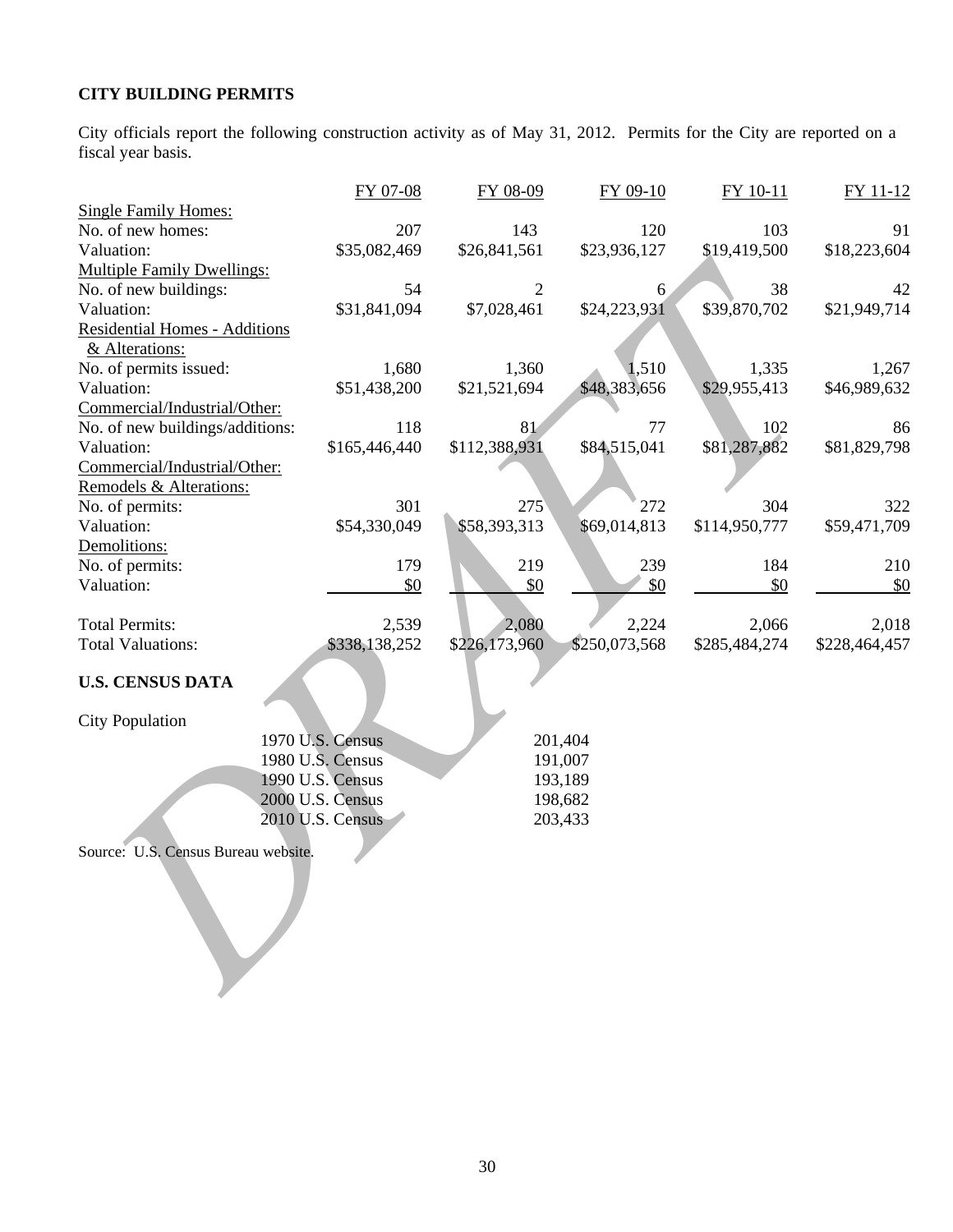# **EDUCATION**

The Des Moines Independent Community School District provides education in the City. The District has had the following certified enrollment for the last five school years:

| School Year | <b>Total Enrollment</b> |
|-------------|-------------------------|
| 2007-08     | 31,218                  |
| 2008-09     | 31,128                  |
| 2009-10     | 30,783                  |
| 2010-11     | 30,954                  |
| 2011-12     | 30,975                  |
| 2012-13     | 31,546                  |

2003-10<br>
2010-11<br>
2012-12<br>
2012-12<br>
2012-12<br>
2012-12<br>
2012-12<br>
2012-12<br>
2012-12<br>
2012-12<br>
2012-12<br>
2012-12<br>
2012-12<br>
2012-12<br>
2012-12<br>
2012-12<br>
2012-12<br>
2012-12<br>
2012-12<br>
2012-12<br>
2012-12<br>
2012-12<br>
2012-12<br>
2012-12<br>
2012-1 A small portion of the Des Moines residents are served by five other community school districts. Those districts are Carlisle, Johnston, Saydel, Southeast Polk and West Des Moines Community School Districts. Higher educational facilities serving the Des Moines area include the four-year private institutions of Drake University, Des Moines University (formerly University of Osteopathic Medicine and Health Services) and Grand View College. Two-year degree programs are offered at Des Moines Area Community College, American Institute of Business (AIB) and Hamilton College.

#### **FINANCIAL SERVICES**

Residents of the Des Moines metropolitan area are serviced by numerous regional banking institutions. Collective total deposits for banks located within Polk County as of December 31, 2011 exceeding \$7.2 billion. Total deposits as of December 31, 2011 for a sampling of banks headquartered within Des Moines are listed as follows:

| Bank                        | Deposits        |
|-----------------------------|-----------------|
| Principal Bank              | \$2,193,300,000 |
| Bankers Trust Company, N.A. | 1,857,452,000   |
| <b>Iowa State Bank</b>      | 262,176,000     |
|                             |                 |

Source: Federal Deposit Insurance Corporation (FDIC) web site.

## **FINANCIAL STATEMENTS**

The City's June 30, 2011 Comprehensive Annual Financial Report as prepared by a certified public accountant is reproduced as APPENDIX B. The City's certified public accountant has not consented to distribution of the Comprehensive Annual Financial Report and has not undertaken added review of their presentation. Further information regarding financial performance and copies of the City's prior Comprehensive Annual Financial Reports may be obtained from the City's Financial Advisor, Public Financial Management, Inc.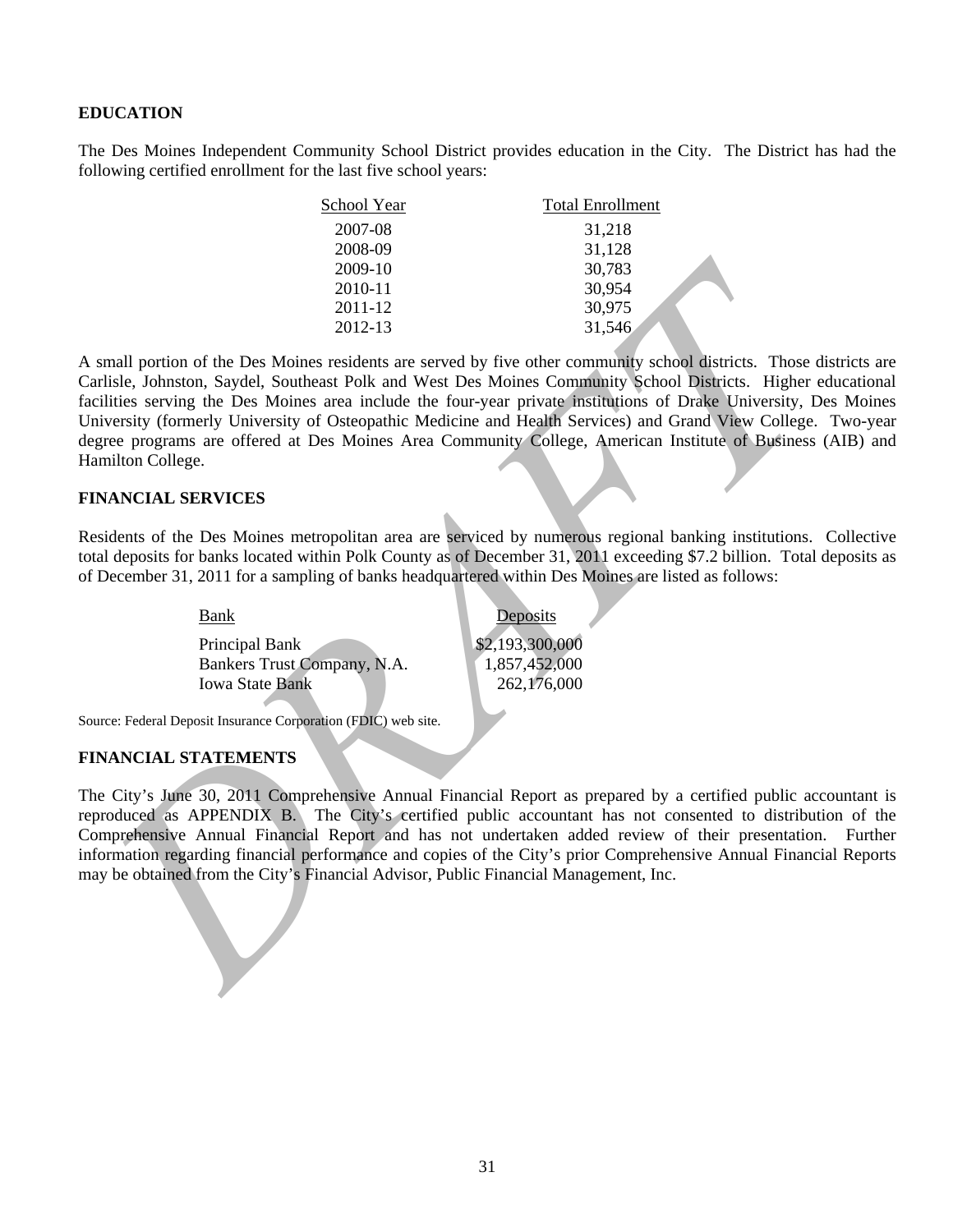# **APPENDIX A**

APPENDIX A PRODUCED AL OPINIONS FORM OF LEGAL OPINIONS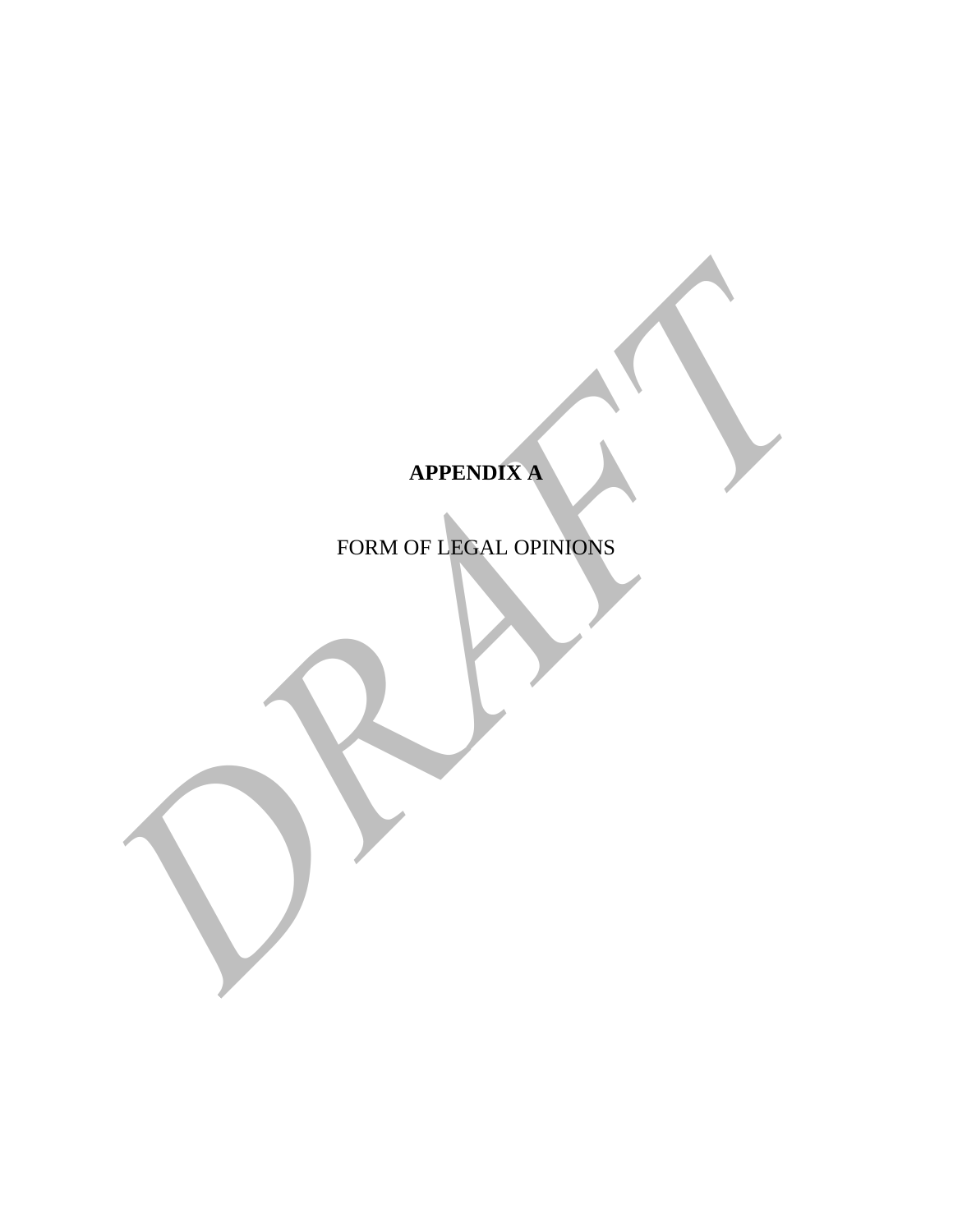# **APPENDIX B**

APPENDIX B<br>JUNE 30, 2011 COMPREHENSIVE ANNUAL FINANCIAL REPORT JUNE 30, 2011 COMPREHENSIVE ANNUAL FINANCIAL REPORT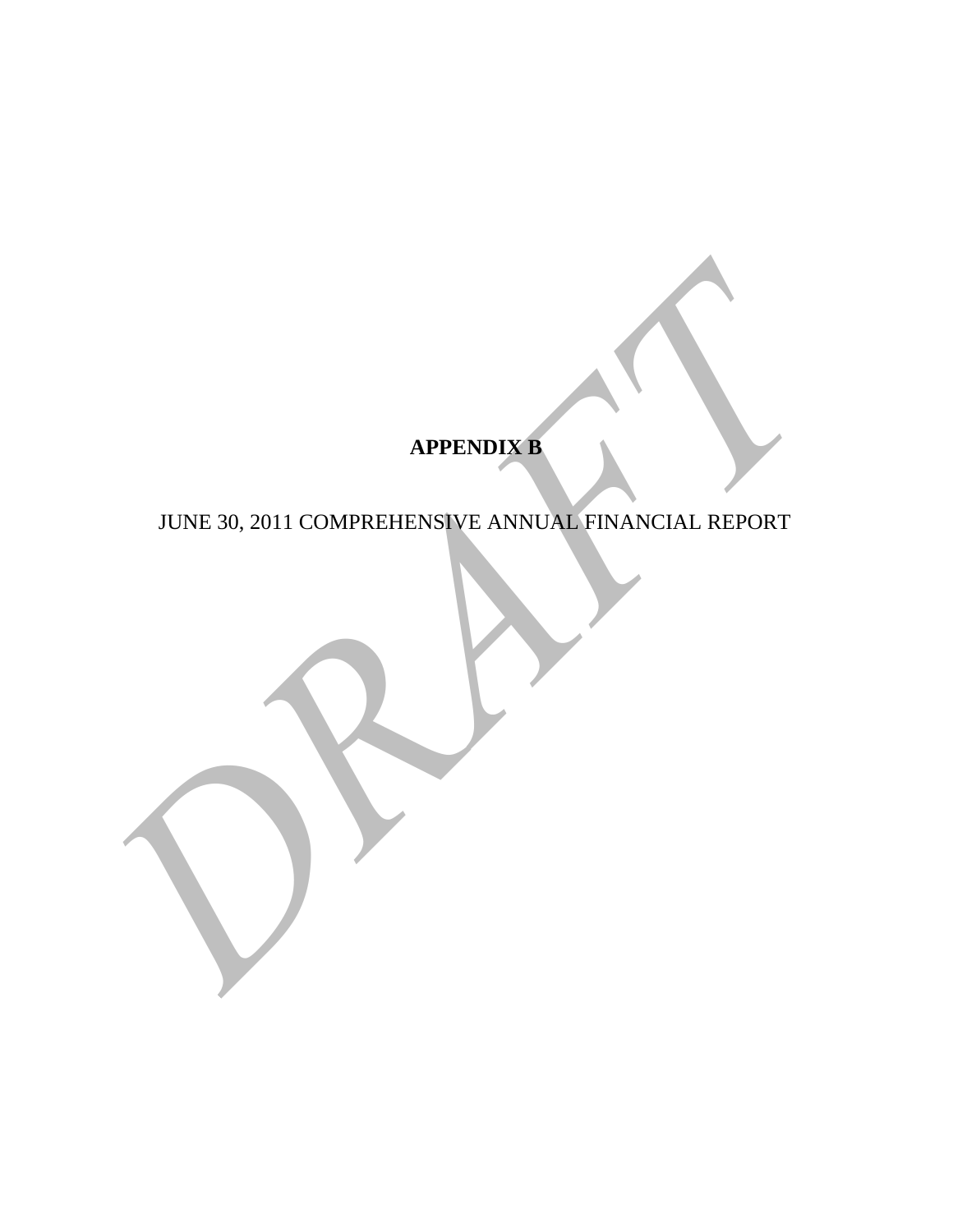# **APPENDIX C**

# FORM OF CONTINUING DISCLOSURE CERTIFICATES

APPENDIX C<br>FORM OF CONTINUING DISCLOSURE CERTIFICATES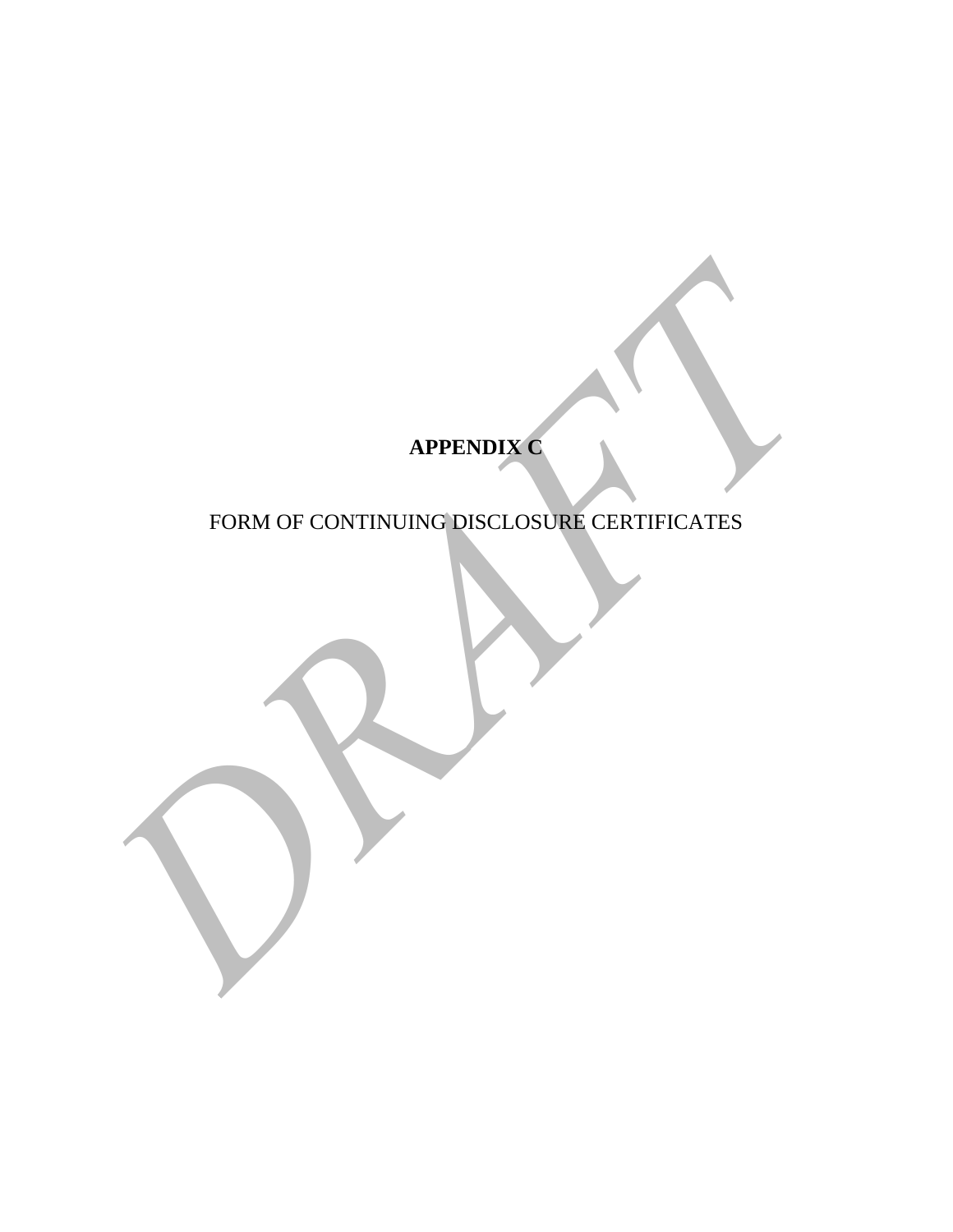# **OFFICIAL BID FORM**

TO: City Council of Date: July 25, 2012 City of Des Moines, Iowa 10:00 AM, CT

RE: \$13,210,000 General Obligation Sewer Bonds, Series 2012D (the "Series 2012D Bonds")

For all or none of the Series 2012D Bonds, in accordance with the TERMS OF OFFERING, we will pay you not less than \$\_\_\_\_\_\_\_\_\_\_\_\_\_\_\_\_\_\_\_\_\_\_\_ (minimum of \$13,051,480) plus accrued interest to date of delivery for fully registered Series 2012D Bonds bearing interest rates and maturing in the stated years as follows:



In making this offer we accept all of the terms and conditions of the TERMS OF OFFERING published in the Preliminary Official Statement dated July 18, 2012. In the event of failure to deliver the Series 2012D Bonds in accordance with the TERMS OF OFFERING as printed in the Preliminary Official Statement and made a part hereof, we reserve the right to withdraw our offer, whereupon the deposit accompanying it will be immediately returned. All blank spaces of this offer are intentional and are not to be construed as an omission. Not as a part of our offer, the above quoted prices being controlling, but only as an aid for the verification of the offer, we have made the following computations:

| NET INTEREST COST: \$   |                                                             |
|-------------------------|-------------------------------------------------------------|
| TRUE INTEREST COST:     | (Calculated to the dated date of September 4, 2012)<br>$\%$ |
| <b>Account Manager:</b> | Bv:                                                         |
| <b>Account Members:</b> |                                                             |

The foregoing offer is hereby accepted by and on behalf of the City Council of the City of Des Moines, Iowa this 25<sup>th</sup> day of July 2012.

| Attest: | Bv:    |
|---------|--------|
|         |        |
| Title:  | Title: |
|         |        |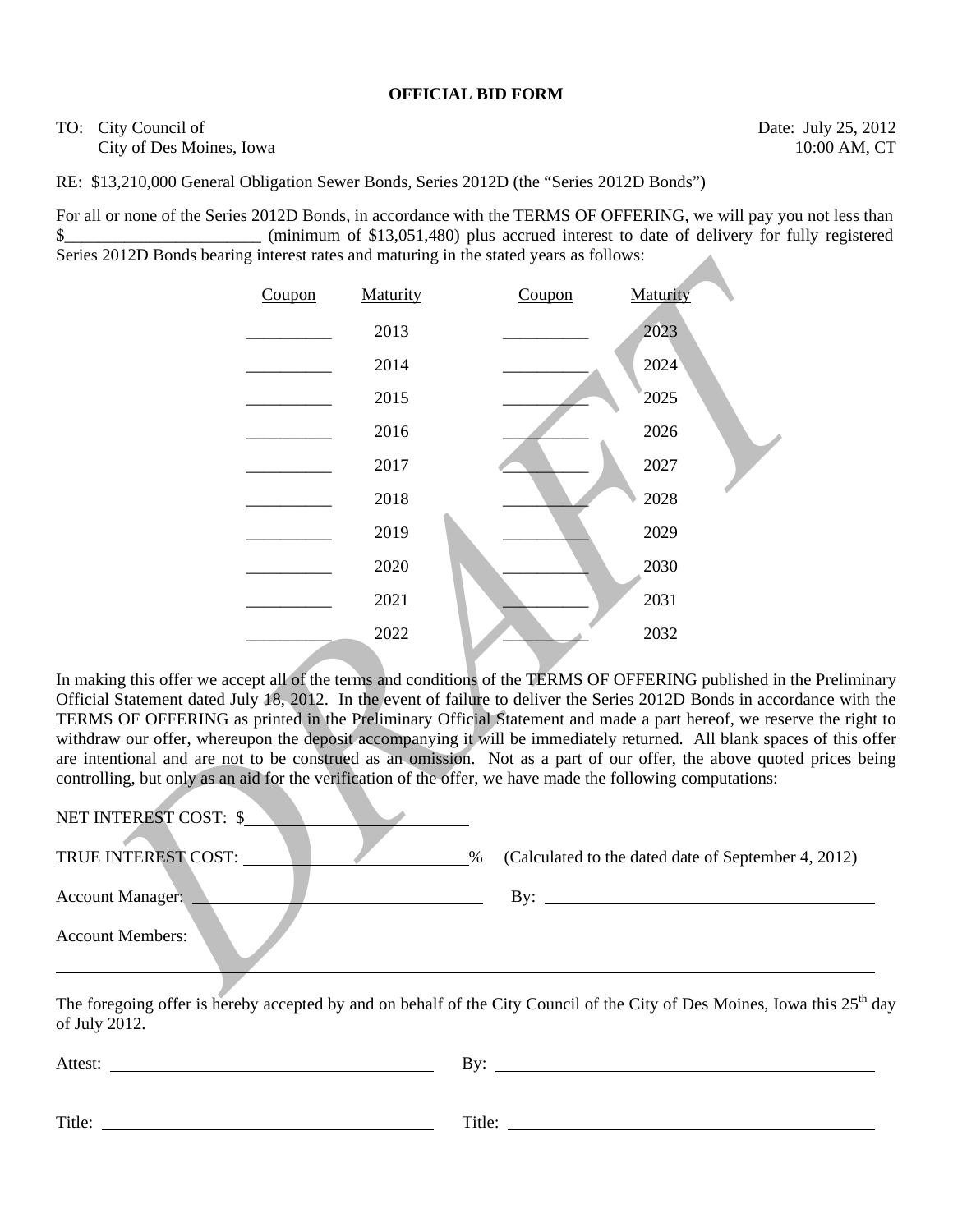# **OFFICIAL BID FORM**

# TO: City Council of Date: July 25, 2012 City of Des Moines, Iowa 10:00 AM, CT

RE: \$10,825,000 General Obligation Stormwater Bonds, Series 2012E (the "Series 2012E Bonds")

For all or none of the Series 2012E Bonds, in accordance with the TERMS OF OFFERING, we will pay you not less than \$\_\_\_\_\_\_\_\_\_\_\_\_\_\_\_\_\_\_\_\_\_\_\_\_\_ (minimum of \$10,695,100) plus accrued interest to date of delivery for fully registered Series 2012E Bonds bearing interest rates and maturing in the stated years as follows:

|                                                                                    |        |          | $\sim$ (humman of $\varphi_1$ 0,000,100) plus accrued mercial to date of definer |                                                                                                                                                                                                                                                                                                                                                                                                                                                                                                                                                                                                                                                                                           |
|------------------------------------------------------------------------------------|--------|----------|----------------------------------------------------------------------------------|-------------------------------------------------------------------------------------------------------------------------------------------------------------------------------------------------------------------------------------------------------------------------------------------------------------------------------------------------------------------------------------------------------------------------------------------------------------------------------------------------------------------------------------------------------------------------------------------------------------------------------------------------------------------------------------------|
| is 2012E Bonds bearing interest rates and maturing in the stated years as follows: |        |          |                                                                                  |                                                                                                                                                                                                                                                                                                                                                                                                                                                                                                                                                                                                                                                                                           |
|                                                                                    | Coupon | Maturity | Coupon                                                                           | Maturity                                                                                                                                                                                                                                                                                                                                                                                                                                                                                                                                                                                                                                                                                  |
|                                                                                    |        | 2013     |                                                                                  | 2023                                                                                                                                                                                                                                                                                                                                                                                                                                                                                                                                                                                                                                                                                      |
|                                                                                    |        | 2014     |                                                                                  | 2024                                                                                                                                                                                                                                                                                                                                                                                                                                                                                                                                                                                                                                                                                      |
|                                                                                    |        | 2015     |                                                                                  | 2025                                                                                                                                                                                                                                                                                                                                                                                                                                                                                                                                                                                                                                                                                      |
|                                                                                    |        | 2016     |                                                                                  | 2026                                                                                                                                                                                                                                                                                                                                                                                                                                                                                                                                                                                                                                                                                      |
|                                                                                    |        | 2017     |                                                                                  | 2027                                                                                                                                                                                                                                                                                                                                                                                                                                                                                                                                                                                                                                                                                      |
|                                                                                    |        | 2018     |                                                                                  | 2028                                                                                                                                                                                                                                                                                                                                                                                                                                                                                                                                                                                                                                                                                      |
|                                                                                    |        | 2019     |                                                                                  | 2029                                                                                                                                                                                                                                                                                                                                                                                                                                                                                                                                                                                                                                                                                      |
|                                                                                    |        | 2020     |                                                                                  | 2030                                                                                                                                                                                                                                                                                                                                                                                                                                                                                                                                                                                                                                                                                      |
|                                                                                    |        | 2021     |                                                                                  | 2031                                                                                                                                                                                                                                                                                                                                                                                                                                                                                                                                                                                                                                                                                      |
|                                                                                    |        | 2022     |                                                                                  | 2032                                                                                                                                                                                                                                                                                                                                                                                                                                                                                                                                                                                                                                                                                      |
| <b>INTEREST COST: \$</b>                                                           |        |          |                                                                                  | aking this offer we accept all of the terms and conditions of the TERMS OF OFFERING published in the Prelimi<br>cial Statement dated July 18, 2012. In the event of failure to deliver the Series 2012E Bonds in accordance with<br>MS OF OFFERING as printed in the Preliminary Official Statement and made a part hereof, we reserve the rig<br>draw our offer, whereupon the deposit accompanying it will be immediately returned. All blank spaces of this<br>ntentional and are not to be construed as an omission. Not as a part of our offer, the above quoted prices b<br>colling, but only as an aid for the verification of the offer, we have made the following computations: |
| E INTEREST COST:                                                                   |        |          | $\%$                                                                             | (Calculated to the dated date of September 4, 2012)                                                                                                                                                                                                                                                                                                                                                                                                                                                                                                                                                                                                                                       |
| unt Manager:<br>bunt Members:                                                      |        |          |                                                                                  | By: $\qquad \qquad$                                                                                                                                                                                                                                                                                                                                                                                                                                                                                                                                                                                                                                                                       |
|                                                                                    |        |          |                                                                                  |                                                                                                                                                                                                                                                                                                                                                                                                                                                                                                                                                                                                                                                                                           |

In making this offer we accept all of the terms and conditions of the TERMS OF OFFERING published in the Preliminary Official Statement dated July 18, 2012. In the event of failure to deliver the Series 2012E Bonds in accordance with the TERMS OF OFFERING as printed in the Preliminary Official Statement and made a part hereof, we reserve the right to withdraw our offer, whereupon the deposit accompanying it will be immediately returned. All blank spaces of this offer are intentional and are not to be construed as an omission. Not as a part of our offer, the above quoted prices being controlling, but only as an aid for the verification of the offer, we have made the following computations:

| NET INTEREST COST: \$   |                                                             |
|-------------------------|-------------------------------------------------------------|
| TRUE INTEREST COST:     | (Calculated to the dated date of September 4, 2012)<br>$\%$ |
| <b>Account Manager:</b> | $\rm\,By:$                                                  |
| <b>Account Members:</b> |                                                             |
|                         |                                                             |

The foregoing offer is hereby accepted by and on behalf of the City Council of the City of Des Moines, Iowa this  $25<sup>th</sup>$  day of July 2012.

| Attest: | Bv:    |
|---------|--------|
| Title:  | Title: |